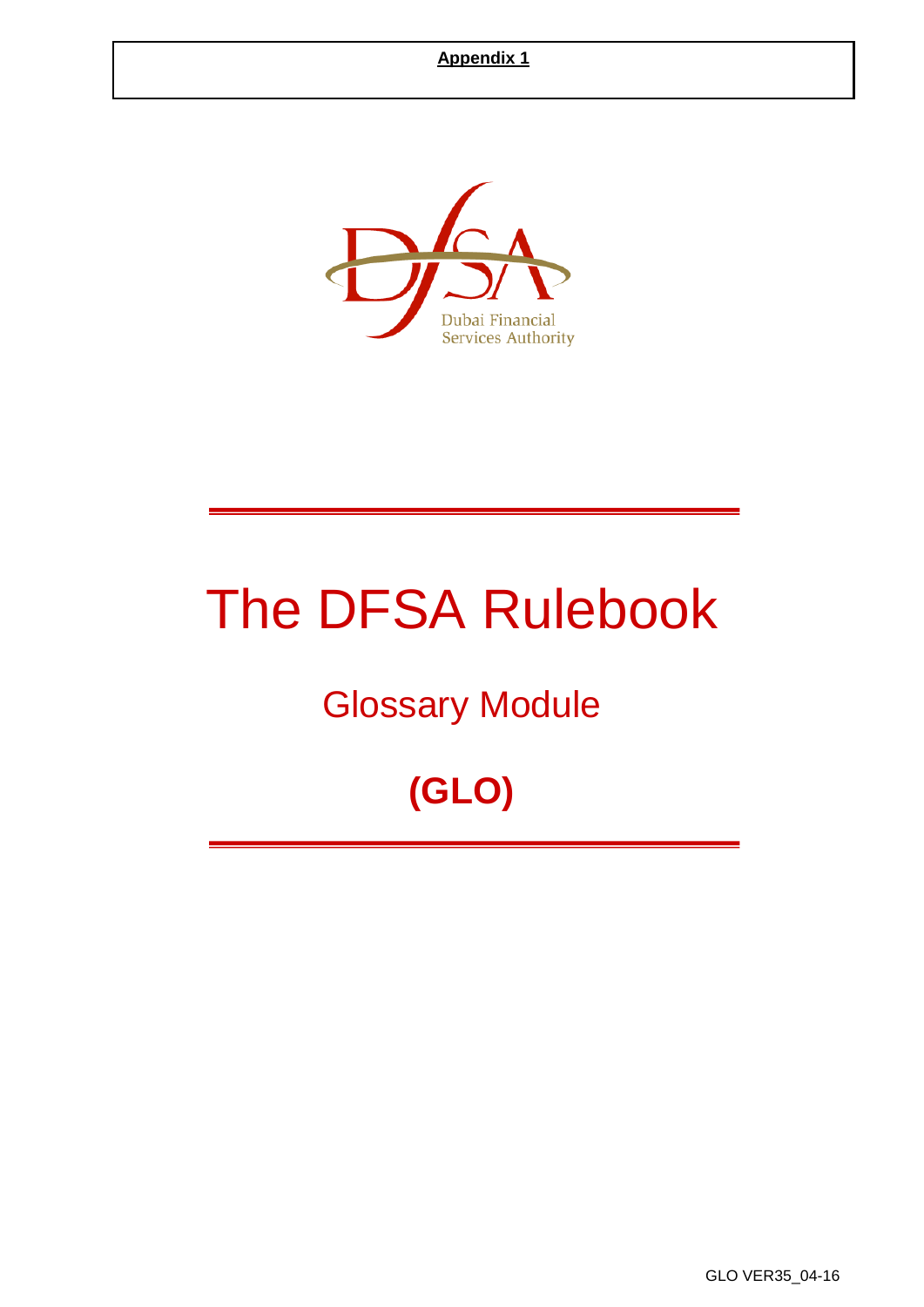

#### <u>[A](#page-2-0) [B](#page-7-0) [C](#page-9-0) [D](#page-17-0) [E](#page-21-0) [F](#page-22-0) [G](#page-25-0) [H](#page-29-0) [I](#page-30-0) [J](#page-34-0) [K](#page-34-1) [L](#page-35-0) [M](#page-37-0) [N](#page-40-0) [O](#page-42-0) [P](#page-44-0) [Q](#page-49-0) [R](#page-50-0) [S](#page-54-0) [T](#page-58-0) [U](#page-60-0) [V](#page-61-0) [W](#page-62-0) [X](#page-63-0) [Y](#page-64-0) [Z](#page-65-0)</u>

#### <span id="page-1-0"></span>**1 INTRODUCTION**

#### **1.1 Application**

**1.1.1** This module (GLO) applies to every Person to whom any module of the Rulebook applies.

#### **1.2 Defined Terms**

- **1.2.1** (1) In the Rulebook:
	- (a) a word or phrase which is defined in this module is a defined term and has the meaning given in this module (GLO); and
	- (b) a word or phrase which relates to a defined term must be interpreted accordingly;
	- (2) In the PIB module:
		- (a) a word or phrase which is defined solely for the purposes of that module under PIB Rule 1.2.1 is also a defined term and has the meaning given in that module; and
		- (b) a word or phrase in the PIB module which relates to such a defined term must be interpreted accordingly.

#### **Guidance**

- 1. Defined terms are identified throughout the Rulebook by the capitalisation of the initial letter of a word or of each word in a phrase. Unless the context otherwise requires, where capitalisation of the initial letter or letters is not used, an expression has its natural meaning.
- 2. A word or phrase which appears with capitalisation of the initial letter, but is not itself defined should be read in the same sense as the expression to which it relates, for example 'Advice on Financial Products or Credit' is related to 'Advising on Financial Products or Credit', so the reader should refer to the definition of 'Advising on Financial Products or Credit' for its meaning.
- 3. Many of the defined expressions in GLO are used or defined in the relevant DIFC law or in legislation made under it. In these cases, GLO may refer to the statutory provision which is the source of the Rulebook definition. Where there is a short statutory definition, GLO sets out the definition in full. Where the statutory definition is long, GLO gives a summary of it, and states that it is a summary.
- 4. Each module of the Rulebook has a reference code of three letters, usually a contraction or abbreviation of its title (for example, COB stands for the Conduct of Business module). The meaning of each of these codes is given in GLO.
- 5. GEN section 6.2 provides further important guidance on interpreting words and phrases.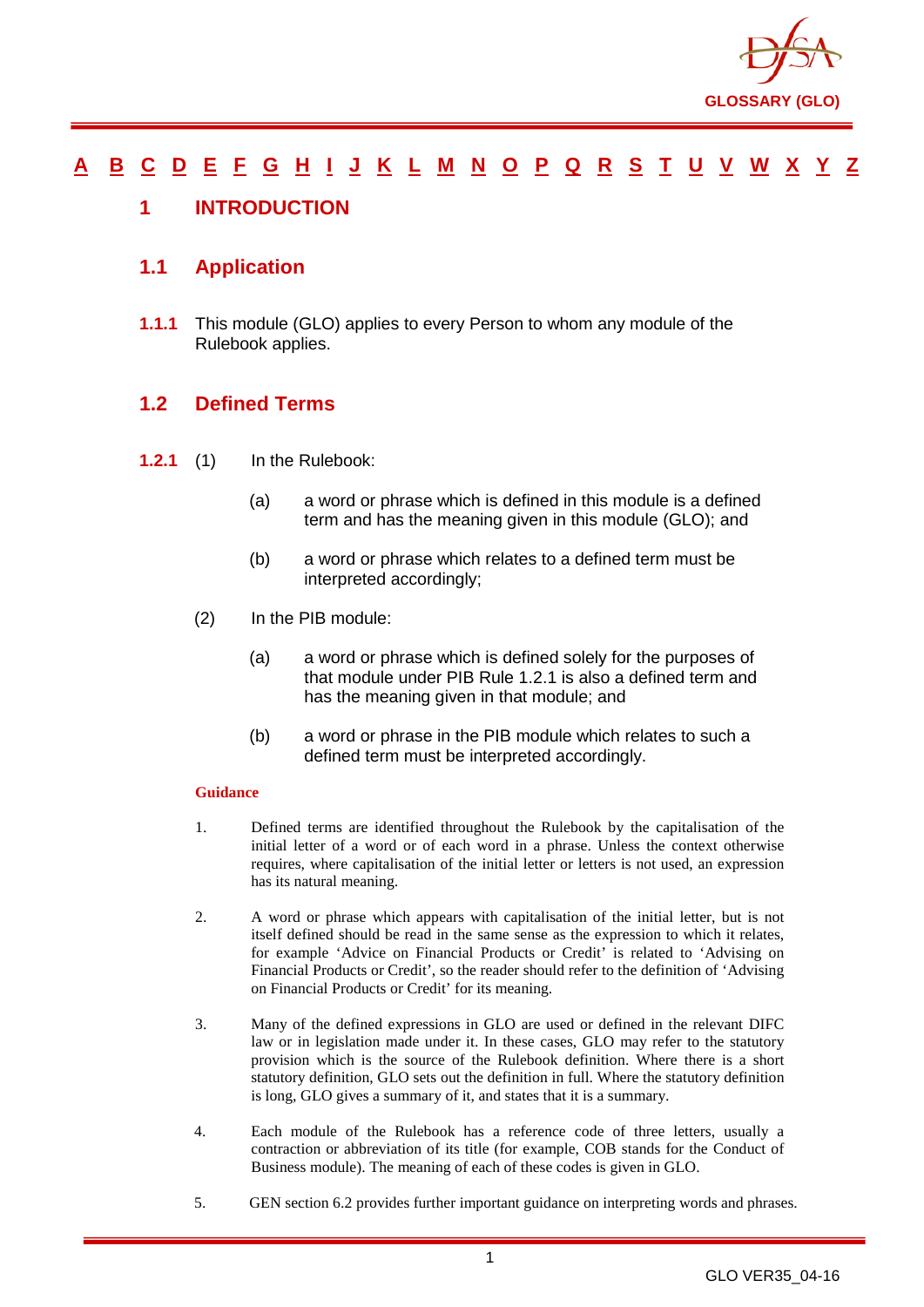

#### **2 GLOSSARY**

#### <span id="page-2-0"></span>**A [Back to top](#page-1-0)**

| <b>Defined Term</b>                                      | <b>Definition</b>                                                                                                                                                                                  |
|----------------------------------------------------------|----------------------------------------------------------------------------------------------------------------------------------------------------------------------------------------------------|
| <b>Accepting Deposits</b>                                | Has the meaning given in GEN section 2.4.                                                                                                                                                          |
| <b>Accounting Records</b>                                | Means records and underlying documents comprising<br>initial and other accounting entries and associated<br>supporting documents such as:                                                          |
|                                                          | cheques;<br>(a)                                                                                                                                                                                    |
|                                                          | records of electronic fund transfers;<br>(b)                                                                                                                                                       |
|                                                          | invoices;<br>(c)                                                                                                                                                                                   |
|                                                          | (d)<br>contracts;                                                                                                                                                                                  |
|                                                          | the general and subsidiary ledgers, journal entries<br>(e)<br>and other adjustments to the financial statements<br>that are not reflected in journal entries; and                                  |
|                                                          | (f)<br>work sheets and spread sheets supporting cost<br>allocations, computations, reconciliations<br>and<br>disclosures.                                                                          |
| Acting as the Trustee of a<br>Fund                       | Has the meaning given in GEN section 2.25.                                                                                                                                                         |
| Actuary                                                  | An individual who is a 'Fellow', or the holder of an<br>equivalent qualification or rank, of a professional<br>actuarial body that is a full member of the International<br>Actuarial Association. |
| <b>Adjusted Capital Resources</b>                        | Capital resources calculated in accordance with PIN<br>Rule A3.2.1.                                                                                                                                |
| <b>Adjusted Cellular Capital</b><br><b>Resources</b>     | Cellular capital resources calculated in accordance with<br>PIN Rule A5.6.1.                                                                                                                       |
| <b>Adjusted Fund Capital</b><br><b>Resources</b>         | Fund capital resources calculated in accordance with<br><b>PIN Rule A7.2.1.</b>                                                                                                                    |
| <b>Adjusted Non-Cellular</b><br><b>Capital Resources</b> | Non-cellular capital resources calculated in accordance<br>with PIN Rule A5.2.1.                                                                                                                   |
| Advice                                                   | Advice of the type specified in GEN section 2.11                                                                                                                                                   |
| Advising                                                 | Advising on Financial Products or Credit.                                                                                                                                                          |
| Advising on Financial                                    | Has the meaning given in GEN section 2.11.                                                                                                                                                         |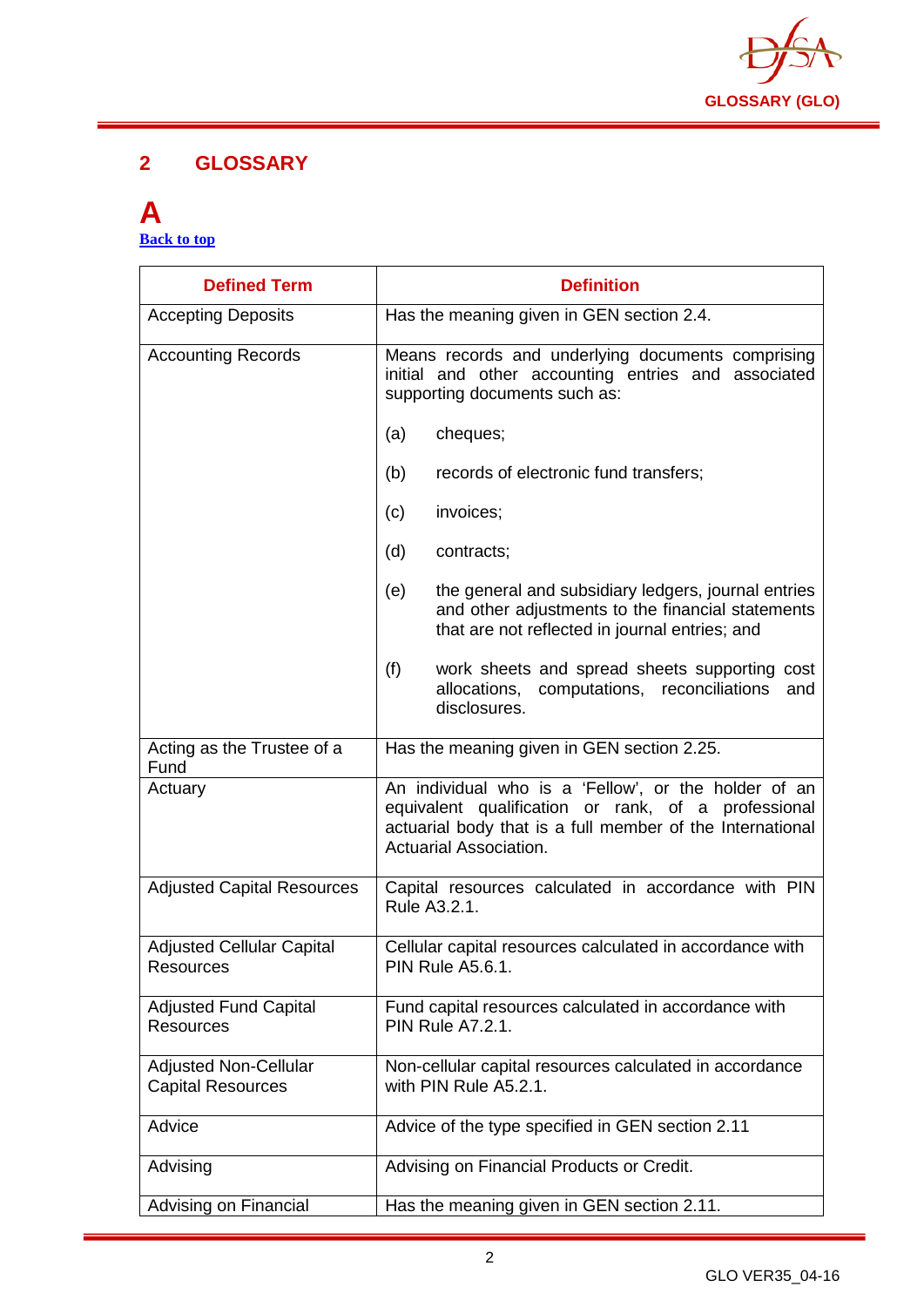

| <b>Defined Term</b>                                                           | <b>Definition</b>                                                                                                                                                                                                                                                                                                                                                                                                                                                                                                           |
|-------------------------------------------------------------------------------|-----------------------------------------------------------------------------------------------------------------------------------------------------------------------------------------------------------------------------------------------------------------------------------------------------------------------------------------------------------------------------------------------------------------------------------------------------------------------------------------------------------------------------|
| <b>Products or Credit</b>                                                     |                                                                                                                                                                                                                                                                                                                                                                                                                                                                                                                             |
| Advisor                                                                       | In relation to a Fund, a Person who is retained by the<br>Fund, its Eligible Custodian, a Person providing<br>oversight or its Fund Manager under a commercial<br>arrangement which is not a contract of service:                                                                                                                                                                                                                                                                                                           |
|                                                                               | to supply any of them with the advice in relation to<br>(a)<br>the Fund as to the merits of investment<br>opportunities or information relevant to the making<br>of judgments about the merits of investment<br>opportunities; or                                                                                                                                                                                                                                                                                           |
|                                                                               | to exercise for any of the functions concerning the<br>(b)<br>management of the Fund Property.                                                                                                                                                                                                                                                                                                                                                                                                                              |
| <b>Alternative Trading System</b>                                             | A trading system or facility of a type specified under<br>GEN 2.22.1.                                                                                                                                                                                                                                                                                                                                                                                                                                                       |
| AMI                                                                           | The Authorised Market Institutions module of the<br>Rulebook.                                                                                                                                                                                                                                                                                                                                                                                                                                                               |
| <b>AML</b>                                                                    | Means either "anti-money laundering" or the Anti-Money<br>Laundering, Counter-Terrorist Financing and Sanctions<br>module depending on the context.                                                                                                                                                                                                                                                                                                                                                                         |
| <b>Annual Information Return</b>                                              | A return prepared by a Registered Auditor for<br>submission to the DFSA in accordance with AUD Rule<br>4.8.                                                                                                                                                                                                                                                                                                                                                                                                                 |
| <b>Annual Regulatory Return</b>                                               | An annual regulatory return of the type specified in PIN<br>Rule A10.3.1.                                                                                                                                                                                                                                                                                                                                                                                                                                                   |
| Laundering<br>Money<br>Anti<br>Unit<br><b>Suspicious</b><br>Cases<br>(AMLSCU) | The Financial Intelligence Unit of the U.A.E.                                                                                                                                                                                                                                                                                                                                                                                                                                                                               |
| <b>Approved Asset</b>                                                         | A certificate of deposit with a maximum term to<br>(1)<br>maturity of six months issued by and held with an<br>Eligible Bank;                                                                                                                                                                                                                                                                                                                                                                                               |
|                                                                               | a term deposit with an Eligible Bank with a<br>(2)<br>remaining term to maturity of one year or less;<br>(3)<br>a negotiable debt instrument, with a remaining<br>term to maturity of five years or less, where the<br>instrument, or issuer thereof, is Rated at least AA-<br>by Standard & Poor's, or the equivalent by another<br>Rating Agency;<br>repurchase<br>(4)<br>agreement<br>which<br>is<br>fully<br>a<br>collateralised with negotiable debt instruments<br>meeting the rating criterion in (3), and where the |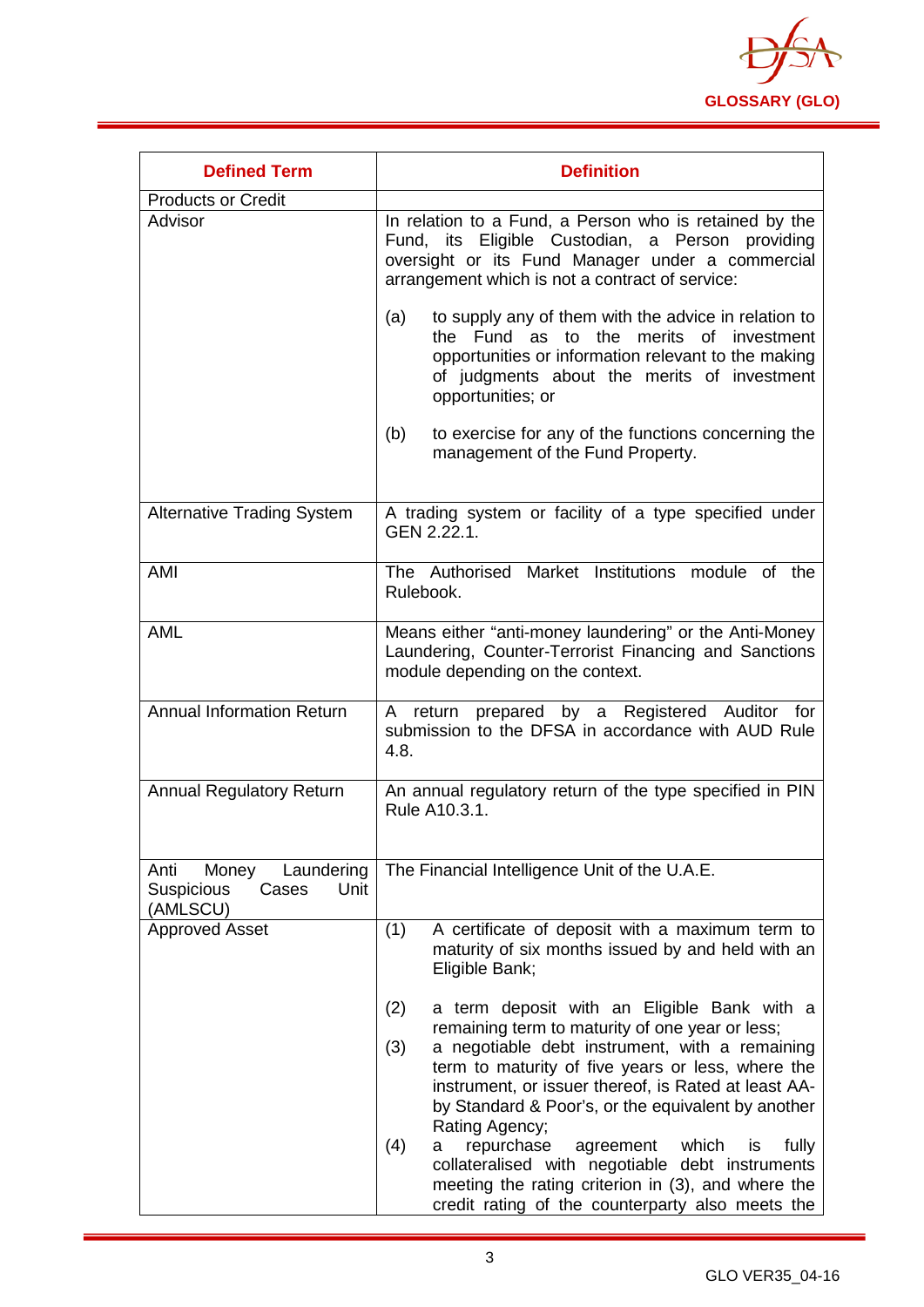

| <b>Defined Term</b>                         | <b>Definition</b>                                                                                                                                                                                                                                                                   |
|---------------------------------------------|-------------------------------------------------------------------------------------------------------------------------------------------------------------------------------------------------------------------------------------------------------------------------------------|
|                                             | criteria; or                                                                                                                                                                                                                                                                        |
|                                             | a bond fund meeting the rating criterion in (3) and where<br>the designated bank account for redeemed investment is<br>the an Insurance Bank Account held by the Authorised<br>Firm in accordance with the requirement of COB section<br>14.3.                                      |
| <b>Approved Prospectus</b>                  | Has the meaning given in MKT Rule 2.6.2(2), 2.7.1(4)<br>and 6.3.2(2).                                                                                                                                                                                                               |
| Approved Stock Exchange                     | A stock exchange designated as approved by a written<br>notice from the DFSA, subject to any conditions that the<br>DFSA may specify in that notice.                                                                                                                                |
| <b>Arranging Custody</b>                    | Has the meaning given in GEN section 2.14.                                                                                                                                                                                                                                          |
| Arranging Credit or Deals in<br>Investments | Has the meaning given in GEN section 2.9.                                                                                                                                                                                                                                           |
| Associate                                   | In Chapters 7 and 11 of GEN and Chapter 8 of AMI<br>(1)<br>means, in respect of a Person 'A' holding Shares or<br>entitled to exercise, or control the exercise of voting<br>power, in an Authorised Firm or a Holding Company<br>of an Authorised Firm:<br>the spouse of A;<br>(a) |
|                                             | (b)<br>a child or stepchild of A;                                                                                                                                                                                                                                                   |
|                                             | the trustee of any settlement, including<br>(c)<br>any<br>disposition or arrangement<br>under which<br>property is held on trust or subject to a<br>comparable obligation, under which A has a<br>life interest in possession;                                                      |
|                                             | (d)<br>an Undertaking of which A is a director;                                                                                                                                                                                                                                     |
|                                             | a Person who is an Employee or partner of A;<br>(e)                                                                                                                                                                                                                                 |
|                                             | (f)<br>where A is an Undertaking:                                                                                                                                                                                                                                                   |
|                                             | a director of A;<br>(i)                                                                                                                                                                                                                                                             |
|                                             | (ii)<br>a subsidiary or wholly owned subsidiary<br>of A; or                                                                                                                                                                                                                         |
|                                             | (iii)<br>a director or Employee of such a<br>subsidiary or wholly owned subsidiary; or                                                                                                                                                                                              |
|                                             | (g)<br>who<br>Person<br>has<br>agreement<br>an<br>а<br>or<br>arrangement with A with respect to the<br>acquisition, holding or disposal of Shares or                                                                                                                                |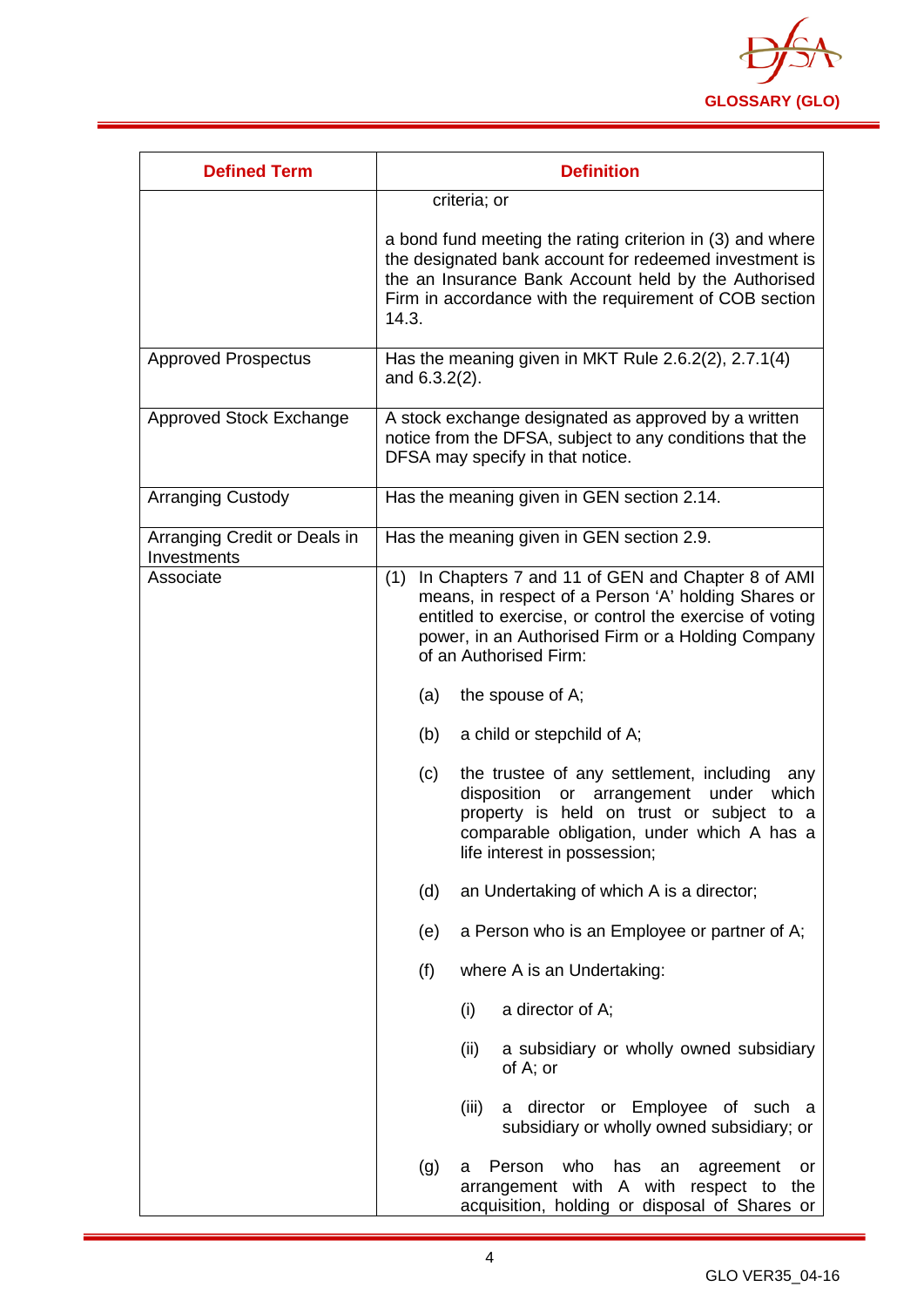

| <b>Defined Term</b>                  | <b>Definition</b>                                                                                                                                                                                                                                                                      |
|--------------------------------------|----------------------------------------------------------------------------------------------------------------------------------------------------------------------------------------------------------------------------------------------------------------------------------------|
|                                      | other interests in the Authorised Firm or the<br>Holding Company of an Authorised Firm or<br>under which they undertake to act together in<br>exercising their voting power in relation to an<br>Authorised Firm or the Holding Company of an<br>Authorised Firm or that other Person. |
|                                      | (2) Except in Chapters 7 and 11 of GEN and Chapter 8<br>of AMI means in respect of a Person 'A', any<br>Person, including an affiliated company which is:                                                                                                                              |
|                                      | an undertaking in the same Group as A; or<br>(a)                                                                                                                                                                                                                                       |
|                                      | (b)<br>any other person whose business or domestic<br>relationship with A or his Associate might<br>reasonably be expected to give rise to a<br>community of interest between them which<br>may involve a conflict of interest in dealings<br>with third parties.                      |
| <b>ATS</b>                           | An Alternative Trading System.                                                                                                                                                                                                                                                         |
| <b>ATS Operator</b>                  | An Authorised Firm carrying on the Financial Service of<br>Operating an Alternative Trading System for which it has<br>authorisation under its Licence.                                                                                                                                |
| <b>AUD</b>                           | The Auditor module of the Rulebook.                                                                                                                                                                                                                                                    |
| Auditor                              | Has the meaning given in Article 97 of the Regulatory<br>Law 2004.                                                                                                                                                                                                                     |
| <b>Audit Principal</b>               | Has the meaning given in Article 97 of the Regulatory<br>Law 2004.                                                                                                                                                                                                                     |
| <b>Audit Services</b>                | Has the meaning given in Article 97 of the Regulatory<br>Law 2004.                                                                                                                                                                                                                     |
| <b>Authorised Firm</b>               | A Person, other than an Authorised Market Institution,<br>who holds a Licence.                                                                                                                                                                                                         |
| Authorised Individual                | An individual who has been authorised by the DFSA to<br>perform one or more Licensed Functions for an<br>Authorised Firm.                                                                                                                                                              |
| <b>Authorised ISPV</b>               | An ISPV which holds a Licence to carry on either or both<br>of the following Financial Services:                                                                                                                                                                                       |
|                                      | Effect Contracts of Insurance; or<br>(a)                                                                                                                                                                                                                                               |
|                                      | Carry Out Contracts of Insurance<br>(b)                                                                                                                                                                                                                                                |
| <b>Authorised Market Institution</b> | A Person who is Licensed by the DFSA in relation to the                                                                                                                                                                                                                                |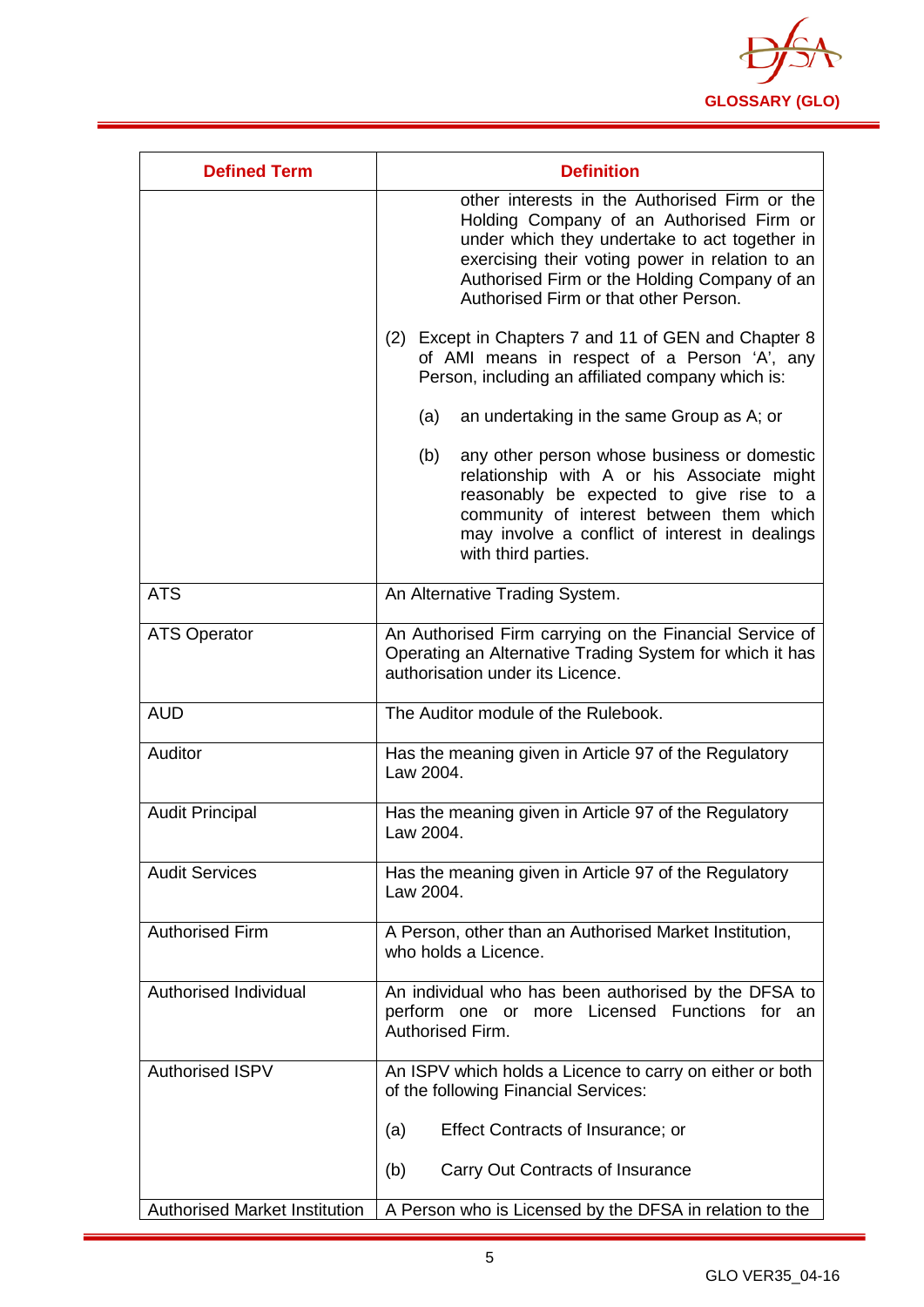

| <b>Defined Term</b>      | <b>Definition</b>                                                                                 |
|--------------------------|---------------------------------------------------------------------------------------------------|
|                          | carrying on either or both of the Financial Services<br>prescribed in GEN Rule 2.17.1 and 2.18.1. |
| <b>Authorised Person</b> | An Authorised Firm or an Authorised Market Institution.                                           |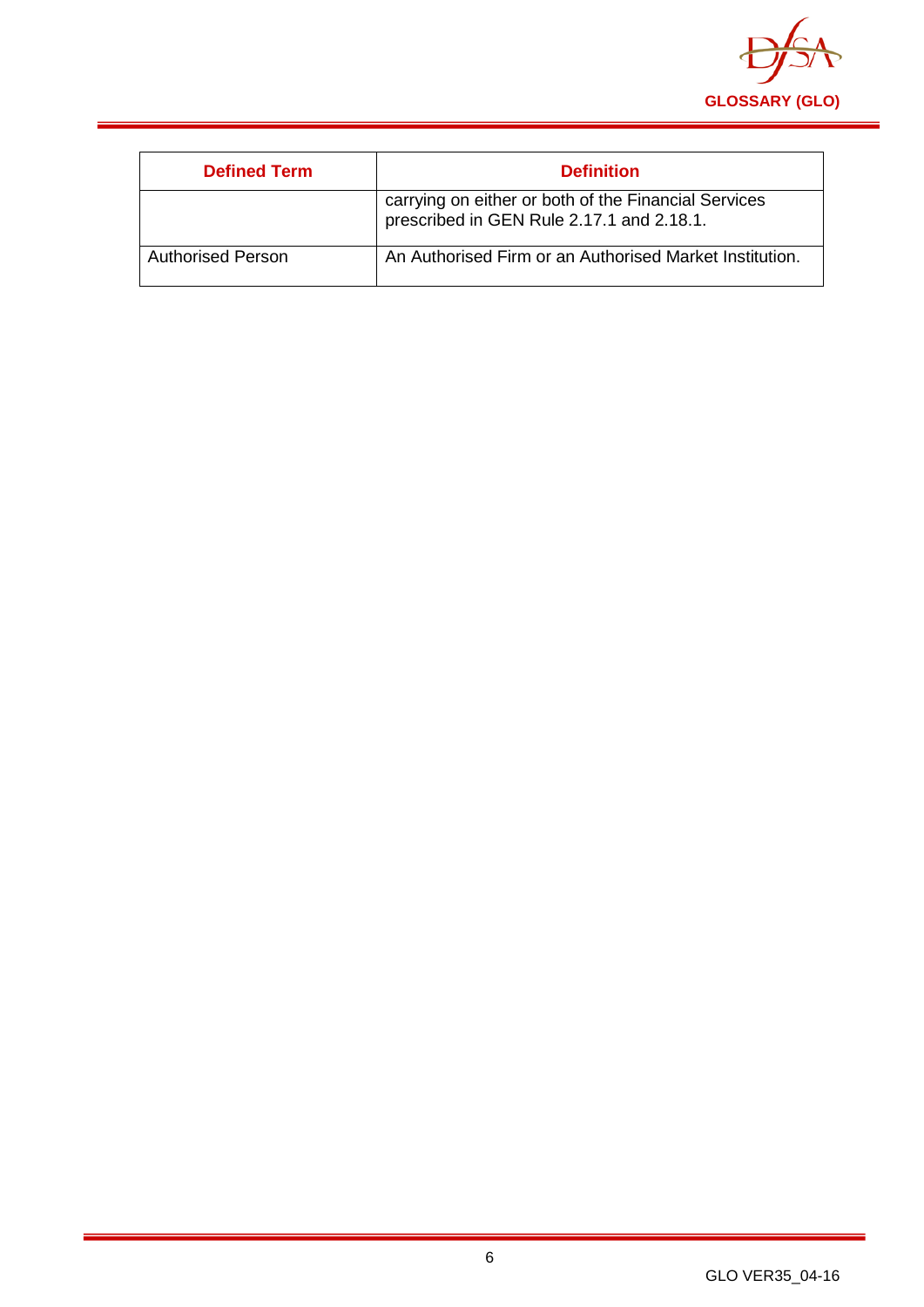

#### <span id="page-7-0"></span>**B [Back to top](#page-1-0)**

| <b>Defined Term</b>             | <b>Definition</b>                                                                                                                                                                                                                                                                                                                                                                                                                                                                                                                                                         |
|---------------------------------|---------------------------------------------------------------------------------------------------------------------------------------------------------------------------------------------------------------------------------------------------------------------------------------------------------------------------------------------------------------------------------------------------------------------------------------------------------------------------------------------------------------------------------------------------------------------------|
| <b>Bank</b>                     | An Authorised Firm which holds a Licence authorising it<br>to carry on the Financial Service of Accepting Deposits.                                                                                                                                                                                                                                                                                                                                                                                                                                                       |
| <b>Base Capital Requirement</b> | Has the meaning given in PIB section 3.6.                                                                                                                                                                                                                                                                                                                                                                                                                                                                                                                                 |
| <b>Bearer Share</b>             | A Share that cannot be registered in the name of the<br>holder and proof of ownership is possession of the<br>Share certificate.                                                                                                                                                                                                                                                                                                                                                                                                                                          |
| <b>Bid</b>                      | Includes a Takeover transaction however effected,<br>including a reverse Takeover, partial bid, and also a bid<br>by a parent entity for Shares in its subsidiary.                                                                                                                                                                                                                                                                                                                                                                                                        |
| <b>Bidder</b>                   | Includes, but is not limited to, companies wherever<br>incorporated and individuals wherever resident who or<br>which make a Bid under TKO.                                                                                                                                                                                                                                                                                                                                                                                                                               |
| <b>Bid Document</b>             | Means a document issued by a Bidder containing<br>stipulated under TKO (particularly<br>information as<br>Chapter 8) and posted in accordance with those Rules<br>(particularly Chapter 11).                                                                                                                                                                                                                                                                                                                                                                              |
| <b>Bid Period</b>               | Means the period from the time when an announcement<br>is made of a proposed or possible Bid (with or without<br>terms) until the first closing date or, if this is later, the<br>date when the Bid becomes or is declared unconditional<br>as to acceptances or lapses. An announcement that a<br>holding, or aggregate holdings, of Shares carrying 30%<br>or more of the voting rights of a Reporting Entity is for<br>sale or that the Governing Body of a Reporting Entity is<br>seeking potential Bidders will be treated as the<br>announcement of a possible Bid. |
| <b>Board</b>                    | In reference to the DFSA, the Governing Body of the<br>DFSA, established under Chapter 2 of Part 2 of the<br>Regulatory Law 2004.<br>In reference to a corporation, the Board of Directors of<br>the corporation.                                                                                                                                                                                                                                                                                                                                                         |
| <b>Body Corporate</b>           | Any body corporate, including limited liability partnership<br>and a body corporate constituted under the law of a<br>country or territory outside of the DIFC.                                                                                                                                                                                                                                                                                                                                                                                                           |
| <b>Branch</b>                   | A place of business within the DIFC:                                                                                                                                                                                                                                                                                                                                                                                                                                                                                                                                      |
|                                 | which has no separate legal personality;<br>(a)                                                                                                                                                                                                                                                                                                                                                                                                                                                                                                                           |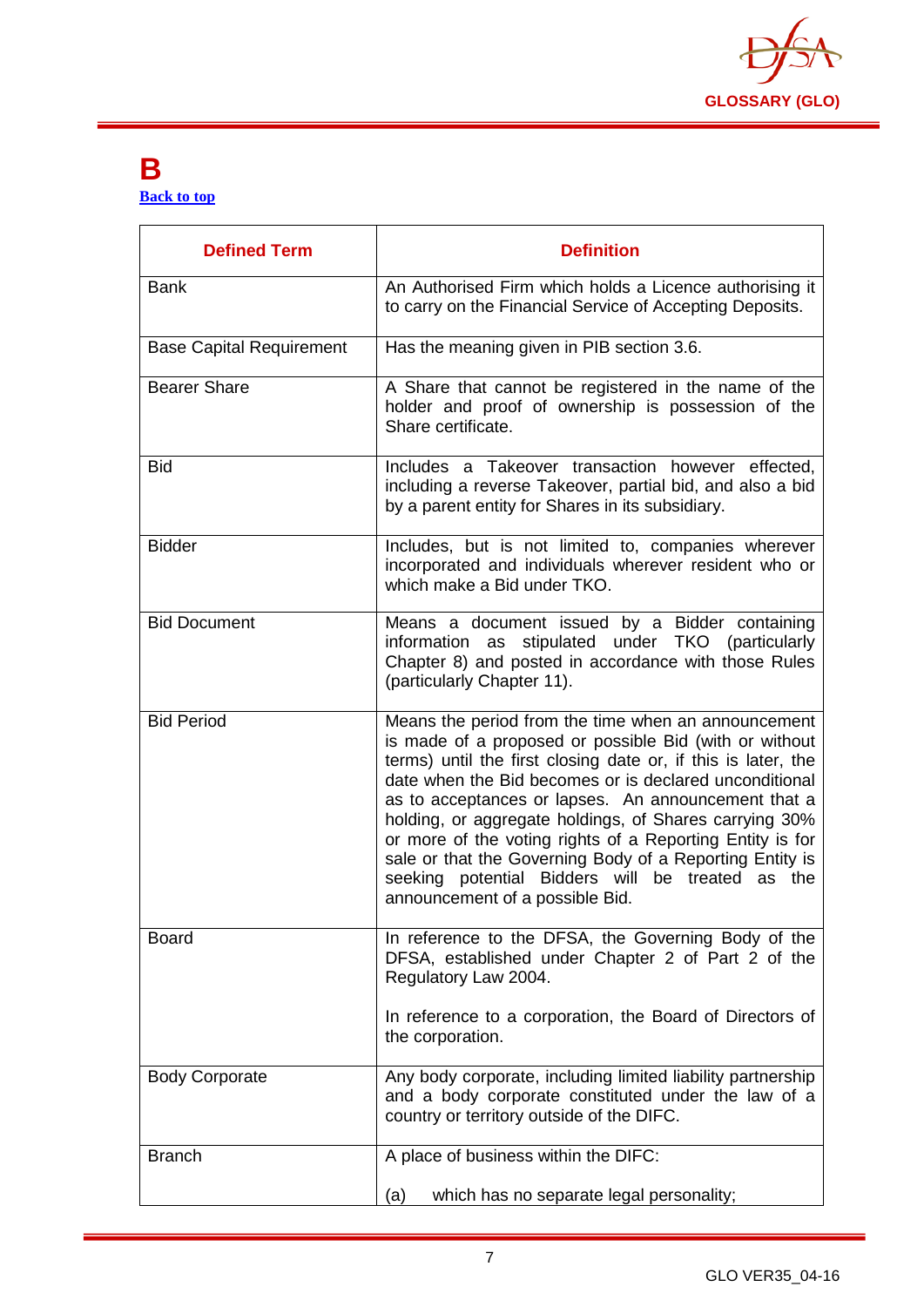

| <b>Defined Term</b>   | <b>Definition</b>                                                                                                                                                 |
|-----------------------|-------------------------------------------------------------------------------------------------------------------------------------------------------------------|
|                       | (b)<br>forms a legally dependant part of an Authorised<br>Firm whose principal place of business and head<br>office is in a jurisdiction other than the DIFC; and |
|                       | (c)<br>through which the Authorised Firm carries on<br>Financial Services in or from the DIFC.                                                                    |
| <b>Business Rules</b> | The written rules of an Authorised Market Institution<br>which govern its activities as an Authorised Market<br>Institution.                                      |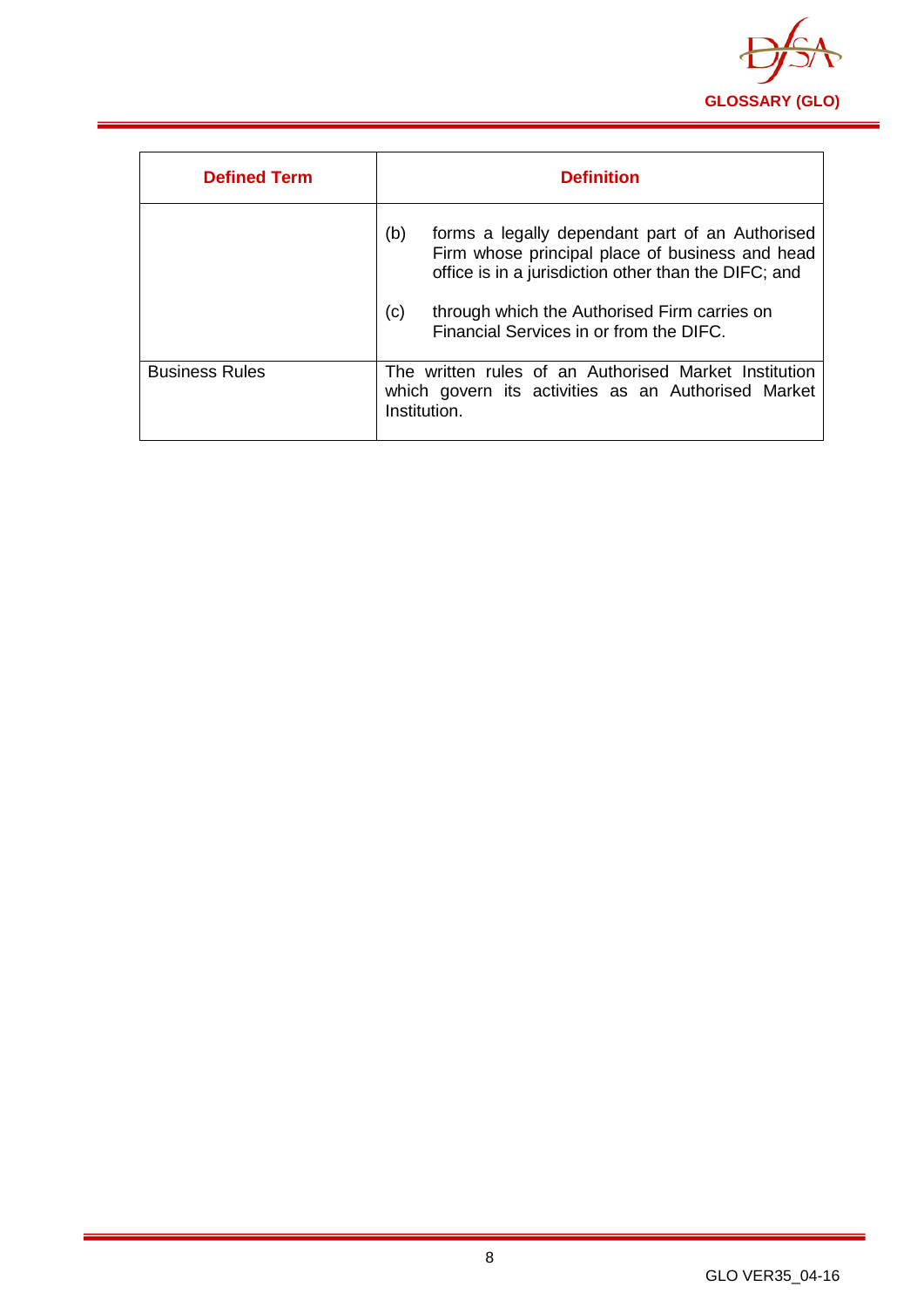

# <span id="page-9-0"></span>**C**

**[Back to top](#page-1-0)**

| <b>Defined Term</b>                    | <b>Definition</b>                                                                                                                                                              |
|----------------------------------------|--------------------------------------------------------------------------------------------------------------------------------------------------------------------------------|
| <b>Capital Requirement</b>             | The amount of capital an Authorised Firm must hold,<br>calculated in accordance with PIB sections 3.3, 3.4 or<br>3.5, as applicable.                                           |
| <b>Capital Resources</b>               | The total capital resources of an Authorised Firm<br>calculated in accordance with PIB section 3.11.                                                                           |
| Captive Insurer                        | A Captive Insurer means a:                                                                                                                                                     |
|                                        | Class 1 Captive Insurer;<br>(a)                                                                                                                                                |
|                                        | Class 2 Captive Insurer; or<br>(b)                                                                                                                                             |
|                                        | Class 3 Captive Insurer.<br>(c)                                                                                                                                                |
| Carrying Out Contracts of<br>Insurance | Has the meaning given in GEN section 2.16.                                                                                                                                     |
| Category                               | A prudential grouping of Authorised Firms which<br>determines the application of the Rules in PIB.                                                                             |
| <b>CCP</b>                             | Pursuant to GEN Rule 2.18.1(1)(a), a CCP is a Person<br>who Operates a Clearing House by becoming a Central<br>Counterparty.                                                   |
| Cell                                   | A cell created by a Protected Cell Company for the<br>purpose of segregating and protecting cellular assets in<br>manner provided by the DIFC Companies<br>the<br>Regulations. |
| <b>Cell Return</b>                     | The return described in PIN Rule A10.2.4.                                                                                                                                      |
| <b>Cell Share Capital</b>              | Capital comprising of the proceeds of the issue of Cell<br>Shares.                                                                                                             |
| <b>Cell Shares</b>                     | Shares created and issued by a Protected Cell Company<br>in respect of one of its cells.                                                                                       |
| <b>Cellular Asset</b>                  | The assets of the Protected Cell Company attributable to<br>the Company's Cells.                                                                                               |
| <b>Cellular Liabilities</b>            | Liabilities that may be settled by disposition of cellular<br>assets.                                                                                                          |
| <b>Central Bank</b>                    | The Central Bank of the U.A.E. or its equivalent in<br>another country or territory.                                                                                           |
| <b>Central Counterparty</b>            | Pursuant to GEN Rule 2.18.1(3), a Person operates as a<br>Central Counterparty where it:                                                                                       |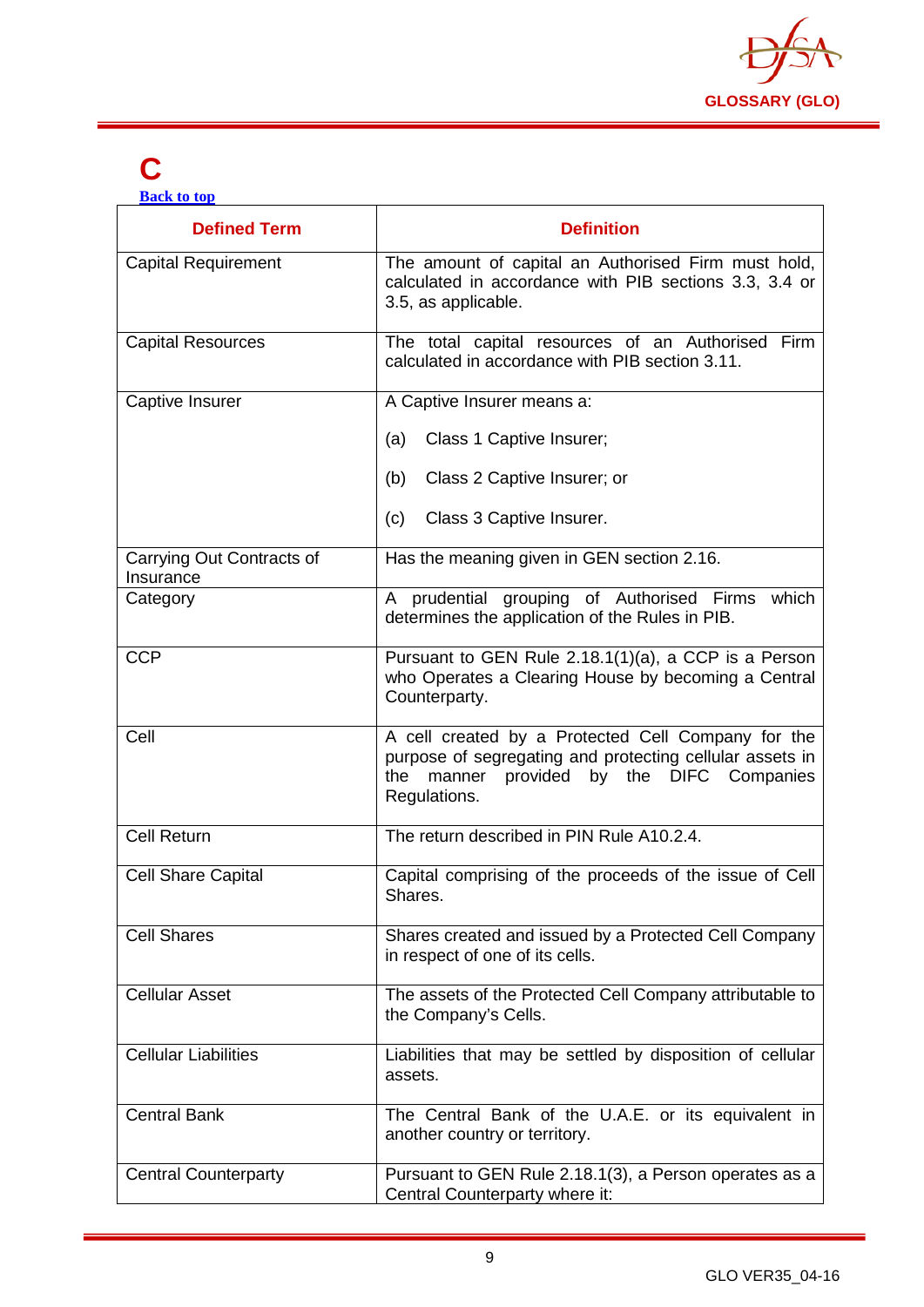

| <b>Defined Term</b>                  | <b>Definition</b>                                                                                                                                                                                                                                                                                                                                                                                                       |
|--------------------------------------|-------------------------------------------------------------------------------------------------------------------------------------------------------------------------------------------------------------------------------------------------------------------------------------------------------------------------------------------------------------------------------------------------------------------------|
|                                      | ensures the performance of open contracts relating<br>(a)<br>to Investments, made on a facility for trading<br>Investments; and                                                                                                                                                                                                                                                                                         |
|                                      | does so by interposing between counterparties to<br>(b)<br>such contracts by becoming the buyer to every<br>seller, or the seller to every buyer.                                                                                                                                                                                                                                                                       |
| <b>Central Securities Depository</b> | In relation to:                                                                                                                                                                                                                                                                                                                                                                                                         |
|                                      | an Authorised Firm, the meaning given to that<br>(a)<br>term under GEN Rule 2.13.1(3); and                                                                                                                                                                                                                                                                                                                              |
|                                      | in the case of an Authorised Market Institution,<br>(b)<br>the meaning given to that term in GEN Rule<br>$2.18.1(5)$ .                                                                                                                                                                                                                                                                                                  |
| Certificate                          | Has the meaning given in GEN Rule A2.2.1(d).                                                                                                                                                                                                                                                                                                                                                                            |
| Charge                               | Any Fee or charge made to a Client in connection with<br>Investment Business, whether levied by the Authorised<br>Firm or any other Person, including a Mark-up or Mark-<br>down.                                                                                                                                                                                                                                       |
| Chief Executive (CEO)                | The individual appointed to the office of Chief Executive<br>of the DFSA by the Board.                                                                                                                                                                                                                                                                                                                                  |
| <b>Chinese Wall</b>                  | An arrangement described in Article 63 of the Markets<br>Law 2012.                                                                                                                                                                                                                                                                                                                                                      |
| <b>CIR</b>                           | The Collective Investment module of the Rulebook.                                                                                                                                                                                                                                                                                                                                                                       |
| <b>Class</b>                         | In relation to a Contract of Insurance, the allocated<br>insurance class as specified in GEN App4.                                                                                                                                                                                                                                                                                                                      |
| <b>Class 1 Captive Cell</b>          | A Cell established by a Protected Cell Company to<br>which are attributable assets and liabilities arising out of<br>Insurance Business only in respect of risks related to<br>arising out of the business or operations of members of<br>a Group which together hold a majority of Cell Shares,<br>including for this purpose only contracts of reinsurance<br>in respect of such risks insured by the cedant.         |
| <b>Class 2 Captive Cell</b>          | A Cell established by a Protected Cell Company to<br>which are attributable assets and liabilities arising out of<br>Insurance Business, 80% of the Gross Written Premium<br>in any year being attributable to risks related to or arising<br>out of the business or operations of members of a Group<br>which together hold a majority of the Cell Shares,<br>including for this purpose only contracts of reinsurance |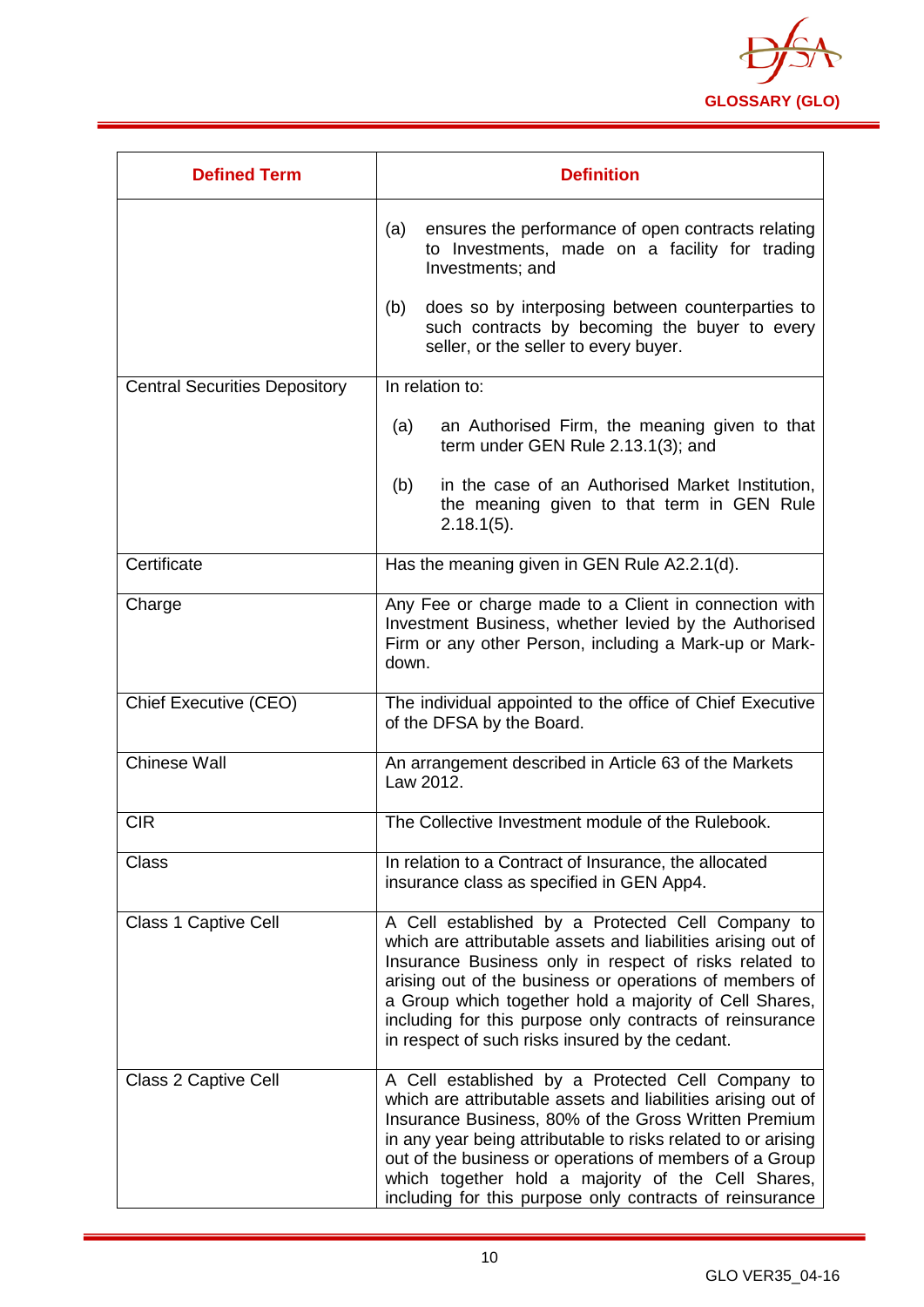

| <b>Defined Term</b>            | <b>Definition</b>                                                                                                                                                                                                                                                                                                                                                                                 |
|--------------------------------|---------------------------------------------------------------------------------------------------------------------------------------------------------------------------------------------------------------------------------------------------------------------------------------------------------------------------------------------------------------------------------------------------|
|                                | in respect of such risks insured by the cedant.                                                                                                                                                                                                                                                                                                                                                   |
| Class 3 Captive Cell           | A Cell established by a Protected Cell Company:                                                                                                                                                                                                                                                                                                                                                   |
|                                | to which are attributable assets and liabilities<br>(a)<br>arising out of Insurance Business only in respect<br>of risks related to or arising out of the business or<br>operations of persons who engage in similar,<br>related or common:                                                                                                                                                       |
|                                | (i)<br>businesses;                                                                                                                                                                                                                                                                                                                                                                                |
|                                | (ii)<br>activities;                                                                                                                                                                                                                                                                                                                                                                               |
|                                | trade;<br>(iii)                                                                                                                                                                                                                                                                                                                                                                                   |
|                                | services; or<br>(iv)                                                                                                                                                                                                                                                                                                                                                                              |
|                                | (v)<br>operations;                                                                                                                                                                                                                                                                                                                                                                                |
|                                | including for this purpose only contracts of<br>reinsurance in respect of such risks insured by<br>the cedant; and                                                                                                                                                                                                                                                                                |
|                                | (b)<br>owned by such Persons or by a Body Corporate of<br>which all such Persons are members.                                                                                                                                                                                                                                                                                                     |
| <b>Class 1 Captive Insurer</b> | A DIFC Incorporated Insurer permitted under the<br>conditions of its licence to effect or carry out Contracts of<br>Insurance only in respect of risks related to or arising out<br>of the business or operations of the Group, including for<br>this purpose only contracts of reinsurance in respect of<br>such risks insured by the cedant.                                                    |
| <b>Class 2 Captive Insurer</b> | A DIFC Incorporated Insurer required under the<br>conditions of its licence to obtain at least 80 per cent of<br>its Gross Written Premium in any year from Contracts of<br>Insurance in respect of risks related to or arising out of<br>the business or operations of the Group, including for<br>this purpose only contracts of reinsurance in respect of<br>such risks insured by the cedant. |
| <b>Class 3 Captive Insurer</b> | A DIFC Incorporated Insurer which is:                                                                                                                                                                                                                                                                                                                                                             |
|                                | permitted under the conditions of its licence to<br>(a)<br>effect or carry out Contracts of Insurance only in<br>respect of risks related to or arising out of the<br>business or operations of persons who engage in<br>similar, related or common:                                                                                                                                              |
|                                | (i)<br>businesses;                                                                                                                                                                                                                                                                                                                                                                                |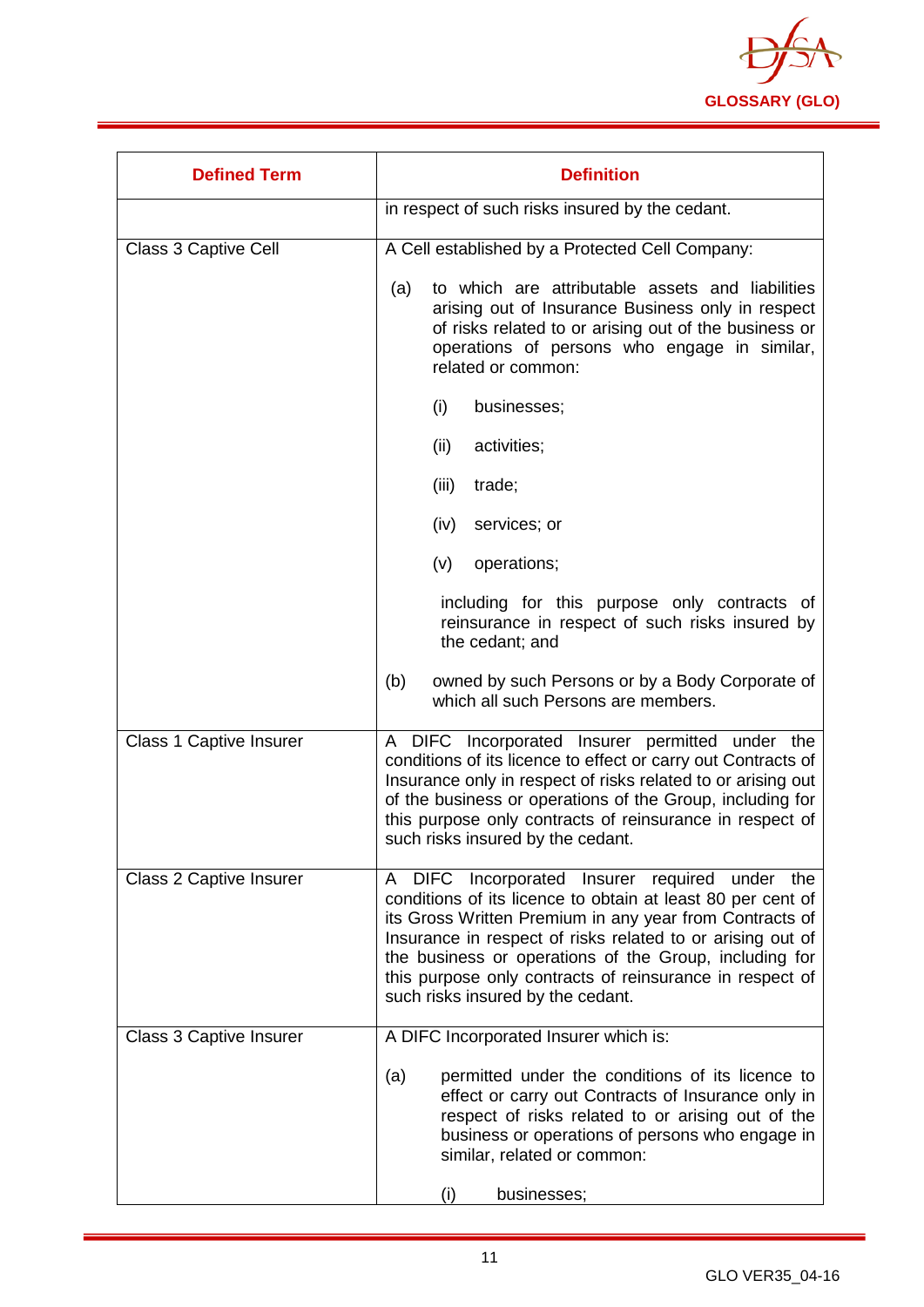

| <b>Defined Term</b>                    | <b>Definition</b>                                                                                                                             |
|----------------------------------------|-----------------------------------------------------------------------------------------------------------------------------------------------|
|                                        | (ii)<br>activities;                                                                                                                           |
|                                        | (iii)<br>trade;                                                                                                                               |
|                                        | (iv)<br>services; or                                                                                                                          |
|                                        | (v)<br>operations;                                                                                                                            |
|                                        | including for this purpose only contracts of<br>reinsurance in respect of such risks insured by<br>the cedant, and                            |
|                                        | owned by such Persons or by a Body Corporate<br>(b)<br>of which all such Persons are members.                                                 |
| <b>Class of Business</b>               | A classification of insurance contracts having similar<br>characteristics, specified in GEN App4.                                             |
| <b>Clearing House</b>                  | An Authorised Market Institution which is authorised<br>under its Licence to carry on the Financial Service of<br>Operating a Clearing House. |
| Client                                 | Retail Client, Professional Client<br>Market<br>A<br>or<br>Counterparty as defined in COB chapter 2.                                          |
| <b>Client Account</b>                  | In relation to Client Money, an account specified in<br>(1)<br>COB Rule A5.4.1; and                                                           |
|                                        | (2) in relation to a Safe Custody Investment an account<br>specified in COB Rule A6.4.2.                                                      |
| <b>Client Agreement</b>                | An agreement that is made in accordance with the<br>requirements of COB section 3.3                                                           |
| <b>Client Assets</b>                   | Client Money and Client Investments.                                                                                                          |
| <b>Client Investments</b>              | Has the meaning given in COB section 6.13.                                                                                                    |
| <b>Client Money</b>                    | Has the meaning given in COB section 6.12.                                                                                                    |
| <b>Client Money Auditor's Report</b>   | A report referred to in GEN Rule 8.6.1(c).                                                                                                    |
| <b>Client Money Distribution Rules</b> | The Rules under COB section A5.13.                                                                                                            |
| <b>Client Money Provisions</b>         | The provisions under COB App5.                                                                                                                |
| <b>Close Links</b>                     | A Person (Person A) has close links with a Person<br>(Person B) if:                                                                           |
|                                        | Person B:<br>(a)                                                                                                                              |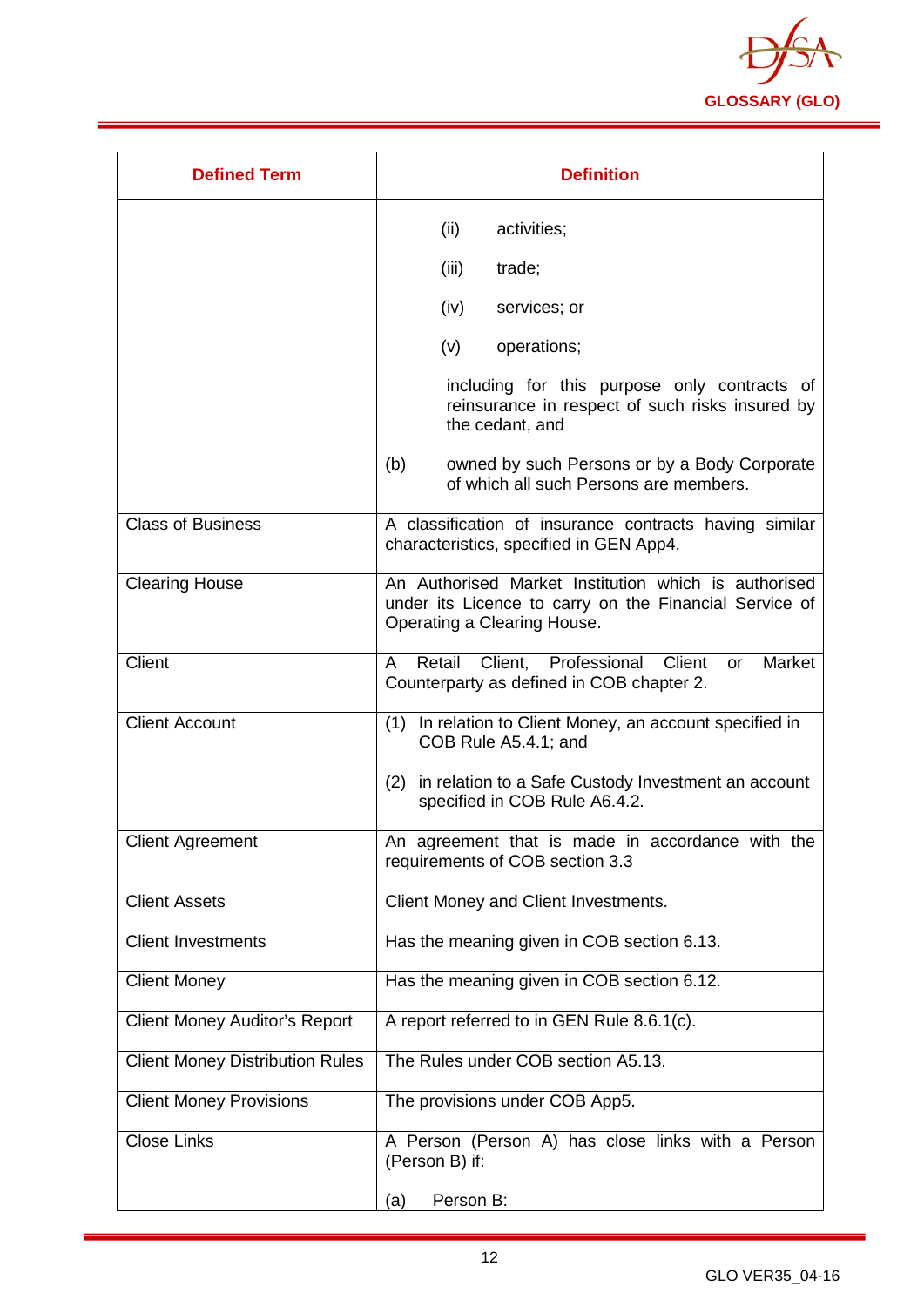

| <b>Defined Term</b>                                                                           | <b>Definition</b>                                                                                                                                                                                                                                                   |
|-----------------------------------------------------------------------------------------------|---------------------------------------------------------------------------------------------------------------------------------------------------------------------------------------------------------------------------------------------------------------------|
|                                                                                               | (i)<br>is a Holding company of Person A;                                                                                                                                                                                                                            |
|                                                                                               | (ii) is a Subsidiary of Person A;                                                                                                                                                                                                                                   |
|                                                                                               | (iii) is a Holding Company of the Subsidiary of<br>Person A;                                                                                                                                                                                                        |
|                                                                                               | (iv) is a Subsidiary of a Holding Company of<br>Person A; or                                                                                                                                                                                                        |
|                                                                                               | (v) owns and controls 20% or more of the voting<br>rights or shares of Person A; or                                                                                                                                                                                 |
|                                                                                               | Person A owns and controls 20% or more of the<br>(b)<br>voting rights or shares of Person B.                                                                                                                                                                        |
| <b>Close Out Netting</b>                                                                      | A process whereby the claims and obligations of two<br>Counterparties are accelerated, netted to form a single<br>net sum and become immediately due upon the default,<br>bankruptcy, liquidation or other similar circumstance of<br>either of the Counterparties. |
| <b>Close Relative</b>                                                                         | In relation to any individual:                                                                                                                                                                                                                                      |
|                                                                                               | (a)<br>his spouse;                                                                                                                                                                                                                                                  |
|                                                                                               | his children and step-children, his parents and<br>(b)<br>step-parents, his brothers and sisters and his<br>step-brothers and step-sisters; and                                                                                                                     |
|                                                                                               | (c)<br>the spouse of any individual within (b).                                                                                                                                                                                                                     |
| <b>Closely Related</b>                                                                        | Has the meaning given in PIB Rule A4.11.5.                                                                                                                                                                                                                          |
| <b>CMC</b><br><b>COB</b>                                                                      | The Code of Market Conduct module of the Sourcebook.<br>The Conduct of Business module of the Rulebook.                                                                                                                                                             |
| Code of Ethics for Accountants<br>and Audit Firms of Islamic<br><b>Financial Institutions</b> | The code of ethics issued by the Accounting and<br>Auditing Organisation of Islamic Financial Institutions<br>from time to time (AAOIFI).                                                                                                                           |
| Code of Ethics for Professional<br>Accountants                                                | The code of ethics for accountants as issued and<br>amended from time to time by the International Ethics<br>Standard Board for Accountants (IESBA) of IFAC.                                                                                                        |
| Collateral                                                                                    | In PIB, any form of asset, guarantee, or indemnity<br>(1)<br>which is held or controlled by an Authorised Firm<br>and is subject to a security interest or arrangement<br>in favour of that firm; and                                                               |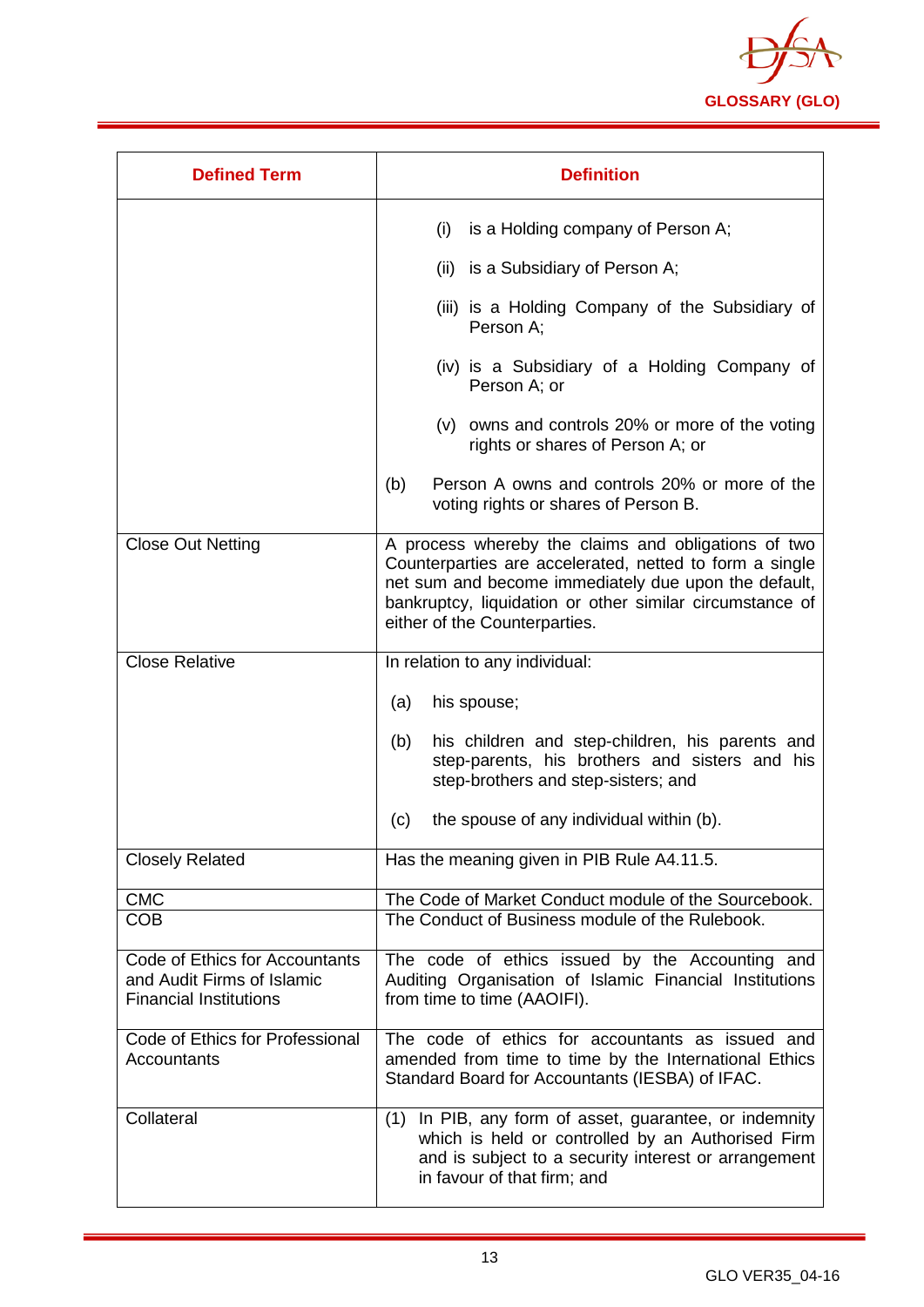

| <b>Defined Term</b>                            | <b>Definition</b>                                                                                                                                                                                                          |
|------------------------------------------------|----------------------------------------------------------------------------------------------------------------------------------------------------------------------------------------------------------------------------|
|                                                | In COB, a Client Investment which has been paid for<br>(2)<br>in full by a Client and which is held or controlled by<br>the Authorised Firm under the terms of a deposit,<br>pledge, charge or other security arrangement. |
| <b>Collective Investment Fund</b>              | An arrangement which amounts to a Fund under Article<br>11 of the Collective Investment Law 2010 and which is<br>not excluded under the Rules made under Article 12 set<br>out under CIR section 2.1.                      |
| <b>Commercial Paper</b>                        | Debentures with a maturity of less than 2 years at the<br>date of issue.                                                                                                                                                   |
| Commission                                     | Any form of commission, including a benefit of any kind,<br>offered or given in connection with Investment Business.                                                                                                       |
| <b>Commodities Risk Capital</b><br>Requirement | A component of the Market Risk Capital Requirement to<br>cover the risk of holding or taking positions in<br>commodities, including precious metals, but excluding<br>gold, calculated in accordance with PIB section 5.7. |
| <b>Commodity Derivative</b>                    | A Derivative over a commodity.                                                                                                                                                                                             |
| Complaint                                      | Any oral or written expression of dissatisfaction from a<br>Client to an Authorised Firm in connection with the<br>provision of, or failure to provide, a Financial Service to<br>the Client.                              |
| <b>Compliance Officer</b>                      | In relation to:                                                                                                                                                                                                            |
|                                                | an Authorised Firm, the Licensed<br><b>Function</b><br>(a)<br>described in GEN Rule 7.4.6; and                                                                                                                             |
|                                                | Authorised<br>Market<br>Institution,<br>(b)<br>the<br>Key<br>an<br>Individual function described in AMI Rule 5.3.6.                                                                                                        |
| <b>Concentration Risk</b>                      | The risk faced by an Authorised Firm arising out of its<br>Large Exposures.                                                                                                                                                |
| Connected                                      | In relation to a Person (A), a Person which has or has at<br>any relevant time had the following relationship to A:                                                                                                        |
|                                                | a member of A's Group;<br>(a)                                                                                                                                                                                              |
|                                                | a Controller of A;<br>(b)                                                                                                                                                                                                  |
|                                                | a member of a partnership of which A is a<br>(c)<br>member;                                                                                                                                                                |
|                                                | an employee or former employee of A;<br>(d)                                                                                                                                                                                |
|                                                | (e)<br>if A is a company:                                                                                                                                                                                                  |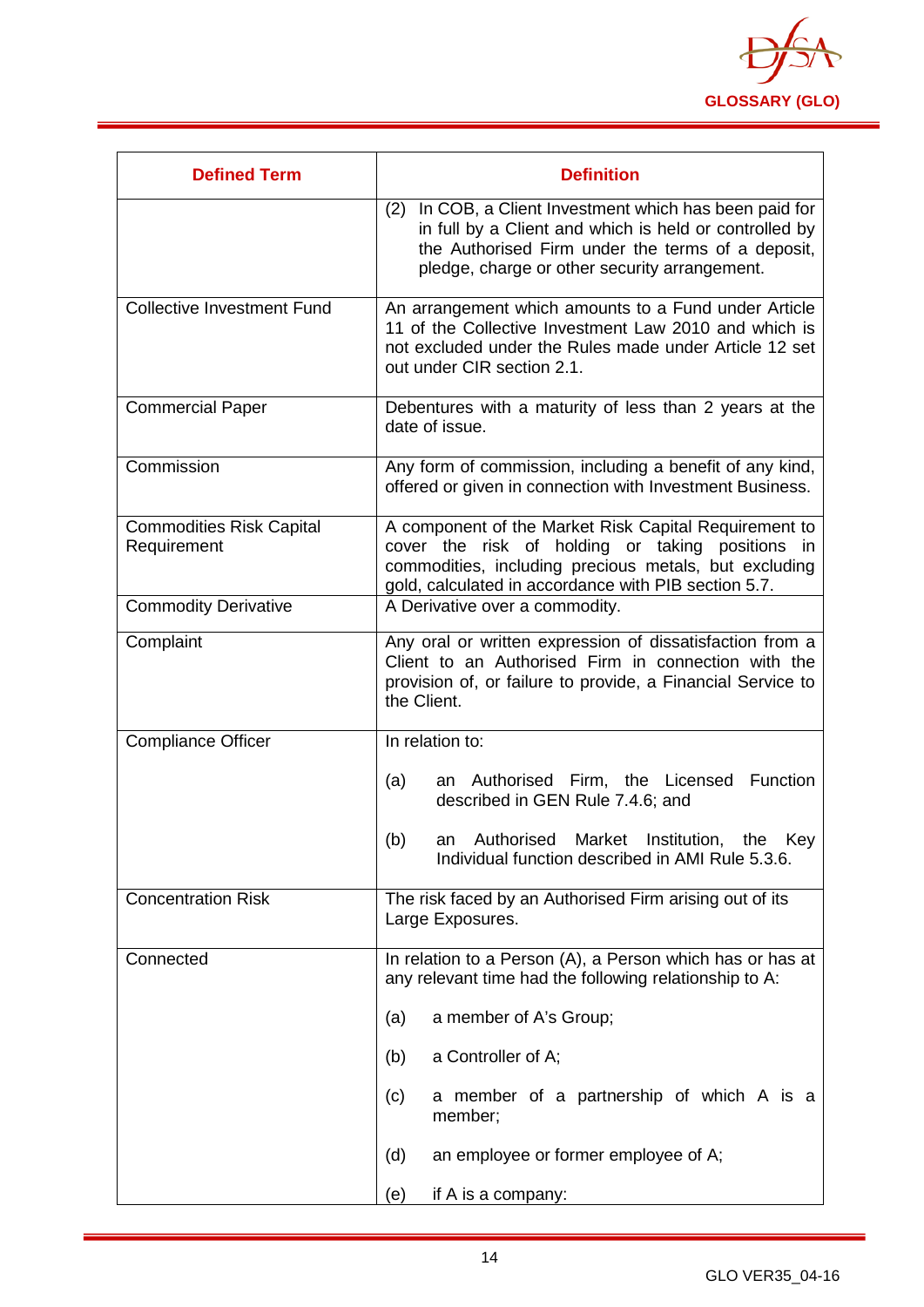

| <b>Defined Term</b>                    | <b>Definition</b>                                                                                                                                                                                                                                                  |
|----------------------------------------|--------------------------------------------------------------------------------------------------------------------------------------------------------------------------------------------------------------------------------------------------------------------|
|                                        | (i)<br>an officer or manager of A or of a parent of<br>А;                                                                                                                                                                                                          |
|                                        | (ii)<br>an agent of A or of a parent of A;                                                                                                                                                                                                                         |
|                                        | (f)<br>if A is a partnership is or has been a member,<br>manager or agent of A; or                                                                                                                                                                                 |
|                                        | if A is an unincorporated association of persons<br>(g)<br>which is not a partnership, is or has been an<br>officer, manager or agent of A.                                                                                                                        |
| <b>Connected Counterparties</b>        | Has the meaning given in PIB Rule A4.11.7.                                                                                                                                                                                                                         |
| <b>Connected Person</b>                | In relation to:                                                                                                                                                                                                                                                    |
|                                        | a Reporting Entity other than that of a Listed Fund,<br>(a)<br>a Person referred to in MKT Rule 4.3.2; and                                                                                                                                                         |
|                                        | (b)<br>a Reporting Entity of a Listed Fund, a Person<br>referred to in MKT Rule 6.6.1.                                                                                                                                                                             |
| Constitution                           | In relation to a Fund:                                                                                                                                                                                                                                             |
|                                        | which is in the form of a Body Corporate, the<br>(a)<br>instrument of incorporation;                                                                                                                                                                               |
|                                        | (b)<br>which is in the form of a Trust, the trust deed;                                                                                                                                                                                                            |
|                                        | which is in the form of a Partnership, the<br>(c)<br>partnership deed; or                                                                                                                                                                                          |
|                                        | (d)<br>adopting a form other than one specified in (a) to<br>(c), any instrument creating the legal form of the<br>Fund to which the Fund Manager is a party setting<br>out provisions relating to any aspect of the<br>operation or management of the Fund.       |
| <b>Contingent Liability Investment</b> | A Derivative under the terms of which the Client will or<br>may be liable to make further payments (other than<br>Charges, and whether or not secured by margin) when<br>the transaction falls to be completed or upon the earlier<br>closing out of his position. |
| Contract of Insurance                  | Has the meaning given in GEN Rule A4.1.1.                                                                                                                                                                                                                          |
| Controller                             | (1)<br>In relation to an Authorised Firm, a Person who,<br>either alone or with any Associate fulfils the<br>criteria specified in GEN Rule 11.8.2; or                                                                                                             |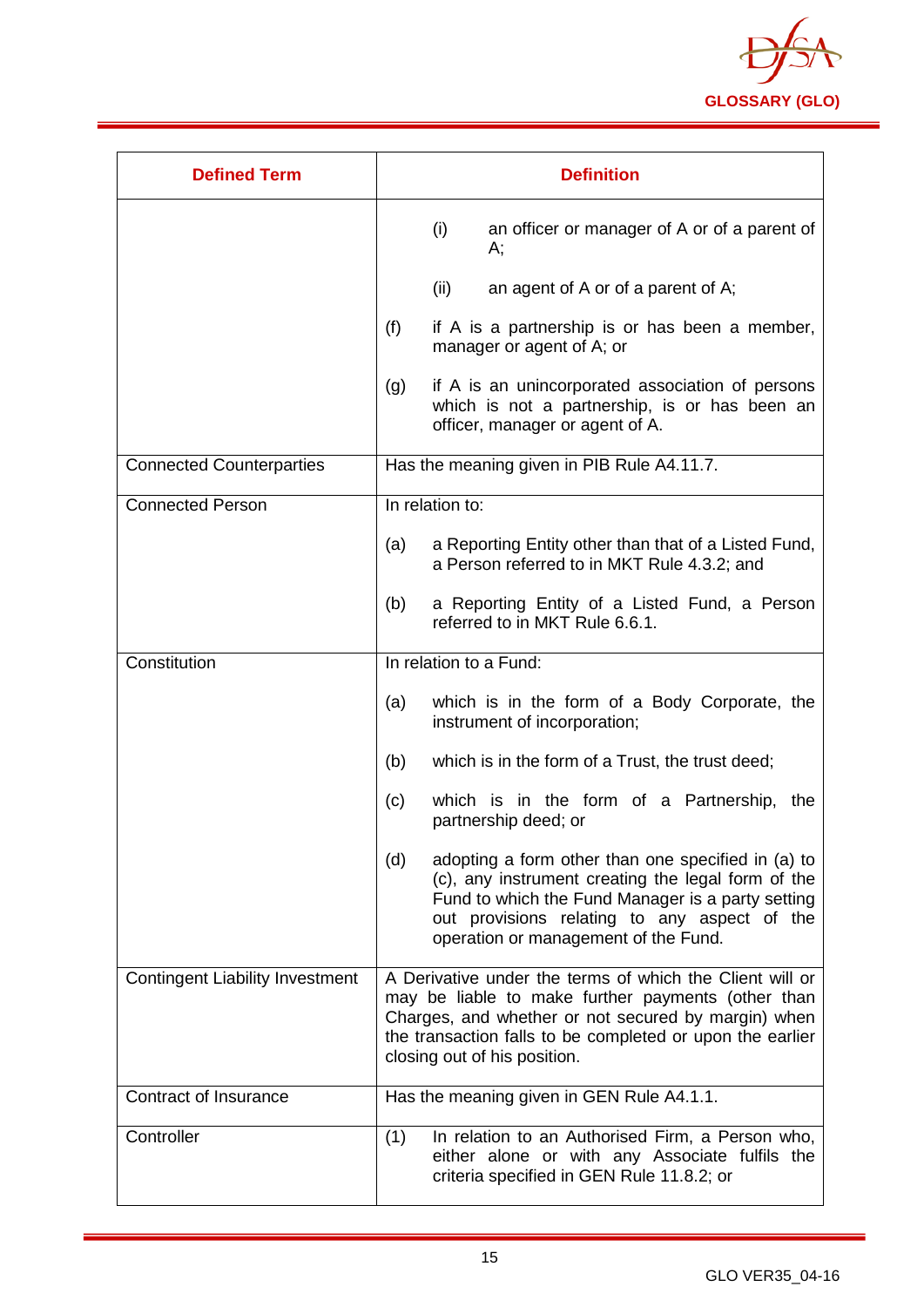

| <b>Defined Term</b>                       | <b>Definition</b>                                                                                                                                                                                                                                                                           |
|-------------------------------------------|---------------------------------------------------------------------------------------------------------------------------------------------------------------------------------------------------------------------------------------------------------------------------------------------|
|                                           | (2)<br>in relation to an Authorised Market Institution a<br>Person who, either alone or with any Associate<br>fulfils the criteria specified in AMI Rule 8.1.2.                                                                                                                             |
| Convertible                               | An Investment that gives an investor the right to convert<br>the Security into another form of Security at an agreed<br>price or on an agreed basis.                                                                                                                                        |
| <b>Corporate Governance</b><br>Principles | Principles prescribed in MKT Rules 3.2.3 - 3.2.9.                                                                                                                                                                                                                                           |
| <b>Correspondent Account</b>              | An account opened on behalf of a Correspondent<br>Banking Client to receive deposits from, to make<br>payments on behalf of or to otherwise handle financial<br>Transactions for or on behalf of the Correspondent<br><b>Banking Client.</b>                                                |
| <b>Correspondent Bank</b>                 | A bank in a jurisdiction other than the DIFC where an<br>Authorised Firm opens a Correspondent Account.                                                                                                                                                                                     |
| <b>Correspondent Banking Client</b>       | A Client of an Authorised Firm which uses the firm's<br>correspondent banking services account to clear<br>Transactions for its own customer base.                                                                                                                                          |
| Counterparty                              | Means any person with or for whom an Authorised Firm<br>carries on, or intends to carry on, any regulated business<br>or associated business. In this context, a counterparty<br>includes an individual, unincorporated body, company,<br>government, local authority or other public body. |
| <b>Counterparty Risk</b>                  | The risk that an Authorised Firm's Counterparty does not<br>perform its obligations under the terms of a contract.                                                                                                                                                                          |
| Court                                     | The DIFC Court.                                                                                                                                                                                                                                                                             |
| <b>Credit Default Product</b>             | A swap or Option, which has a payout linked to changes<br>in an underlying Reference Asset's creditworthiness and<br>protects the Protection Buyer against the risk of credit<br>loss over a specified time period with the payout being<br>conditional on some form of Credit Event.       |
| <b>Credit Derivatives</b>                 | An over the counter financial Derivative instrument,<br>which enables the isolation and separate transfer of<br>Credit Risk and whose payout is linked to changes in the<br>Reference Assets' creditworthiness.                                                                             |
| <b>Credit Event</b>                       | An event related to the creditworthiness of Reference<br>Assets or Reference Entities in a Credit Derivatives<br>contract, which triggers the termination or a payout<br>under the contract.                                                                                                |
| <b>Credit Event Payment</b>               | The consideration, which the Protection Seller pays to<br>the Protection Buyer under a Credit Derivatives contract                                                                                                                                                                          |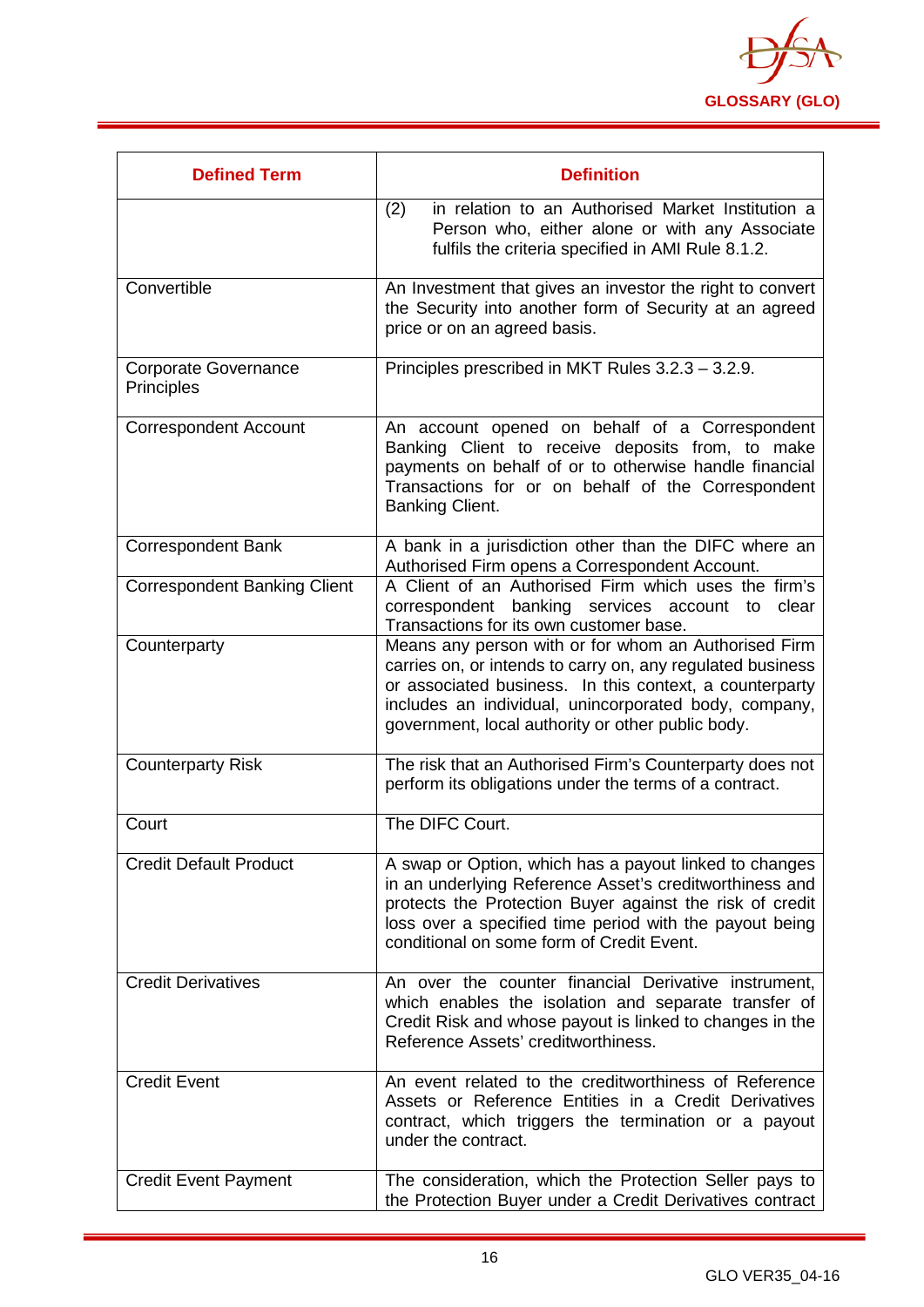

<span id="page-17-0"></span>

| <b>Defined Term</b>                       | <b>Definition</b>                                                                                                                                                                                                                                                                                                                                                                              |
|-------------------------------------------|------------------------------------------------------------------------------------------------------------------------------------------------------------------------------------------------------------------------------------------------------------------------------------------------------------------------------------------------------------------------------------------------|
|                                           | upon occurrence of a Credit Event.                                                                                                                                                                                                                                                                                                                                                             |
| <b>Credit Facility</b>                    | Any facility which includes any arrangement or<br>agreement which extends monetary credit whether<br>funded or unfunded to a Person including but not limited<br>to any loan or syndicated loan, mortgage, overdraft,<br>financial lease, letter of credit, financial guarantee, trade<br>finance, transaction finance, project finance or asset<br>finance.                                   |
| <b>Credit Rating</b>                      | Has the meaning given to it in GEN Rule 2.27.1(2)(b).                                                                                                                                                                                                                                                                                                                                          |
| <b>Credit Rating Activities</b>           | Has the meaning given to it in GEN Rule 2.27.1(2)(a).                                                                                                                                                                                                                                                                                                                                          |
| <b>Credit Rating Agency</b>               | A Person carrying on in or from the DIFC the Financial<br>Service of Operating a Credit Rating Agency for which it<br>has an authorisation under its Licence.                                                                                                                                                                                                                                  |
| <b>Credit Risk</b>                        | In relation to an Authorised Firm, the risk of loss if<br>another party fails to perform on its financial obligation to<br>the Authorised Firm.                                                                                                                                                                                                                                                |
| <b>Credit Risk Capital</b><br>Requirement | The requirement calculated in accordance with PIB<br>section 4.6.                                                                                                                                                                                                                                                                                                                              |
| <b>Credit Spread Option</b>               | A type of contract where one Counterparty sells an<br>Option to another Counterparty on a nominal amount of<br>an asset swap on a specified Security, exercisable<br>during a set period of time, in exchange for a payment of<br>a premium where the Option gives the buyer the right to<br>put the asset swap back to the seller at a strike spread<br>over a pre-determined benchmark rate. |
| <b>Credit-linked Note</b>                 | A Security whose coupon payments are linked to the<br>return on, and repayment of principal and is linked to the<br>creditworthiness of, the Reference Assets.                                                                                                                                                                                                                                 |
| <b>CSD</b>                                | In relation to:                                                                                                                                                                                                                                                                                                                                                                                |
|                                           | an Authorised Firm, a Person who carries on the<br>(a)<br>activity specified in GEN Rule 2.13.1(3);                                                                                                                                                                                                                                                                                            |
|                                           | an Authorised Market Institution, a Person who<br>(b)<br>carries on the activity specified in GEN Rule<br>$2.18.1(5)$ .                                                                                                                                                                                                                                                                        |
| <b>CTF</b>                                | Means counter-terrorist financing.                                                                                                                                                                                                                                                                                                                                                             |
| Customer Due Diligence (CDD)              | Has the meaning in AML Rule 7.3.1.                                                                                                                                                                                                                                                                                                                                                             |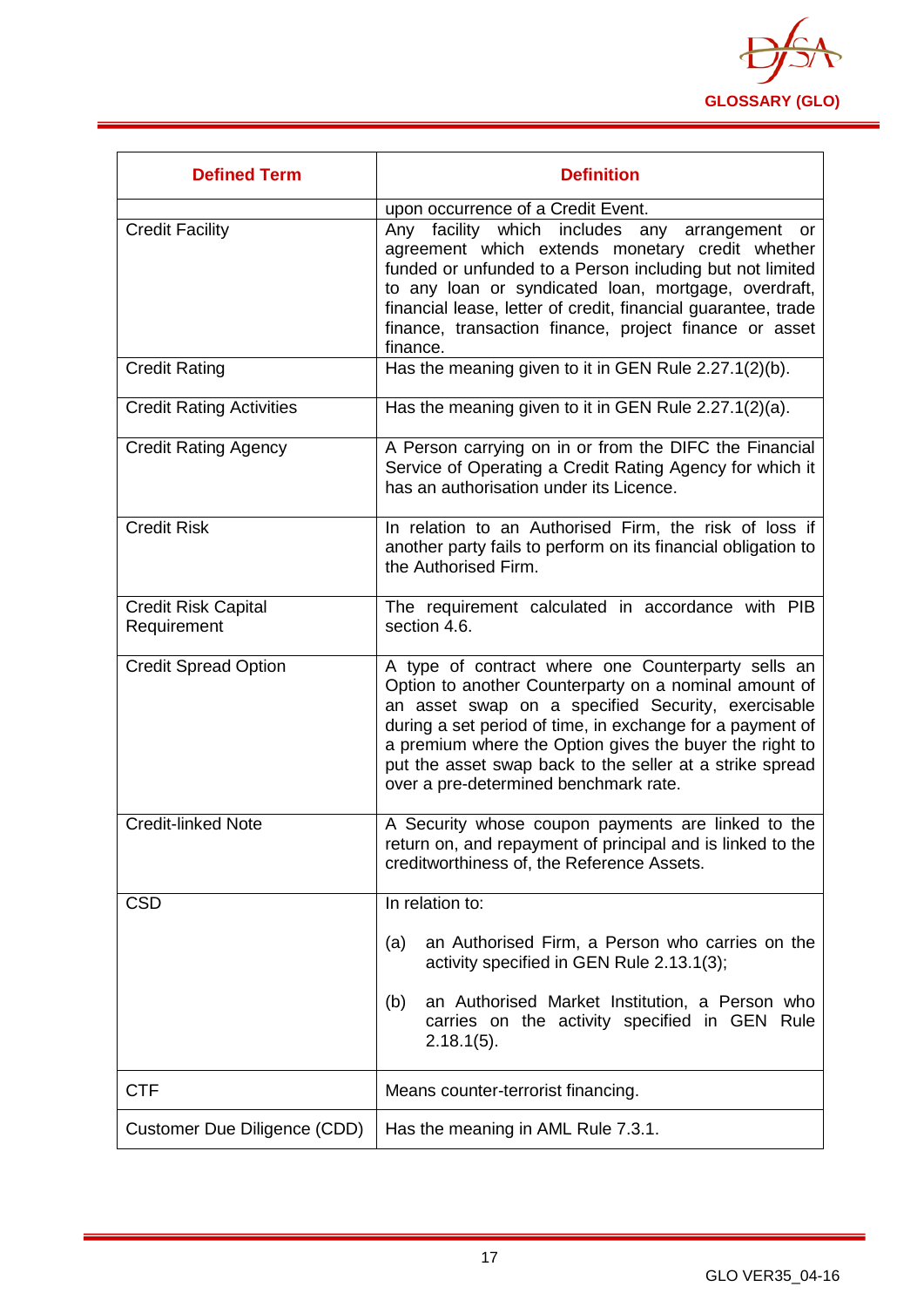

# **D**

| <b>Defined Term</b>                           | <b>Definition</b>                                                                                                                                                                                                                  |
|-----------------------------------------------|------------------------------------------------------------------------------------------------------------------------------------------------------------------------------------------------------------------------------------|
| Dealing in Investments as<br>Agent            | Has the meaning given in GEN section 2.8.                                                                                                                                                                                          |
| Dealing in Investments as<br>Principal        | Has the meaning given in GEN section 2.7.                                                                                                                                                                                          |
| Debenture                                     | Has the meaning given in GEN Rule A2.2.1(b).                                                                                                                                                                                       |
| <b>Decision Notice</b>                        | a written notice given by the DFSA to a Person pursuant<br>to paragraph 5 of Schedule 3 to the Regulatory Law<br>2004.                                                                                                             |
| <b>Default Rules</b>                          | Rules of an Authorised Market Institution that set out<br>procedures dealing with circumstances where a<br>Member or other participant on its facilities is unable to<br>meet its obligations in respect of one or more contracts. |
| <b>Delegation Agreement</b>                   | An agreement in writing entered into by an Fund<br>Manager or Trustee with a Service Provider in relation<br>to delegated activities, which fulfils the criteria in CIR<br>App 1.                                                  |
| <b>Delivery Versus Payment</b><br>Transaction | A transaction in which the transfer of Investments and<br>the payment of Money between the buyer and seller are<br>intended to occur around the same time.                                                                         |
| Deposit                                       | Has the meaning given in GEN section A1.1.                                                                                                                                                                                         |
| Derivative                                    | Has the meaning given in GEN Rule A2.1.3.                                                                                                                                                                                          |
| <b>Designated Fund</b>                        | A Foreign Fund which has been designated by the<br>DFSA under Article 55 of the Collective Investment Law<br>2010 or, pursuant to Article 1(b) of that law, under<br>Article 20 of the Collective Investment Law 2006.             |
| <b>Designated Non-Financial</b>               | Means:                                                                                                                                                                                                                             |
| <b>Business or Profession</b><br>(DNFBP)      | (1)<br>The following class of Persons whose business<br>or profession is carried on in or from the DIFC:                                                                                                                           |
|                                               | (a)<br>a real estate developer or agency which<br>carries out transactions with a customer<br>involving the buying or selling of real<br>property;                                                                                 |
|                                               | (b)<br>a dealer in precious metals or precious<br>stones;                                                                                                                                                                          |
|                                               | a dealer in any saleable item of a price<br>(c)<br>equal to or greater than \$15,000;                                                                                                                                              |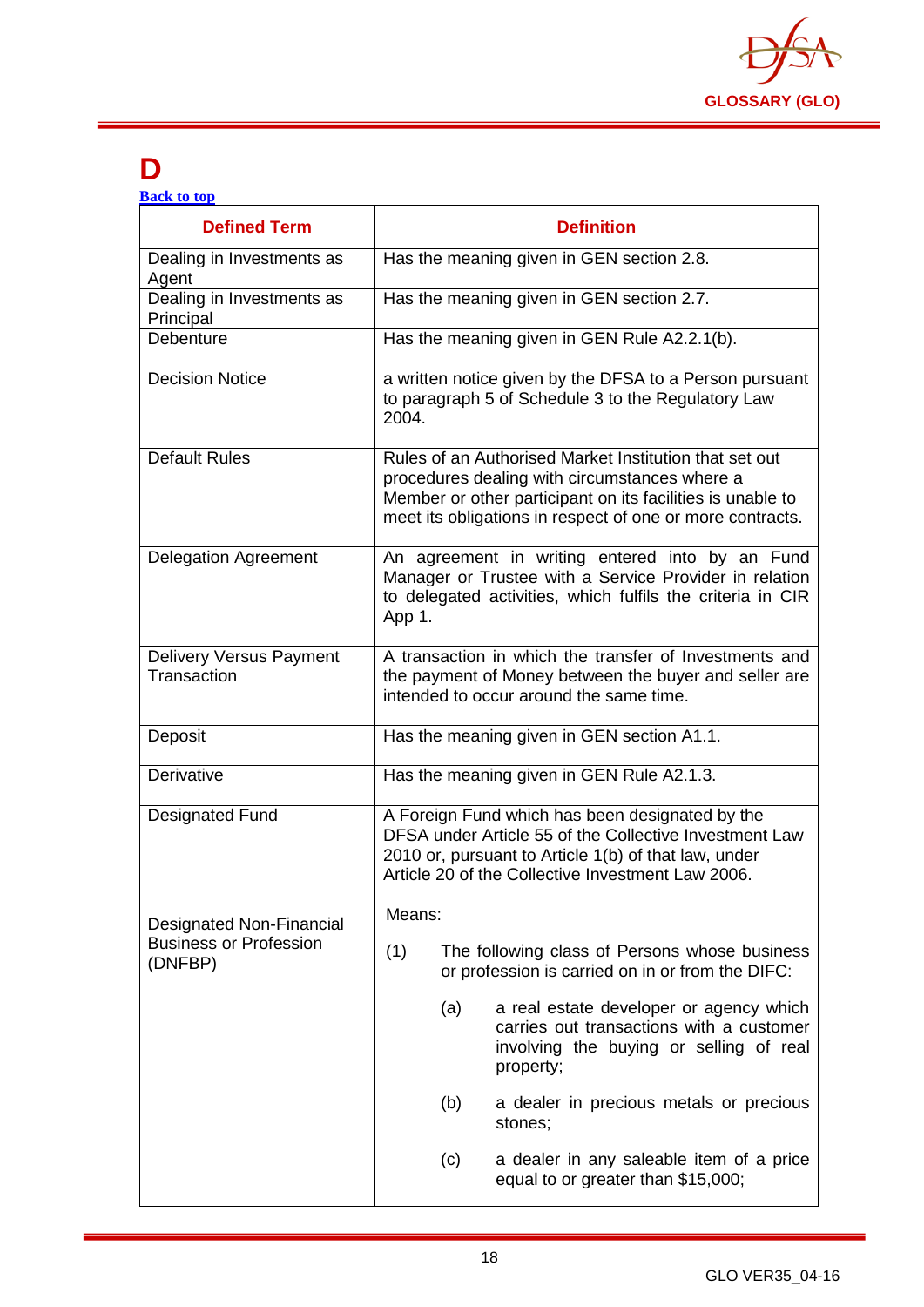

| <b>Defined Term</b>                                         | <b>Definition</b>                                                                                                                                                                                                                                                   |
|-------------------------------------------------------------|---------------------------------------------------------------------------------------------------------------------------------------------------------------------------------------------------------------------------------------------------------------------|
|                                                             | firm, notary firm,<br>other<br>(d)<br>law<br>or<br>a<br>independent legal business;                                                                                                                                                                                 |
|                                                             | (e)<br>accounting<br>firm, audit firm<br>an<br>or<br>insolvency firm;                                                                                                                                                                                               |
|                                                             | (f)<br>a company service provider; or                                                                                                                                                                                                                               |
|                                                             | a Single Family Office.<br>(g)                                                                                                                                                                                                                                      |
|                                                             | (2)<br>A Person who is an Authorised Person or an<br>Auditor is not a DNFBP.                                                                                                                                                                                        |
| <b>DFSA</b>                                                 | The Dubai Financial Services Authority.                                                                                                                                                                                                                             |
| <b>DIFC</b>                                                 | The Dubai International Financial Centre.                                                                                                                                                                                                                           |
| <b>DIFC Business Return</b>                                 | The return described in PIN Rule A10.2.6.                                                                                                                                                                                                                           |
| <b>DIFC Business Risk Capital</b><br>Requirement            | The capital requirement calculated in accordance with<br>PIN section A9.2.                                                                                                                                                                                          |
| <b>DIFC Incorporated Insurer</b>                            | An Insurer that is a Body Corporate incorporated under<br>the DIFC Companies Law.                                                                                                                                                                                   |
| <b>DIFC Registrar of</b><br>Companies                       | The registrar of companies appointed pursuant to the<br><b>DIFC Companies Law.</b>                                                                                                                                                                                  |
| <b>Direct Electronic Access</b>                             | Has the meaning given in AMI Rule 5.7.3(3).                                                                                                                                                                                                                         |
| Direct Long-Term Insurance                                  | Long-Term Insurance that is not reinsurance                                                                                                                                                                                                                         |
| Direct Long-Term Insurance<br><b>Business</b>               | The business of Effecting Contracts of Insurance or<br>Carrying Out Contracts of Insurance, where the<br>Contracts of Insurance are contracts of Direct Long-<br>Term Insurance                                                                                     |
| <b>Director</b>                                             | (1)<br>In relation to an undertaking established under<br>the DIFC Companies Law, a Person who appears<br>on the Register of Directors maintained by the<br>DIFC Registrar of Companies; and                                                                        |
|                                                             | In relation to all other undertakings, a Person who<br>(2)<br>has been admitted to a register which has a<br>corresponding meaning to the<br>Register of<br>Directors or performs the function of acting in the<br>capacity of a Director, by whatever name called. |
| <b>Discretionary Portfolio</b><br><b>Management Account</b> | An account used by an Authorised Firm to manage the<br>investment portfolio of a Client on a discretionary basis<br>under<br>Discretionary<br>the<br>terms<br>of<br>a<br>Portfolio<br>Management Agreement.                                                         |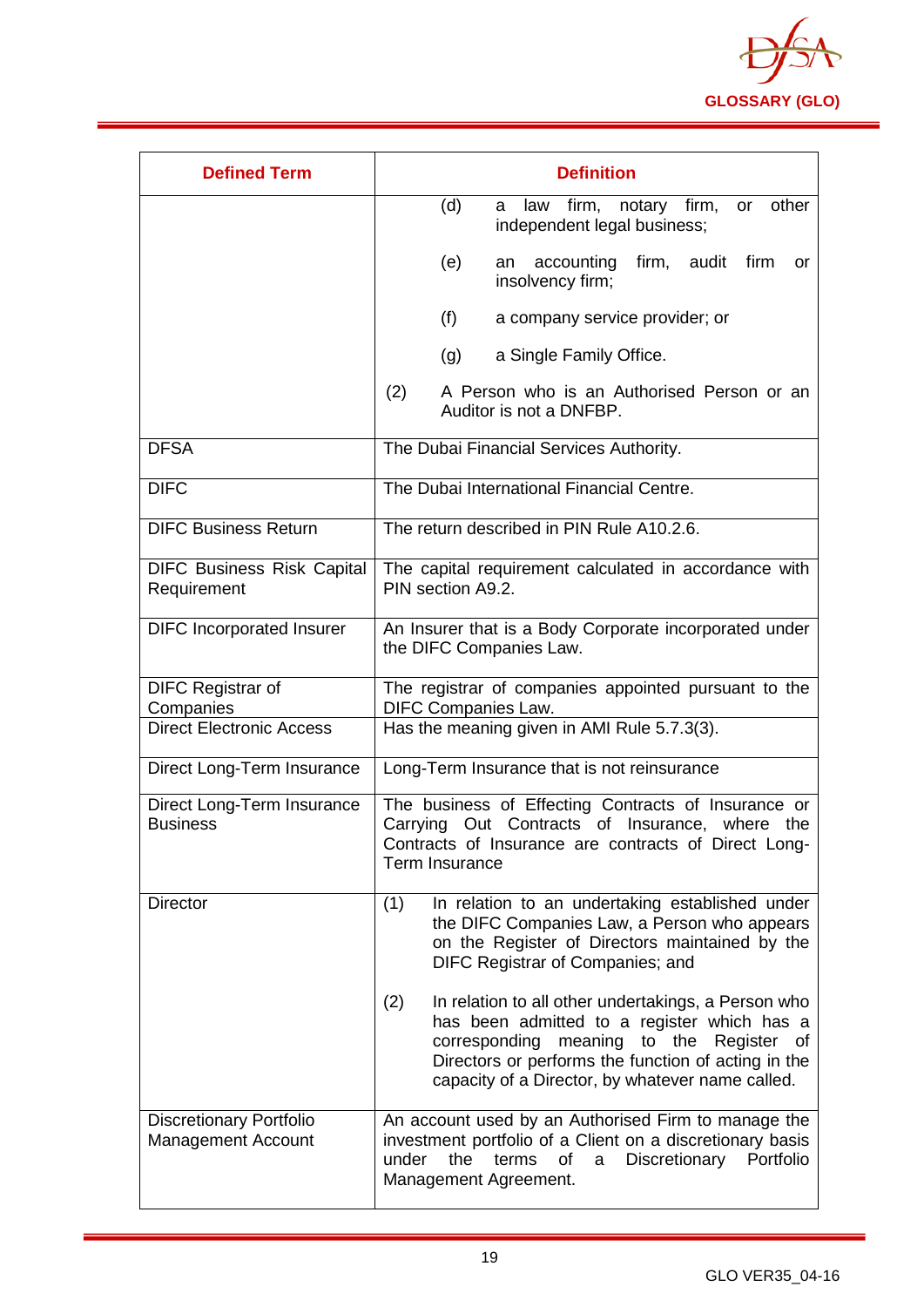

| <b>Defined Term</b>                                                         | <b>Definition</b>                                                                                                                                                                                                                                                                                              |
|-----------------------------------------------------------------------------|----------------------------------------------------------------------------------------------------------------------------------------------------------------------------------------------------------------------------------------------------------------------------------------------------------------|
| <b>Discretionary Portfolio</b><br>Management Agreement                      | An agreement under which an Authorised Firm agrees<br>with a Client to manage an investment portfolio for that<br>particular Client in accordance<br>with pre-agreed<br>investment parameters in that agreement and where:                                                                                     |
|                                                                             | the Client's approval of any specific Transaction<br>(a)<br>before<br>undertaking<br>required<br>the<br>not<br>is<br>Transaction; and                                                                                                                                                                          |
|                                                                             | (b)<br>the assets of the Client are discretely held for that<br>Client and no pooling of those assets occurs with<br>the assets of any other Person, except purely for<br>transactional purposes.                                                                                                              |
| <b>Displaced Commercial Risk</b><br><b>Capital Requirement</b><br>(PSIACOM) | The requirement calculated in accordance with chapter<br>5 of the IFR Module.                                                                                                                                                                                                                                  |
| Distribution Event                                                          | A distribution event is:                                                                                                                                                                                                                                                                                       |
|                                                                             | the appointment of a liquidator, receiver or<br>(a)<br>administrator, or trustee in bankruptcy, over the<br>Authorised Firm or its Nominee Company;                                                                                                                                                            |
|                                                                             | the appointment of a liquidator, receiver or<br>(b)<br>administrator, or trustee in bankruptcy, over a<br>Third Party Agent of the Authorised Firm or its<br>Nominee Company; or<br>the coming into force of a direction by the DFSA<br>(c)<br>in respect of all Client Assets held by the<br>Authorised Firm. |
| <b>Domestic Firm</b>                                                        | An Authorised Person or an Ancillary Service Provider<br>which:                                                                                                                                                                                                                                                |
|                                                                             | has its registered and head office in the DIFC; or<br>(a)                                                                                                                                                                                                                                                      |
|                                                                             | if it is a subsidiary of an Undertaking whose<br>(b)<br>principal place of business and head office is in a<br>jurisdiction other than the DIFC, has its registered<br>office in the DIFC.                                                                                                                     |
| Domestic Fund                                                               | A Fund established or domiciled in the DIFC.                                                                                                                                                                                                                                                                   |
| Dubai Law                                                                   | Law made by the Ruler, as applicable in the Emirate of<br>Dubai.                                                                                                                                                                                                                                               |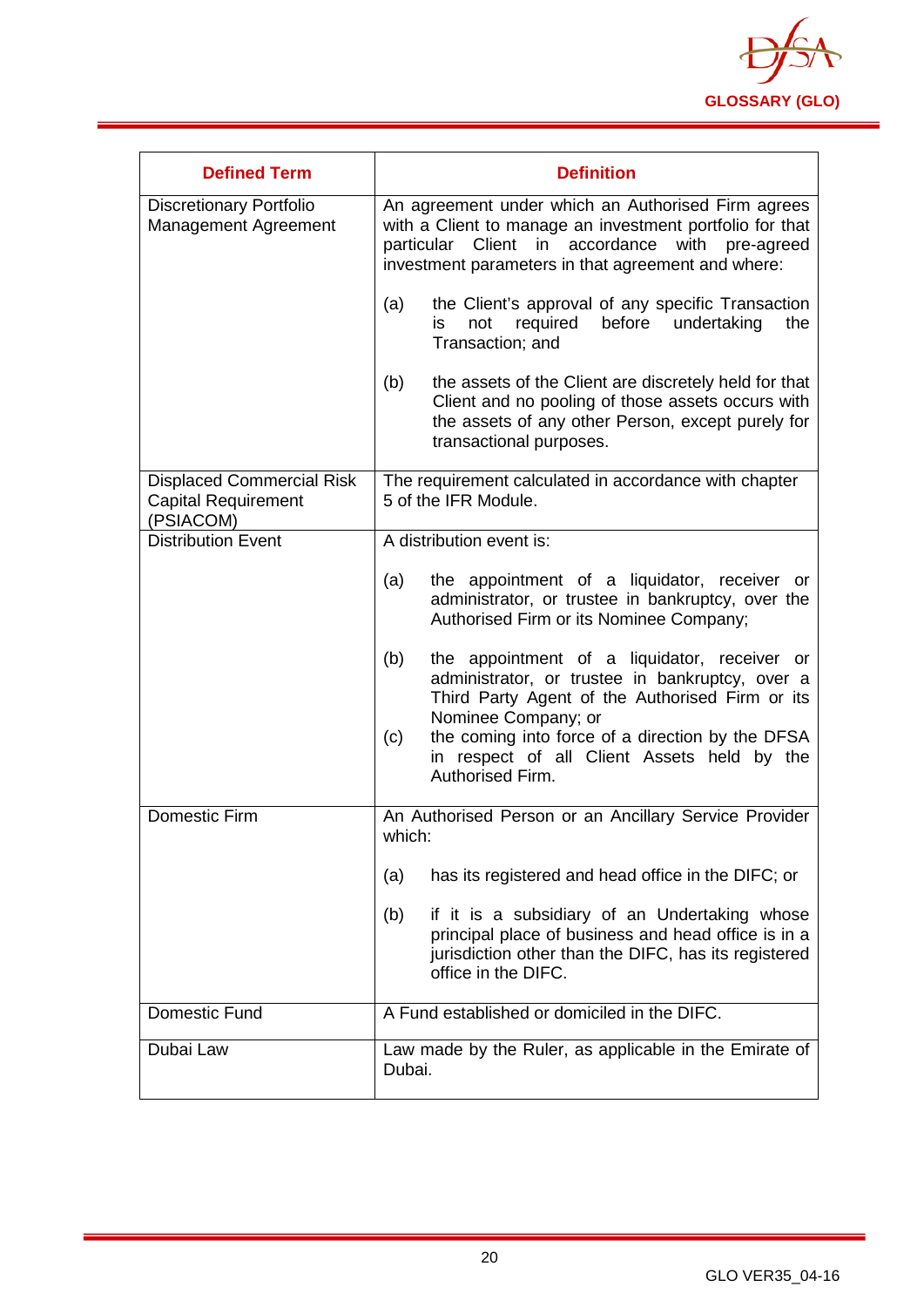

## <span id="page-21-0"></span>**E**

| <b>Back to top</b>                         |                                                                                                                                                                                                                                                                                                                                                    |
|--------------------------------------------|----------------------------------------------------------------------------------------------------------------------------------------------------------------------------------------------------------------------------------------------------------------------------------------------------------------------------------------------------|
| <b>Defined Term</b>                        | <b>Definition</b>                                                                                                                                                                                                                                                                                                                                  |
| <b>Effecting Contracts of</b><br>Insurance | Has the meaning given in GEN section 2.15.                                                                                                                                                                                                                                                                                                         |
| Eligible Bank                              | A bank Rated at least AA- by Standard & Poor's, or the<br>equivalent by another Rating Agency.                                                                                                                                                                                                                                                     |
| Eligible Custodian                         | Has the meaning given in CIR Rule 8.2.4                                                                                                                                                                                                                                                                                                            |
| <b>Eligible Security</b>                   | A Share, Debenture, Certificate over a Share<br>or<br>Debenture, or a Warrant over a Share or Debenture.                                                                                                                                                                                                                                           |
| Employee                                   | An individual:                                                                                                                                                                                                                                                                                                                                     |
|                                            | who is employed or appointed by a Person in<br>(a)<br>connection with that Person's business, whether<br>under a contract of service or for services or<br>otherwise; or                                                                                                                                                                           |
|                                            | (b)<br>whose services, under an arrangement between<br>that Person and a third party, are placed at the<br>disposal and under the control of that Person.                                                                                                                                                                                          |
| <b>Error Trade</b>                         | In relation to an:                                                                                                                                                                                                                                                                                                                                 |
|                                            | Authorised Market Institution, has the meaning given<br>(a)<br>in AMI Rule 6.6.1; and                                                                                                                                                                                                                                                              |
|                                            | Authorised Firm, has the meaning given in COB<br>(b)<br>Rule 9.6.5(3)                                                                                                                                                                                                                                                                              |
| Exchange                                   | An Authorised Market Institution which is authorised under<br>its Licence to carry on the Financial Service of Operating<br>an Exchange.                                                                                                                                                                                                           |
| Execute                                    | (In relation to a transaction) carry into effect or perform<br>the transaction, whether as principal or as agent, including<br>instructing another Person to execute the transaction.                                                                                                                                                              |
| Execution - Only<br>Transaction            | A Transaction executed by an Authorised Firm upon the<br>specific instructions of a Client where the Authorised Firm<br>does not give advice of the kind prescribed under GEN<br>Rule 2.11.1 in relation to the Transaction and where, in the<br>case only of Units, the Authorised Firm has not Offered<br>those particular Units to that Person. |
| <b>Exempt Communications</b>               | Communications referred to in MKT Rule 2.2.1.                                                                                                                                                                                                                                                                                                      |
| <b>Exempt Fund</b>                         | Has the meaning given in Article 16(4) of the Collective<br>Investment Law 2010.                                                                                                                                                                                                                                                                   |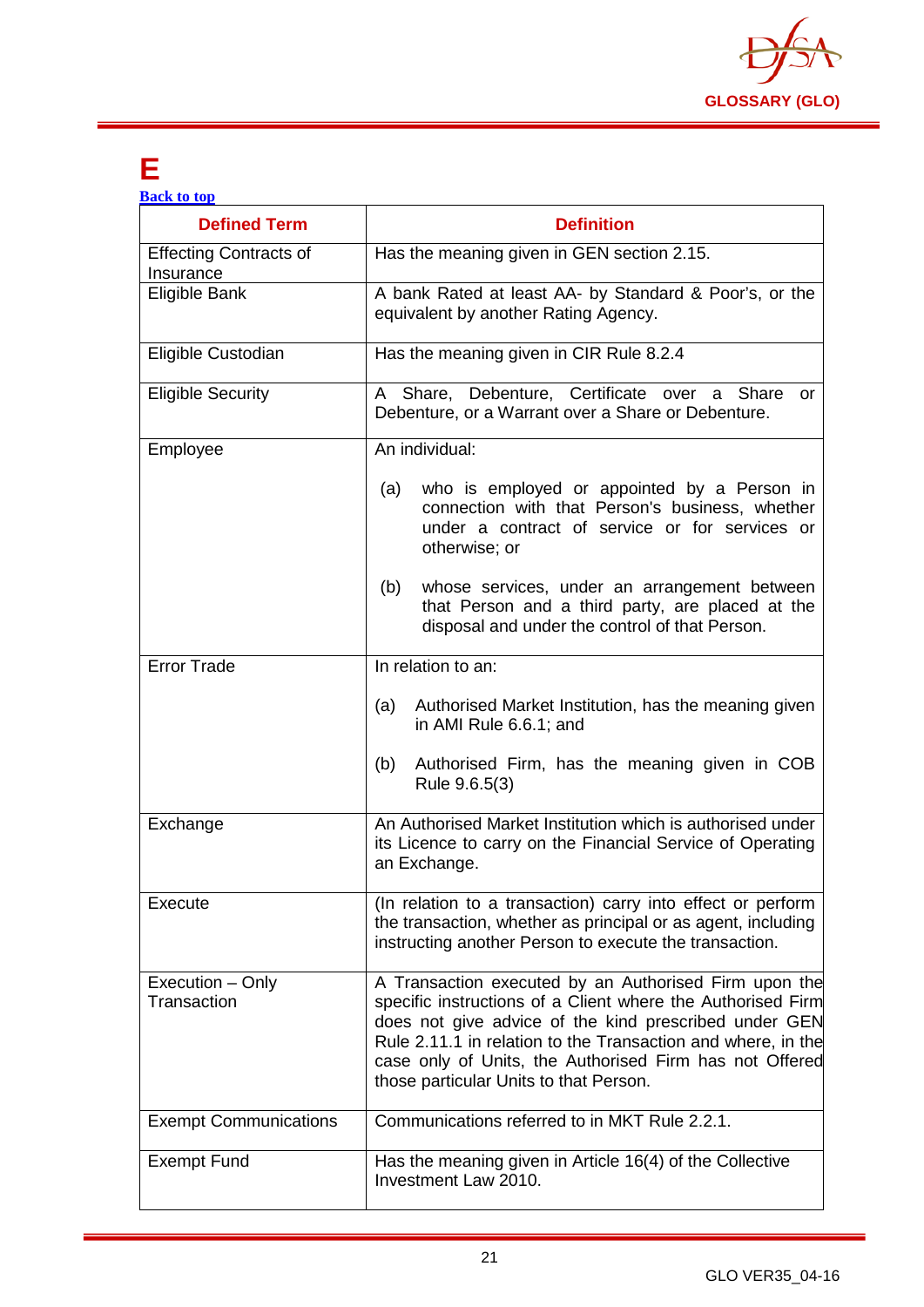

<span id="page-22-0"></span>

| <b>Defined Term</b>                         | <b>Definition</b>                                                                                                                                                                                                                                                   |
|---------------------------------------------|---------------------------------------------------------------------------------------------------------------------------------------------------------------------------------------------------------------------------------------------------------------------|
| <b>Exempt Offers</b>                        | Offers prescribed in MKT Rule 2.3.1.                                                                                                                                                                                                                                |
| <b>Exempt Property Fund</b>                 | A Property Fund that is also an Exempt Fund.                                                                                                                                                                                                                        |
| <b>Exempt Securities</b>                    | In the case of Securities other than Units, Securities<br>prescribed in MKT Rule 2.4.1.<br>In the case of Units, those prescribed in Rule 6.3.3.                                                                                                                    |
| <b>Expenditure Based Capital</b><br>Minimum | A capital requirement calculated in accordance with PIB<br>section 3.7                                                                                                                                                                                              |
| Exposure                                    | The maximum loss that an Authorised Firm (and, where<br>applicable, its PSIA holders) might suffer as a result of the<br>default or failure of a Counterparty, or a group of Closely<br>Related Counterparties or an issuer or group of Closely<br>Related issuers. |
| <b>External Fund</b>                        | Has the meaning given in Article 14 of the Collective<br>Investment Law 2010.                                                                                                                                                                                       |
| <b>External Fund Manager</b>                | Has the meaning given in Article 20(5) of the Collective<br>Investment Law 2010.                                                                                                                                                                                    |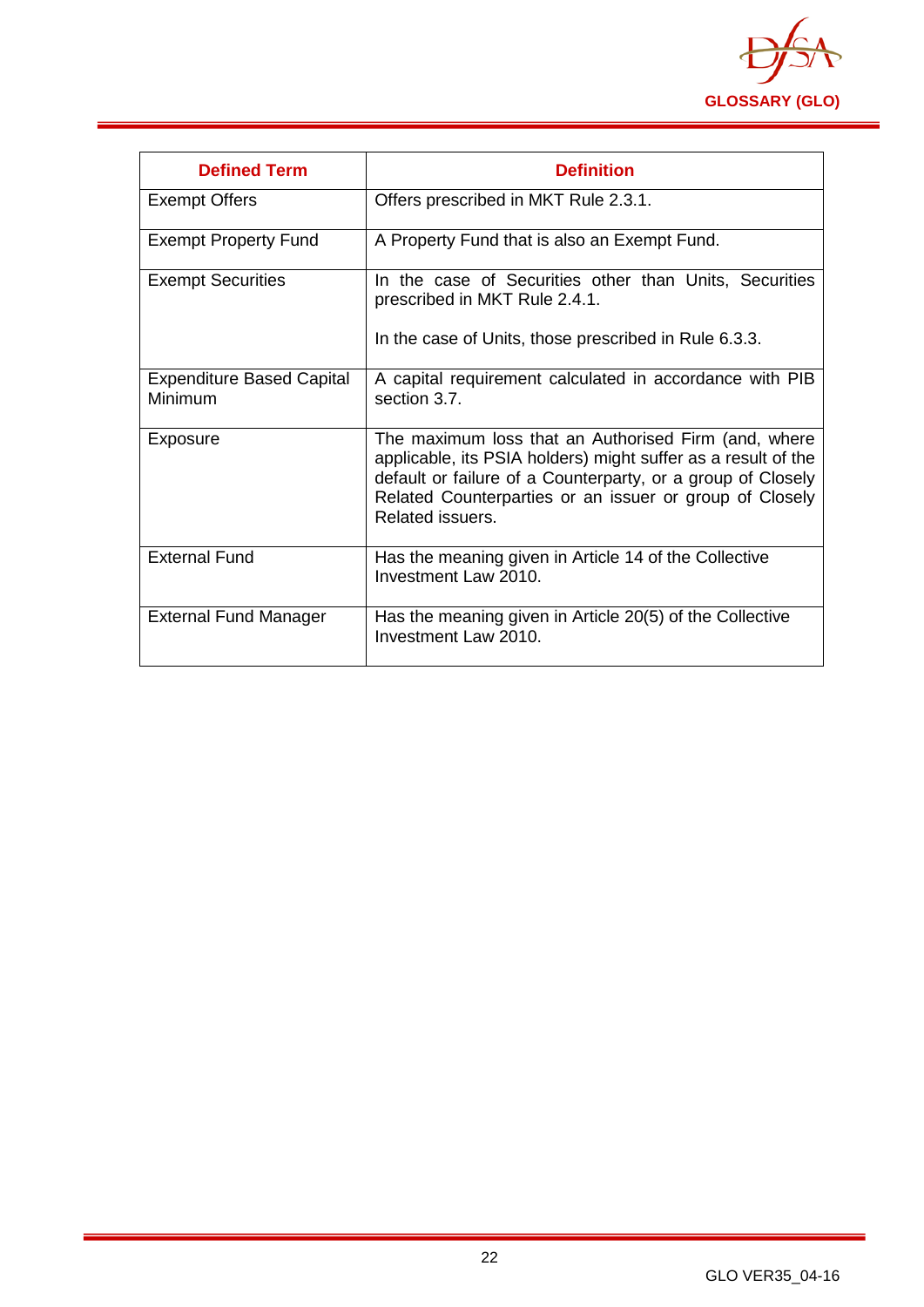

## **F**

| <b>Defined Term</b>                                      | <b>Definition</b>                                                                                                                                                                                                                                                                                                                                                                                                                                                                                                                                                                                                                              |
|----------------------------------------------------------|------------------------------------------------------------------------------------------------------------------------------------------------------------------------------------------------------------------------------------------------------------------------------------------------------------------------------------------------------------------------------------------------------------------------------------------------------------------------------------------------------------------------------------------------------------------------------------------------------------------------------------------------|
| <b>Family Entity</b>                                     | Has the meaning given to that term in the DIFC Single<br>Family Office Regulations.                                                                                                                                                                                                                                                                                                                                                                                                                                                                                                                                                            |
| <b>Family Fiduciary Structure</b>                        | Has the meaning given to that term in the DIFC Single<br>Family Office Regulations.                                                                                                                                                                                                                                                                                                                                                                                                                                                                                                                                                            |
| <b>Family Member</b>                                     | Has the meaning given to that term in the DIFC Single<br>Family Office Regulations.                                                                                                                                                                                                                                                                                                                                                                                                                                                                                                                                                            |
| Fee                                                      | Any payment offered or made by a Client to an<br>Authorised Firm in connection with Investment Business<br>or with any other business of the Authorised Firm,<br>including (where applicable) any Mark-up or Mark-down.                                                                                                                                                                                                                                                                                                                                                                                                                        |
| <b>Feeder Fund</b>                                       | Has the meaning given in CIR Rule 3.1.4                                                                                                                                                                                                                                                                                                                                                                                                                                                                                                                                                                                                        |
| <b>Finance Officer</b>                                   | In relation to:<br>an Authorised Firm, the Licensed<br><b>Function</b><br>(a)<br>described in GEN Rule 7.4.5; and<br>an Authorised Market Institution, the Key Individual<br>(b)<br>function described in AMI Rule 5.3.5.                                                                                                                                                                                                                                                                                                                                                                                                                      |
| <b>Financial Action Task Force</b><br>(FATF)             | An intergovernmental body responsible for developing<br>and promoting policies to combat money laundering and<br>terrorist financing.                                                                                                                                                                                                                                                                                                                                                                                                                                                                                                          |
| <b>Financial Group</b>                                   | A group of entities which includes an Authorised Firm<br>and:<br>(a) any Parent incorporated in the DIFC;<br>(b) any Financial Institution subsidiaries (whether direct<br>or indirect) of the Parent or Parents in (a) or of the<br>Authorised Firm;<br>any Financial Institution in which the Parent or<br>(c)<br>Parents in (a), the Financial Institution subsidiaries<br>in (b) or the Authorised Firm (whether direct or<br>indirect) hold 20% or more of the voting rights or<br>capital; and<br>(d) any entity which the DFSA directs the Authorised<br>Firm to include in accordance with PIB Rule 8.1.2 or<br><b>PIN Rule 8.1.2.</b> |
| <b>Financial Group Capital</b><br><b>Adequacy Report</b> | The Report referred to in PIN Rule 6.6.1.                                                                                                                                                                                                                                                                                                                                                                                                                                                                                                                                                                                                      |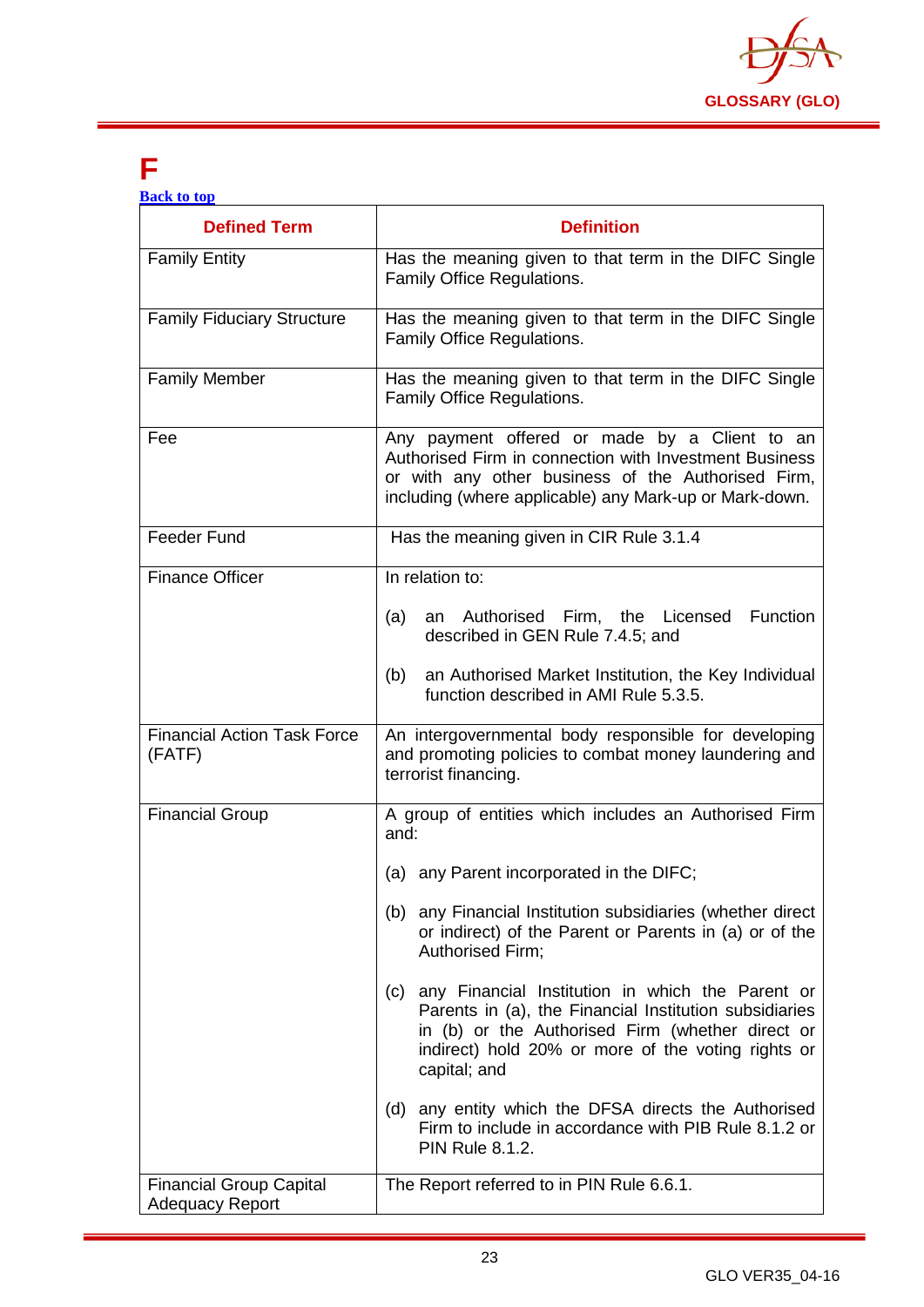

| <b>Defined Term</b>                                   | <b>Definition</b>                                                                                                                                                                                    |
|-------------------------------------------------------|------------------------------------------------------------------------------------------------------------------------------------------------------------------------------------------------------|
| <b>Financial Group Capital</b><br>Requirement         | The Capital Requirement of a Financial Group calculated<br>in accordance with PIB Rule 8.3.3 or PIN Rule 8.3.3.                                                                                      |
| <b>Financial Group Capital</b><br><b>Resources</b>    | The Capital Resources of a Financial Group calculated<br>in accordance with PIB Rule 8.3.4 or PIN 8.3.4.                                                                                             |
| <b>Financial Institution</b>                          | A regulated or unregulated entity, whose activities are<br>primarily financial in nature.                                                                                                            |
| <b>Financial Instrument</b>                           | Any contract that gives rise to both a financial asset of<br>one entity and a financial liability or equity instrument of<br>another entity.                                                         |
| <b>Financial Markets Tribunal</b>                     | the tribunal referred to in Article 26 of the Regulatory<br>Law 2004.                                                                                                                                |
| <b>Financial Promotion</b>                            | Has the meaning given in Article 41A(3) of the<br>Regulatory Law 2004.                                                                                                                               |
| <b>Financial Promotions</b><br>Prohibition            | Has the meaning given in Article 41A(1) of the<br>Regulatory Law 2004.                                                                                                                               |
| <b>Financial Service</b>                              | Has the meaning given in GEN Rule 2.2.1.                                                                                                                                                             |
| <b>Financial Services Regulator</b>                   | A regulator of financial service activities established in a<br>jurisdiction other than the DIFC.                                                                                                    |
| <b>Financial Statement</b><br><b>Auditor's Report</b> | A report referred to in GEN Rule 8.6.1(a).                                                                                                                                                           |
| <b>First to Default</b>                               | In relation to 'First to Default' baskets, the situation when<br>the entire Credit Derivative contract terminates following<br>the first Credit Event on any of the Reference Assets or<br>entities. |
| <b>FMT</b>                                            | <b>Financial Markets Tribunal.</b>                                                                                                                                                                   |
| <b>Foreign Currency</b>                               | The currency of any country or territory other than the<br>currency in which the Authorised Firm, to whom the<br>expression relates, reports.                                                        |
| Foreign Exchange Risk<br><b>Capital Requirement</b>   | A component of the Market Risk Capital Requirement<br>and as calculated in accordance with PIB section 5.6.                                                                                          |
| Foreign Fund                                          | A Fund established or domiciled in a jurisdiction other<br>than the DIFC.                                                                                                                            |
| <b>Forward Price</b>                                  | A price calculated by reference to the valuation point<br>next following the fund manager's agreement to sell or,<br>as the case may be, to redeem the units in question.                            |
| Fund                                                  | A Collective Investment Fund.                                                                                                                                                                        |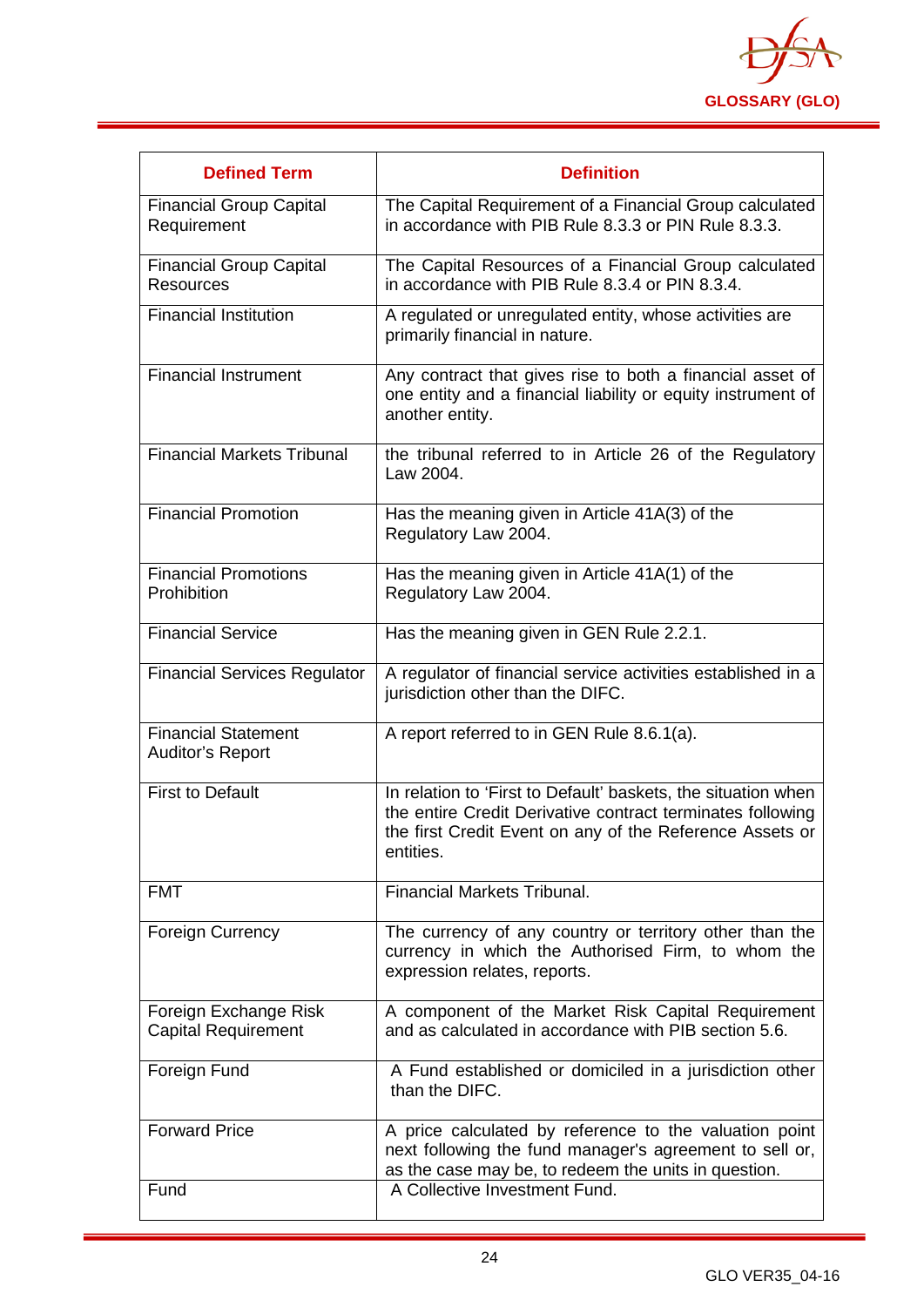

<span id="page-25-0"></span>

| <b>Defined Term</b>          | <b>Definition</b>                                                                                                                                                                                                                                                                                                               |
|------------------------------|---------------------------------------------------------------------------------------------------------------------------------------------------------------------------------------------------------------------------------------------------------------------------------------------------------------------------------|
| <b>Fund Administrator</b>    | An Authorised Firm which is authorised under its<br>Licence to Provide Fund Administration or a Person<br>who is authorised or licensed by a Financial Service<br>Regulator to provide such administration.                                                                                                                     |
| <b>Fund Auditor's Report</b> | A report referred to in CIR Rule 9.3.8(b).                                                                                                                                                                                                                                                                                      |
| <b>Fund Manager</b>          | The Person, described under Article 20(4) of the<br>Collective Investment Law 2010, who is responsible for<br>the management of the property held for or within a<br>Fund and who otherwise operates the Fund and, in<br>relation to a Domestic Fund, is authorised under a<br>Licence granted by the DFSA to operate the Fund. |
| <b>Fund of Funds</b>         | Has the meaning given in CIR Rule 3.1.3                                                                                                                                                                                                                                                                                         |
| <b>Fund Property</b>         | The property held for or within a Fund.                                                                                                                                                                                                                                                                                         |
| <b>Fund Prospectus</b>       | Has the meaning given in MKT Rule 6.3.1(b).                                                                                                                                                                                                                                                                                     |
| <b>Fund Return</b>           | The return described in PIN Rule A10.2.5.                                                                                                                                                                                                                                                                                       |
| Future                       | Has the meaning given in GEN Rule A2.3.1(b).                                                                                                                                                                                                                                                                                    |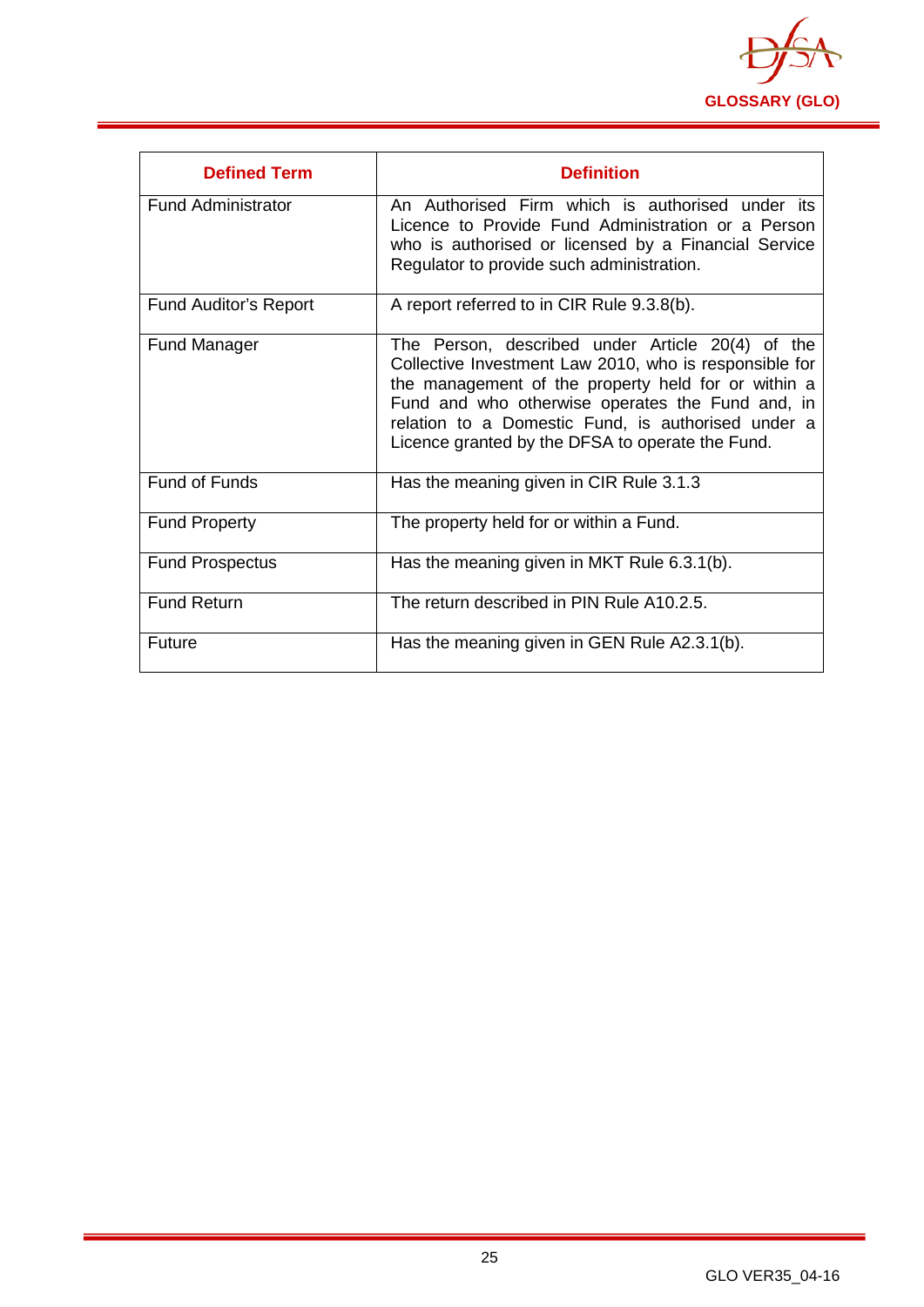

#### **G [Back to top](#page-1-0)**

| <b>Defined Term</b>                  |                         | <b>Definition</b>                                                                                                                                                                                                                               |
|--------------------------------------|-------------------------|-------------------------------------------------------------------------------------------------------------------------------------------------------------------------------------------------------------------------------------------------|
| <b>GEN</b>                           |                         | The General module of the Rulebook.                                                                                                                                                                                                             |
| <b>General Insurance</b>             |                         | Insurance other than Long-Term Insurance.                                                                                                                                                                                                       |
| <b>General Insurance Business</b>    | Contracts<br>Insurance. | The business of Effecting Contracts of Insurance or<br>Carrying Out Contracts of Insurance, where the<br>of Insurance<br>of General<br>are<br>contracts                                                                                         |
| <b>General Insurance Liabilities</b> | settlement costs.       | Liabilities of an Insurer arising under or associated with<br>contracts of General Insurance entered into by it, as<br>insurer or cedant, including liabilities in respect of claims<br>(whether or not incurred), acquisition costs and claims |
| <b>GLO</b>                           |                         | The Glossary module of the Rulebook.                                                                                                                                                                                                            |
| <b>Global Return</b>                 |                         | The return described in PIN Rule A10.2.3.                                                                                                                                                                                                       |
| Governing Body                       | (1)                     | The board of directors, partners, committee of<br>management or other governing body of an<br>Undertaking.                                                                                                                                      |
|                                      | (2)                     | In CIR, in relation to a Fund, a Person or a body<br>of Persons who together form the directing mind<br>of the Fund including but not limited to:                                                                                               |
|                                      | (a)                     | its Fund Manager, a member of its main or<br>supervisory board, a General Partner; or                                                                                                                                                           |
|                                      | (b)                     | any other Person or body of Persons<br>exercising equivalent powers and functions<br>in relation to directing the operation of the<br>Fund.                                                                                                     |
|                                      | (3)                     | In AML, has the meaning in Rule 3.2.1.                                                                                                                                                                                                          |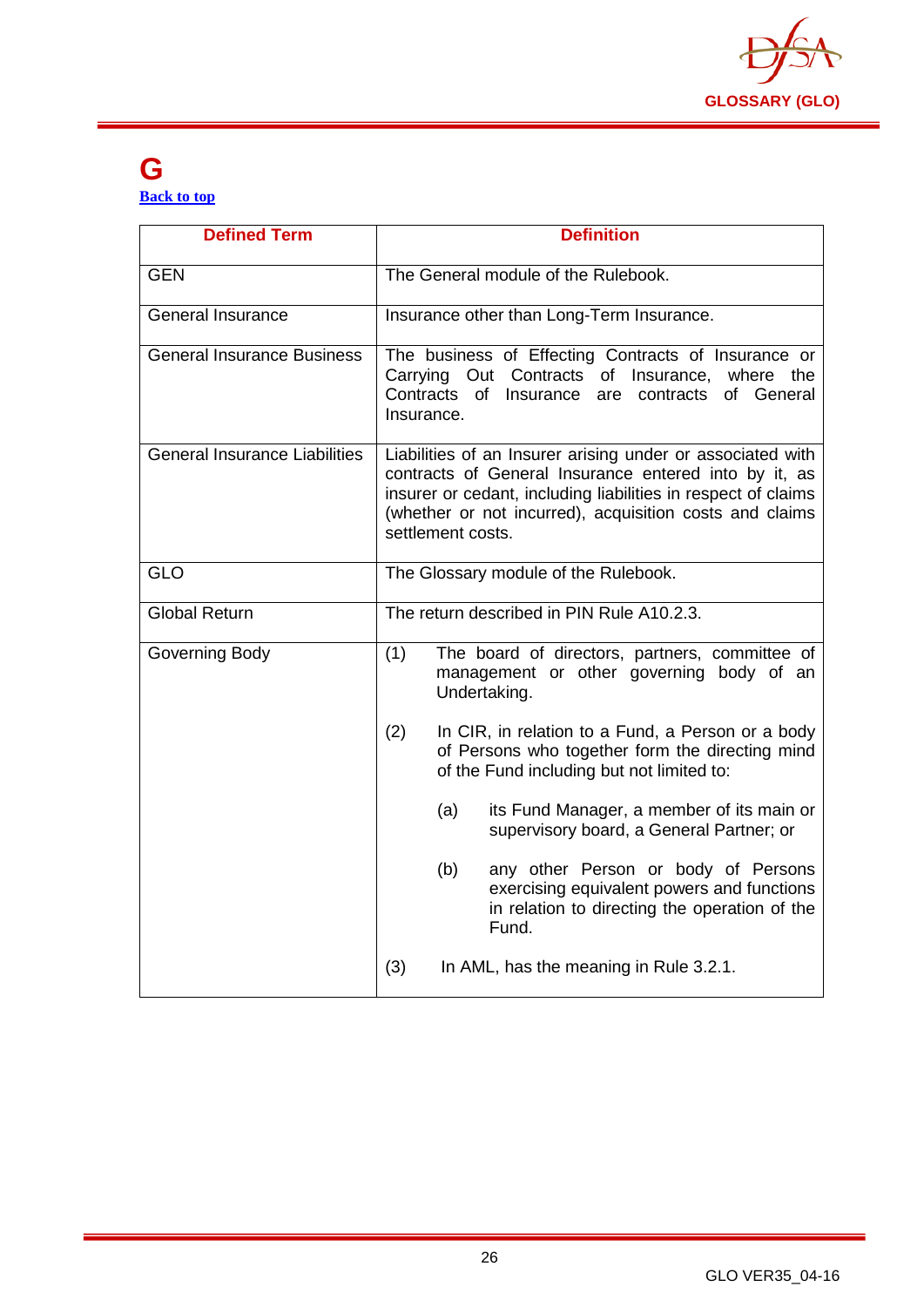

| <b>Defined Term</b>                        |     | <b>Definition</b>                                                                                                                                                                                                                                                                                                                        |
|--------------------------------------------|-----|------------------------------------------------------------------------------------------------------------------------------------------------------------------------------------------------------------------------------------------------------------------------------------------------------------------------------------------|
| Government and Public<br><b>Securities</b> | (1) | Securities that are loan stock, bonds or other<br>creating<br>acknowledging<br><i>instruments</i><br>or<br>indebtedness, issued by or on behalf of an<br>Exempt Offeror or a subdivision thereof or a<br>local or other public authority of any country or<br>jurisdiction which is an Exempt Offeror.                                   |
|                                            | (2) | There are excluded from the Securities specified<br>in (1) so far as applicable:                                                                                                                                                                                                                                                         |
|                                            | (a) | an instrument creating or acknowledging<br>indebtedness for, or for money borrowed to<br>defray, the consideration payable under a<br>contract for the supply of goods or<br>services;                                                                                                                                                   |
|                                            | (b) | a cheque or other bill of exchange, a<br>banker's draft or a letter of credit (but not a<br>bill of exchange accepted by a banker);                                                                                                                                                                                                      |
|                                            | (c) | a banknote, a statement showing<br>a<br>balance on a bank account, or a lease or<br>other disposition of property; and                                                                                                                                                                                                                   |
|                                            | (d) | a Contract of Insurance.                                                                                                                                                                                                                                                                                                                 |
| <b>Gross Outstanding Claims</b>            |     | In relation to an Insurer as at a date, the amount of the<br>Insurer's provision for claims incurred but not yet paid as<br>at that date, including claims incurred but not yet<br>reported and provision for direct and indirect claims<br>settlement expenses in respect of those claims.                                              |
| <b>Gross Written Premium</b>               | (1) | In relation to a Contract of Insurance, the amount<br>of premium payable by the insured in respect of<br>that contract, excluding any excise taxes levied on<br>premiums and receivable by the Insurer but<br>without any deduction for commissions or other<br>acquisition expenses; and                                                |
|                                            | (2) | in relation to an Insurer during a period:                                                                                                                                                                                                                                                                                               |
|                                            | (a) | in respect of General Insurance, the<br>of Gross<br>Written<br>aggregate<br>amount<br>Premium in respect of insurance and<br>reinsurance contracts entered into by the<br>Insurer as insurer during that period,<br>together with any adjustments arising in<br>that period in respect of contracts effected<br>in previous periods; and |
|                                            | (b) | in respect of Long-Term Insurance, the<br>aggregate<br>Gross<br>Written<br>amount<br>of                                                                                                                                                                                                                                                  |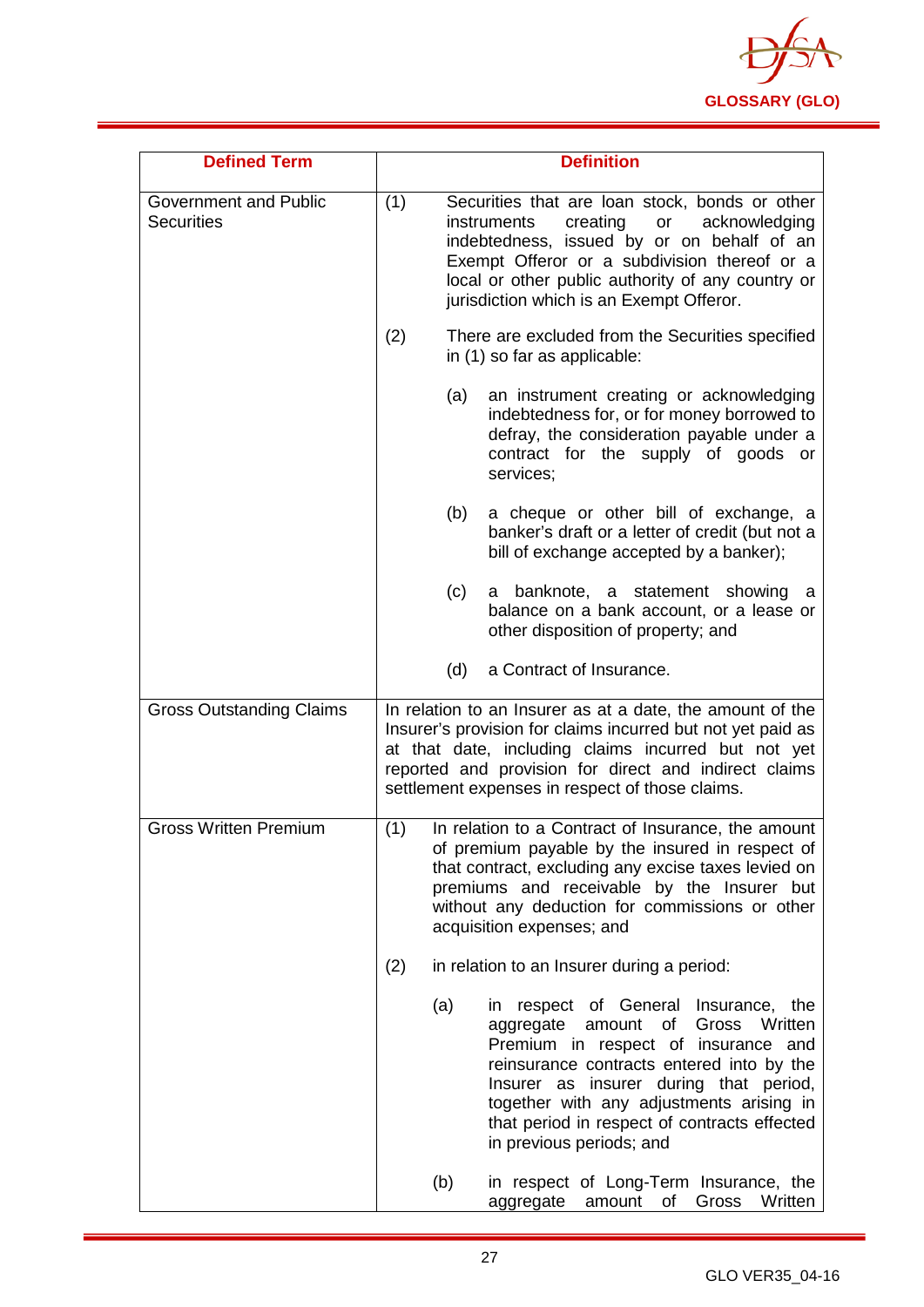

| <b>Defined Term</b> | <b>Definition</b>                                                                                        |
|---------------------|----------------------------------------------------------------------------------------------------------|
|                     | Premium becoming due for payment in that<br>period.                                                      |
| Group               | (1)<br>Means a group of entities which includes an entity<br>(the 'first entity') and:                   |
|                     | any Parent of the first entity; and<br>(a)                                                               |
|                     | (b)<br>any Subsidiary of the first entity or of any<br>Parent of the first entity.                       |
|                     | (2)<br>In AML, has the meaning in Rule 3.2.1.                                                            |
| <b>Group Risk</b>   | The risk of loss to the Authorised Firm as a result of its<br>membership of, or linkages within a Group. |
| Guidance            | Has the meaning given in Article 2 of Schedule 1 to the<br>Regulatory Law 2004.                          |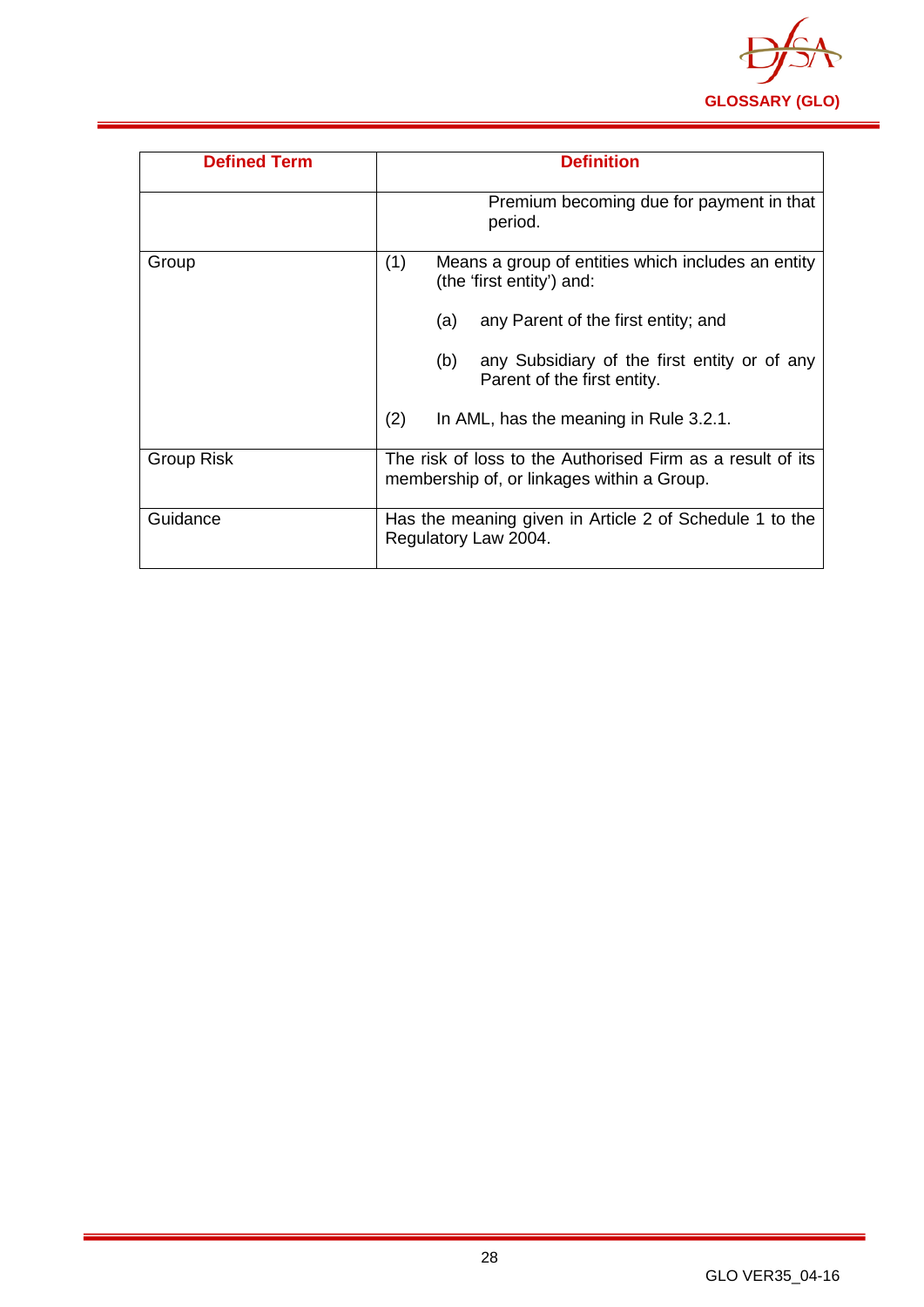

#### <span id="page-29-0"></span>**H [Back to top](#page-1-0)**

| <b>Defined Term</b>    | <b>Definition</b>                                                                                                                                                                                                                                                                                                                                                   |
|------------------------|---------------------------------------------------------------------------------------------------------------------------------------------------------------------------------------------------------------------------------------------------------------------------------------------------------------------------------------------------------------------|
| Hedge Fund             | Has the meaning given in CIR Rule 3.1.9                                                                                                                                                                                                                                                                                                                             |
| <b>Historic Price</b>  | A price calculated by reference to the valuation point<br>immediately preceding the fund manager's agreement to<br>sell or, as the case may be, to redeem the units in<br>question.                                                                                                                                                                                 |
| <b>Holding Company</b> | Has the meaning given in Schedule 1 to the DIFC<br>Companies Law and, without limiting the generality of<br>that definition, is taken to include, in relation to a<br>relevant Body Corporate (the Subsidiary),<br>the<br>Subsidiary's ultimate Holding Company and any Holding<br>Company between the Subsidiary and the Subsidiary's<br>ultimate Holding Company. |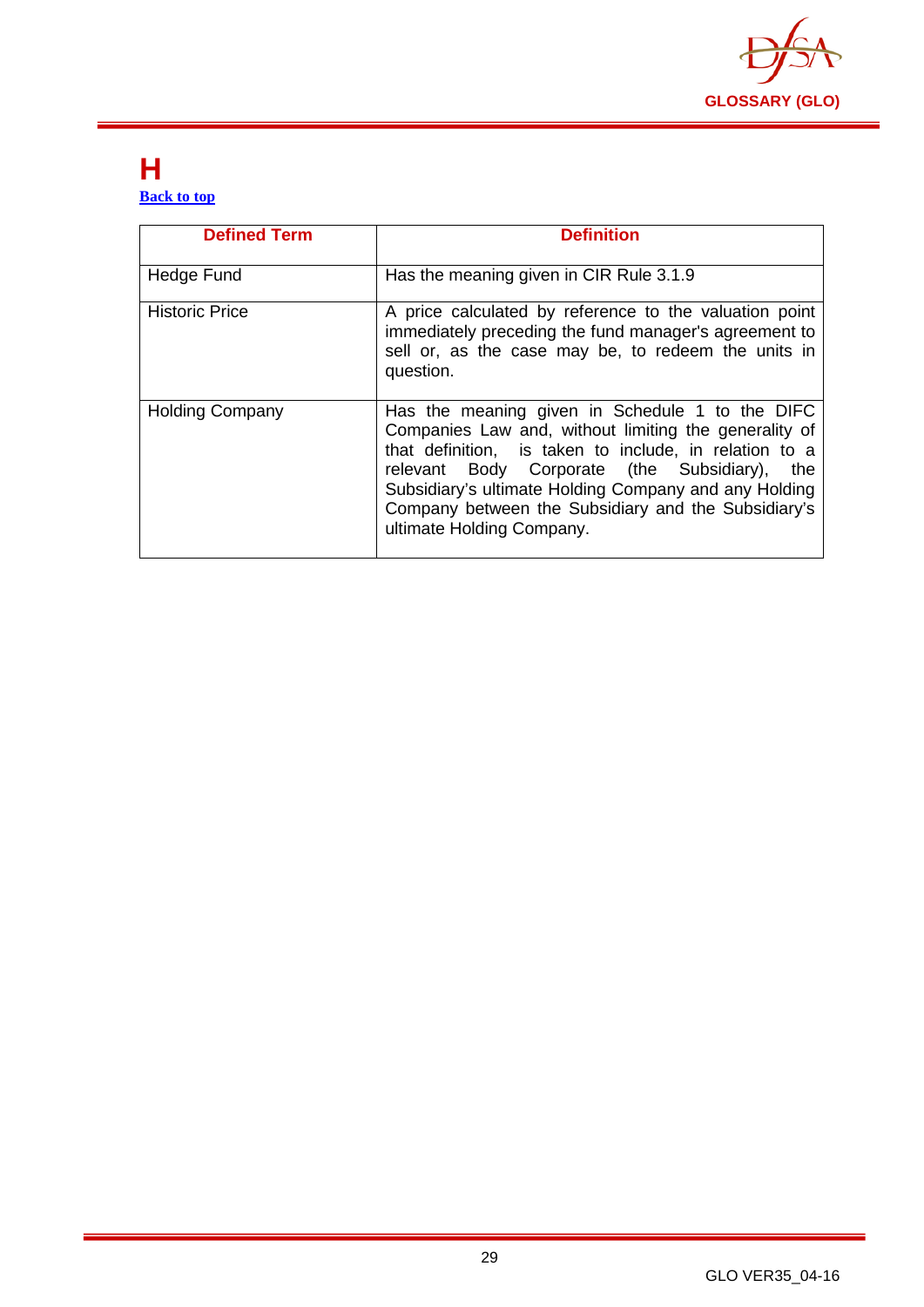

#### <span id="page-30-0"></span>**I [Back to top](#page-1-0)**

| <b>Defined Term</b>                                          | <b>Definition</b>                                                                                                                                                                                                                                                                                                                                                                                                                                 |
|--------------------------------------------------------------|---------------------------------------------------------------------------------------------------------------------------------------------------------------------------------------------------------------------------------------------------------------------------------------------------------------------------------------------------------------------------------------------------------------------------------------------------|
| <b>IFAC</b>                                                  | The International Federation of Accountants.                                                                                                                                                                                                                                                                                                                                                                                                      |
| <b>IFRS for Small and Medium</b><br><b>Sized Enterprises</b> | The International Financial Reporting Standards for<br>small and medium sized enterprises as issued and<br>amended from time to time by the International<br>Accounting Standards Board.                                                                                                                                                                                                                                                          |
| Independent Valuer                                           | A Person who carries on the business or profession of<br>valuing Real Property and who meets the criteria set out<br>under CIR Rule 13.4.19.                                                                                                                                                                                                                                                                                                      |
| Inside Information                                           | Information specified in Article 63(1)(a) of the Markets<br>Law 2012.                                                                                                                                                                                                                                                                                                                                                                             |
| Insider                                                      | A Person specified in Article 63(1)(b) of the Markets Law<br>2012.                                                                                                                                                                                                                                                                                                                                                                                |
| Instrument                                                   | Means, in relation to a Derivative, any Investment, asset<br>or thing on which the value of the Derivative may be<br>based.                                                                                                                                                                                                                                                                                                                       |
| <b>Insurance Bank Account</b>                                | A bank account with an Eligible Bank in the U.A.E. which<br>has been opened by an Insurance Intermediary in<br>accordance with COB Rule 7.12.5.                                                                                                                                                                                                                                                                                                   |
| <b>Insurance Business</b>                                    | The business of Effecting Contracts of Insurance or<br>Carrying Out Contracts of Insurance, including effecting<br>or carrying out contracts of reinsurance (as reinsurer).                                                                                                                                                                                                                                                                       |
| <b>Insurance Fund</b>                                        | In relation to a Takaful Insurer, the aggregate of the<br>assets and liabilities of the Insurer that are attributed to<br>the Takaful transactions of the Insurer and the amount of<br>any assets designated by the Insurer as a capital<br>transfer to the insurance fund; and includes the amount<br>of any profit, surplus or return (however called or<br>described), less attributable expenses, arising on the<br>investment of such funds. |
| Insurance Intermediary                                       | An Authorised Firm whose Licence authorises it to carry<br>on the Financial Service of Insurance Intermediation.                                                                                                                                                                                                                                                                                                                                  |
| Insurance Intermediation                                     | Has the meaning given in GEN section 2.19.                                                                                                                                                                                                                                                                                                                                                                                                        |
| <b>Insurance Liabilities</b>                                 | General Insurance liabilities and Long-Term Insurance<br>liabilities.                                                                                                                                                                                                                                                                                                                                                                             |
| Insurance Management                                         | Has the meaning given in GEN section 2.20.                                                                                                                                                                                                                                                                                                                                                                                                        |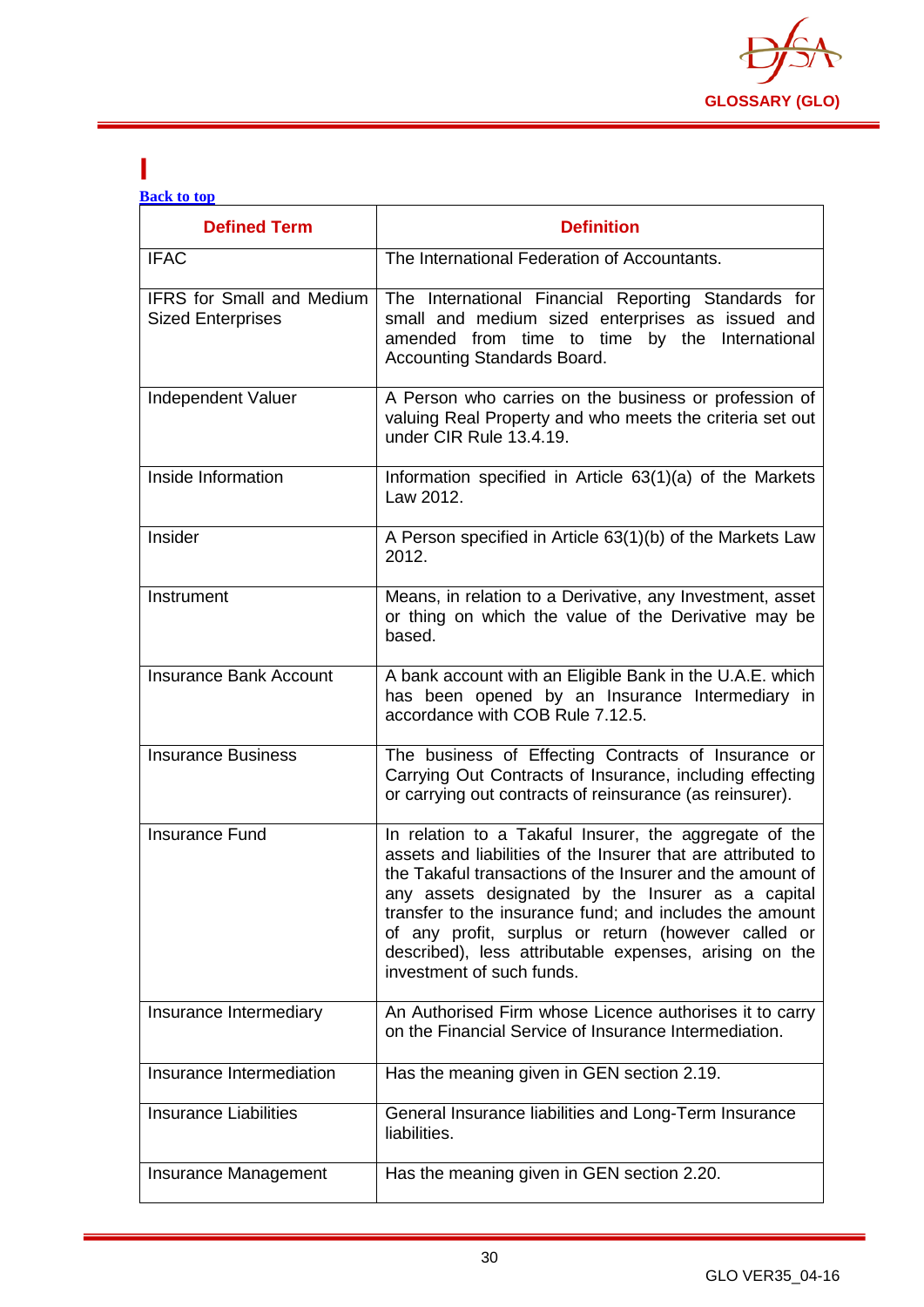

| <b>Defined Term</b>                                                 | <b>Definition</b>                                                                                                                                                                                                                                                                                 |
|---------------------------------------------------------------------|---------------------------------------------------------------------------------------------------------------------------------------------------------------------------------------------------------------------------------------------------------------------------------------------------|
| <b>Insurance Manager</b>                                            | An Authorised Firm whose Licence authorises it to carry<br>on the Financial Service of Insurance Management.                                                                                                                                                                                      |
| <b>Insurance Monies</b>                                             | Has the meaning given in COB Rule 7.12.2.                                                                                                                                                                                                                                                         |
| Insurance Monies Auditor's<br>Report                                | A report referred to in GEN Rule 8.6.1(d).                                                                                                                                                                                                                                                        |
| Insurance Special Purpose<br>Vehicle                                | An insurer which:                                                                                                                                                                                                                                                                                 |
|                                                                     | (a)<br>assumes risks by way of reinsurance; and                                                                                                                                                                                                                                                   |
|                                                                     | is required to fully fund its exposures to those risks<br>(b)<br>through the proceeds of a debt issuance or some<br>other financing arrangement where the repayment<br>obligations<br>under those<br>arrangements<br>are<br>subordinated<br>insurer's<br>the<br>reinsurance<br>to<br>obligations. |
| <b>Insurer</b>                                                      | A Person carrying on in the DIFC either or both of the<br>following Financial<br>Services<br>for<br>which<br>it<br>has<br>authorisation under its Licence:                                                                                                                                        |
|                                                                     | (a)<br>Effecting Contracts of Insurance; or                                                                                                                                                                                                                                                       |
|                                                                     | Carrying Out Contracts of Insurance.<br>(b)                                                                                                                                                                                                                                                       |
| <b>Internal Auditor</b>                                             | The Key Individual function described in AMI Rule 5.3.9.                                                                                                                                                                                                                                          |
| <b>International Financial</b><br><b>Reporting Standards (IFRS)</b> | The International Financial Reporting Standards as<br>issued and amended from time to time<br>by<br>the<br>International Accounting Standards Board.                                                                                                                                              |
| International Standards on<br>Assurance Engagement                  | The international standards on assurance engagement<br>as issued and amended from time to time by the<br>International Auditing and Assurance Standards Board<br>(IAASB) of IFAC.                                                                                                                 |
| International Standards on<br>Auditing                              | The international standards on auditing as issued and<br>amended from time to time by the International Auditing<br>and Assurance Standards Board (IAASB) of IFAC.                                                                                                                                |
| International Standards on<br><b>Quality Control</b>                | The international standards on quality control as issued<br>and amended from time to time by the International<br>Auditing and Assurance Standards Board (IAASB) of<br>IFAC.                                                                                                                      |
| International Standards on<br><b>Related Services</b>               | The international standards on related services as<br>and amended from time to time<br>issued<br>by the<br>International Auditing and Assurance Standards Board<br>(IAASB) of IFAC.                                                                                                               |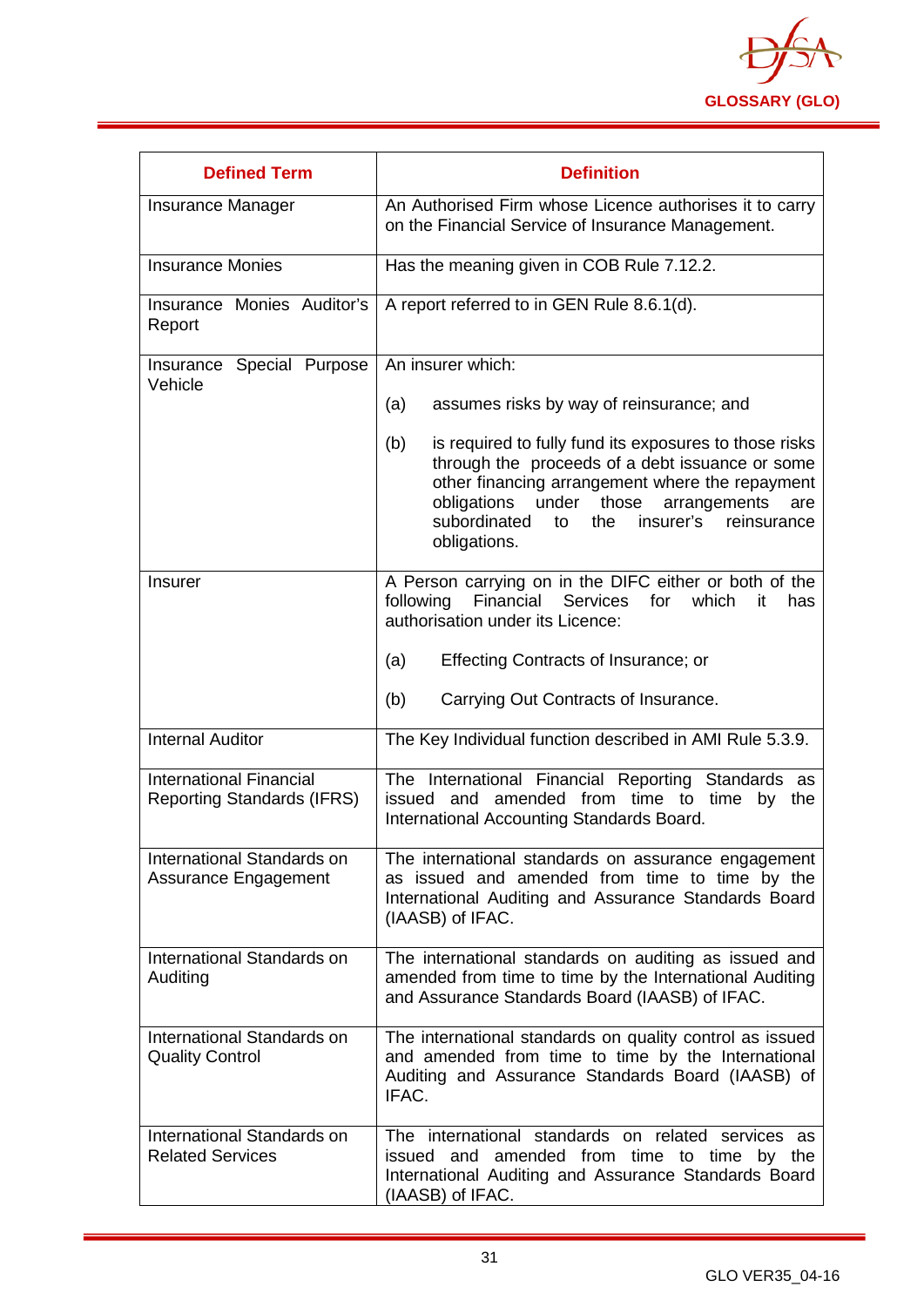

| <b>Defined Term</b>        | <b>Definition</b>                                                                                                                                                                                                    |
|----------------------------|----------------------------------------------------------------------------------------------------------------------------------------------------------------------------------------------------------------------|
| <b>Invested Assets</b>     | Any asset, right or interest of an Insurer that is held by<br>the Insurer for the primary purpose of generating<br>revenues or for directly providing funds to meet the<br>Insurer's cash outflows in the future.    |
| Investment                 | Has the meaning given in GEN section A2.1.                                                                                                                                                                           |
| <b>Investment Analyst</b>  | An Employee of an Authorised Firm who prepares<br>Investment Research.                                                                                                                                               |
| <b>Investment Business</b> | The business of:                                                                                                                                                                                                     |
|                            | Dealing in Investments as Principal;<br>(a)                                                                                                                                                                          |
|                            | Dealing in Investments as Agent;<br>(b)                                                                                                                                                                              |
|                            | Arranging Credit or Deals in Investments<br>(c)                                                                                                                                                                      |
|                            | Managing Assets;<br>(d)                                                                                                                                                                                              |
|                            | Advising on Financial Products or Credit;<br>(e)                                                                                                                                                                     |
|                            | Managing a Collective Investment Fund;<br>(f)                                                                                                                                                                        |
|                            | Providing Custody;<br>(g)                                                                                                                                                                                            |
|                            | (h)<br>Arranging Custody;                                                                                                                                                                                            |
|                            | (i)<br>Managing a Profit Sharing Investment Account;                                                                                                                                                                 |
|                            | (j)<br>Operating an Alternative Trading System; or                                                                                                                                                                   |
|                            | (k)<br>Acting as the Trustee of a Fund.                                                                                                                                                                              |
| <b>Investment Company</b>  | An open or closed ended company established for the<br>sole purpose of collective investment which<br>is.<br>incorporated under of the DIFC Companies Law in<br>accordance with the Regulations made under that Law. |
| <b>Investment Manager</b>  | A Person who, acting only on behalf of a Client:                                                                                                                                                                     |
|                            | manages Investments in an account or portfolio on<br>(a)<br>discretionary basis under the terms of a<br>a<br>discretionary management agreement; or                                                                  |
|                            | manages Investments in an account or portfolio on<br>(b)<br>a non-discretionary basis under the terms of a<br>non-discretionary management agreement.                                                                |
| Investment Partnership     | A limited partnership established for the sole purpose of<br>collective investment which is formed and registered<br>under the Limited Partnership Law 2006 in accordance                                            |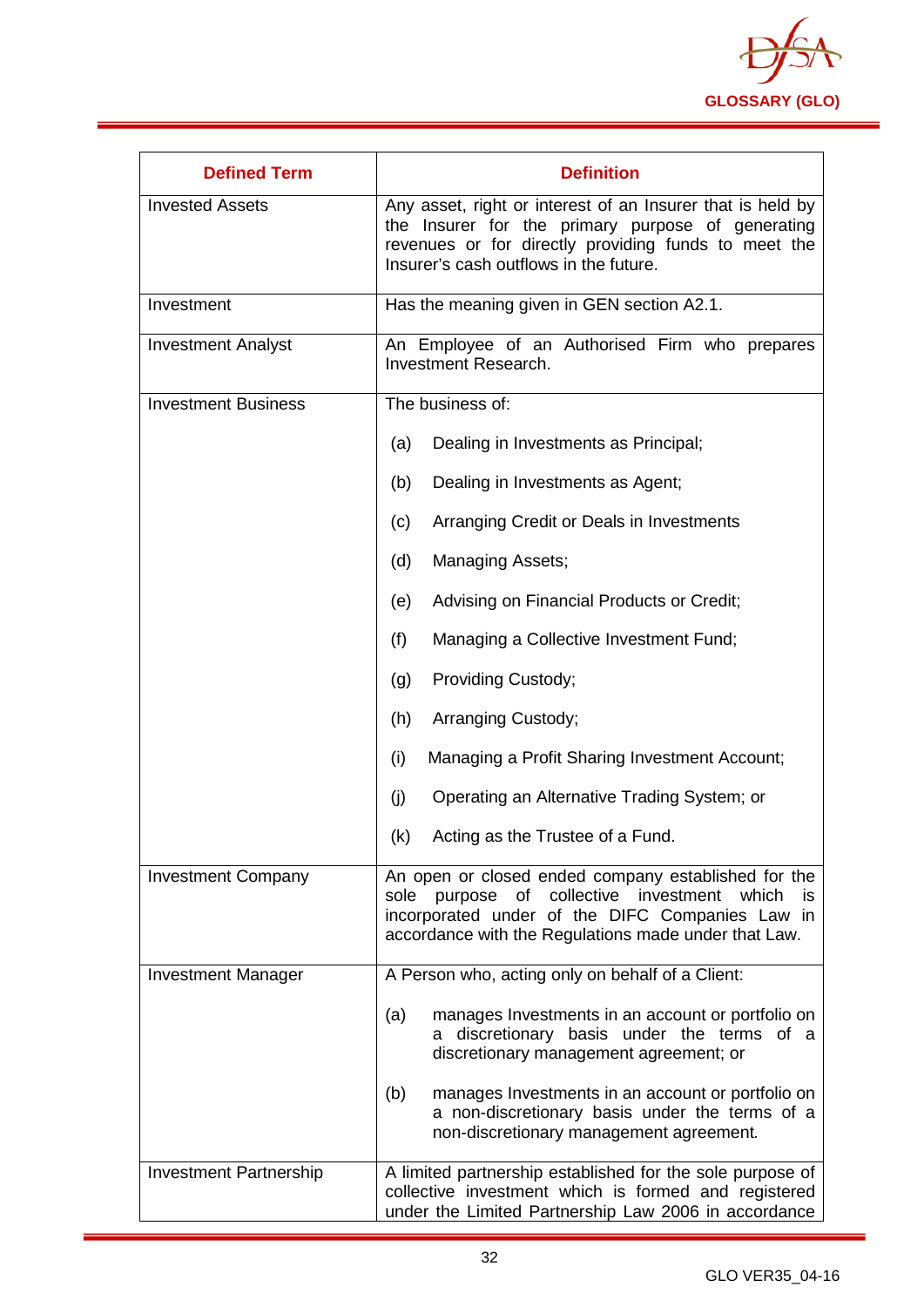

| <b>Defined Term</b>                                 | <b>Definition</b>                                                                                                                                                                                                                                                                                                                                       |
|-----------------------------------------------------|---------------------------------------------------------------------------------------------------------------------------------------------------------------------------------------------------------------------------------------------------------------------------------------------------------------------------------------------------------|
|                                                     | with the Regulations made under that Law.                                                                                                                                                                                                                                                                                                               |
| <b>Investment Research</b>                          | A publication which contains:                                                                                                                                                                                                                                                                                                                           |
|                                                     | the results of research into Investments;<br>(a)                                                                                                                                                                                                                                                                                                        |
|                                                     | analysis of factors likely to influence the future<br>(b)<br>performance of Investments; or                                                                                                                                                                                                                                                             |
|                                                     | advice or recommendations based on those<br>(c)<br>results or analysis.                                                                                                                                                                                                                                                                                 |
| <b>Investment Risk Reserve</b>                      | Represents the amount that is appropriated out of the<br>income of investment account holders, after allocating<br>the Mudarib's share, in order to meet future losses<br>attributable to investment account holders.                                                                                                                                   |
| <b>Investment Trust</b>                             | An express trust created solely for collective investment<br>purposes under the Investment Trust Law 2006.                                                                                                                                                                                                                                              |
| <b>Investment Undertaking</b>                       | An Investment Company, Investment Partnership, or<br>Investment Trust which is used as the investment<br>vehicle for a Fund.                                                                                                                                                                                                                            |
| Investment-Linked Insurance                         | Contracts of Insurance where the benefits are wholly or<br>partly to be determined by reference to the value of, or<br>the income from, property of any description (whether or<br>not specified in the contracts) or by reference to<br>fluctuations in, or in an index of, the value of property of<br>any description (whether or not so specified). |
| <b>IOSCO</b>                                        | The International Organisation of Securities<br>Commissions.                                                                                                                                                                                                                                                                                            |
| <b>IFR</b>                                          | The Islamic Finance Rules module of the Rulebook.                                                                                                                                                                                                                                                                                                       |
| Islamic Accounting and<br><b>Auditing Standards</b> | The auditing and accounting standards issued by the<br>Accounting and Auditing Organisation<br>of<br>Islamic<br>Financial Institutions (AAOIFI).                                                                                                                                                                                                        |
| <b>Islamic Contract</b>                             | Any contract designed to comply with Shari'a.                                                                                                                                                                                                                                                                                                           |
| <b>Islamic Financial Business</b>                   | Any part of the financial business of an Authorised<br>Person which is carried out in accordance with Shari'a.                                                                                                                                                                                                                                          |
| <b>Islamic Financial Institution</b>                | An Authorised Person which has, on its Licence, an<br>endorsement authorising it to conduct its entire financial<br>business in accordance with Sharia'a.                                                                                                                                                                                               |
| <b>Islamic Fund</b>                                 | Has the meaning given in CIR Rule 3.1.2                                                                                                                                                                                                                                                                                                                 |
| <b>Islamic Securities</b>                           | Any Security Offered, or held out expressly or implicitly,<br>as Islamic or Shari'a compliant.                                                                                                                                                                                                                                                          |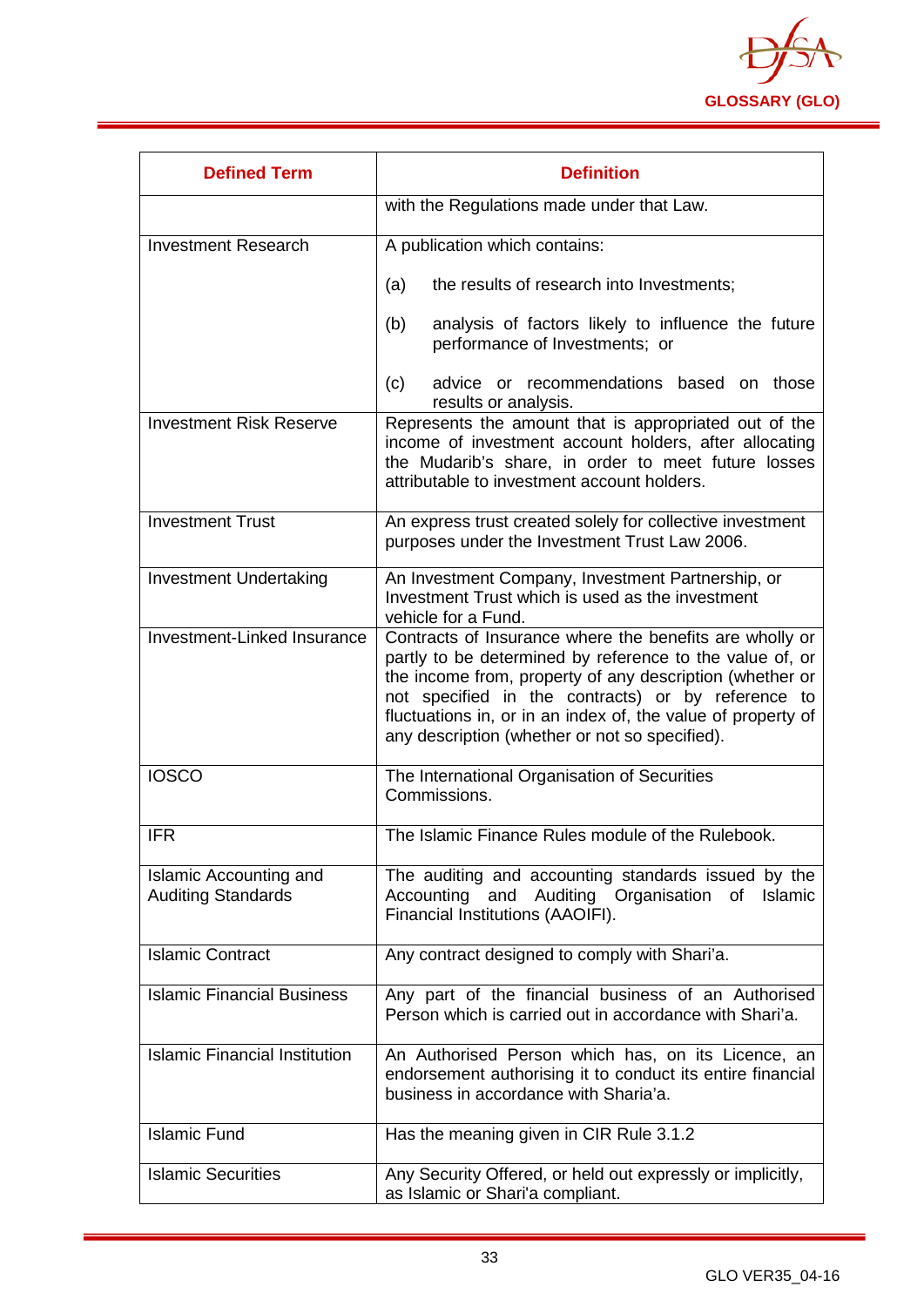

| <b>Defined Term</b> | <b>Definition</b>                                                                                                                                  |
|---------------------|----------------------------------------------------------------------------------------------------------------------------------------------------|
| Islamic Window      | That part of an Authorised Person, other than an Islamic<br>Financial Institution, which conducts Islamic Financial<br>Business.                   |
| <b>ISPV</b>         | Insurance Special Purpose Vehicle                                                                                                                  |
| <b>Issuer</b>       | (1)<br>(in relation to any Security) (other than a Unit in a<br>Collective Investment Fund) the Person by whom<br>it is or is to be issued;        |
|                     | (2)<br>(in relation to a Unit in a Collective Investment<br>Fund) the Fund Manager;                                                                |
|                     | (3)<br>(in relation to an interest in a limited Partnership)<br>the Partnership; and                                                               |
|                     | (4)<br>(in relation to Certificates) the Person who issued<br>or is to issue the Security to which the Certificate<br>or other instrument relates. |

#### <span id="page-34-0"></span>**J [Back to top](#page-1-0)**

| <b>Defined Term</b> | <b>Definition</b>                                                                                                                                                                               |
|---------------------|-------------------------------------------------------------------------------------------------------------------------------------------------------------------------------------------------|
| Joint Forum         | The Basel Committee on Banking Supervision (BCBS),<br>the International Organization of Securities Commissions<br>(IOSCO) and the International Association of Insurance<br>Supervisors (IAIS). |

# <span id="page-34-1"></span>**K**

**[Back to top](#page-1-0)**

| <b>Defined Term</b> | <b>Definition</b>                                                                                                                       |
|---------------------|-----------------------------------------------------------------------------------------------------------------------------------------|
| Key Individual      | An individual who has been authorised by the DFSA to<br>perform one or more Licensed Functions for an<br>Authorised Market Institution. |
| Key Information     | Information prescribed in MKT Rule in 2.5.2(1)(b).                                                                                      |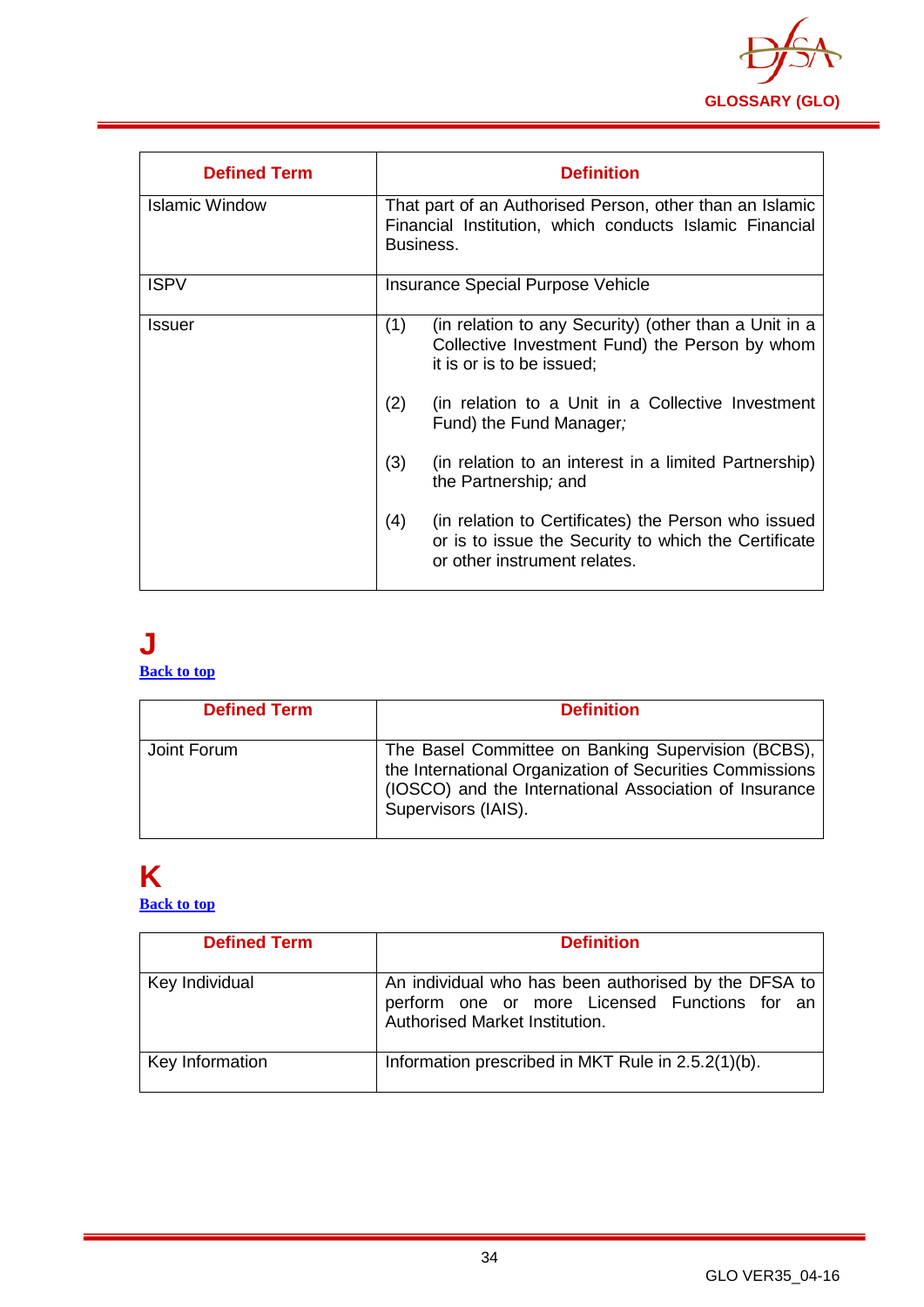

#### <span id="page-35-0"></span>**L [Back to top](#page-1-0)**

| <b>Defined Term</b>                  | <b>Definition</b>                                                                                                                                                                                                                                                                                                                            |
|--------------------------------------|----------------------------------------------------------------------------------------------------------------------------------------------------------------------------------------------------------------------------------------------------------------------------------------------------------------------------------------------|
| Large Exposure                       | An Exposure, whether in an Authorised Firm's Non-<br>Trading Book or Trading Book, or both, to a<br>Group of<br>Counterparty<br>or<br>Closely<br>Related<br>Counterparties or a Group of Counterparties connected<br>to the Authorised Firm which in aggregate equals or<br>exceeds 10% of the Authorised<br>Firm's<br>Capital<br>Resources. |
| Licence                              | A Licence granted by the DFSA under Chapter 2 of Part<br>3 of the Regulatory Law 2004.                                                                                                                                                                                                                                                       |
| <b>Licensed Director</b>             | The Licensed Function described in GEN Rule 7.4.3.                                                                                                                                                                                                                                                                                           |
| <b>Licence Endorsement</b>           | an endorsement made by the DFSA on a Licence that<br>permits an Authorised Person to carry on an activity<br>prescribed under Article 44 of the Regulatory Law 2004.                                                                                                                                                                         |
| <b>Licensed Function</b>             | (1)<br>in relation to an Authorised Firm, a function<br>described in GEN section 7.4; and<br>(2)<br>in relation to an Authorised Market Institution, a<br>function described in AMI section 5.3.                                                                                                                                             |
| <b>Licensed Partner</b>              | The Licensed Function described in GEN Rule 7.4.4.                                                                                                                                                                                                                                                                                           |
| <b>Licensing Requirements</b>        | The requirements set out in AMI section 7.2 in relation to<br>the granting of a Licence to an Authorised Market<br>Institution.                                                                                                                                                                                                              |
| <b>Limited Liability Partnership</b> | A partnership incorporated under the Limited Liability<br>Partnership Law 2004 or under the law of a country or<br>territory outside the DIFC.                                                                                                                                                                                               |
| <b>Liquidity Risk</b>                | The risk of loss to an Authorised Firm as a result of<br>inability to meet its obligations as they fall due.                                                                                                                                                                                                                                 |
| List                                 | The Official List of Securities.                                                                                                                                                                                                                                                                                                             |
| <b>Listed Entity</b>                 | Has the meaning given in MKT Rule 9.1.1(2).                                                                                                                                                                                                                                                                                                  |
| <b>Listed Fund</b>                   | A Collective Investment Fund which has been admitted<br>to the Official List of Securities.                                                                                                                                                                                                                                                  |
| <b>Listed Securities</b>             | Any Securities which have been admitted to the Official<br>List of Securities.                                                                                                                                                                                                                                                               |
| <b>Listing Principles</b>            | Means the Rules in MKT section 9.2.                                                                                                                                                                                                                                                                                                          |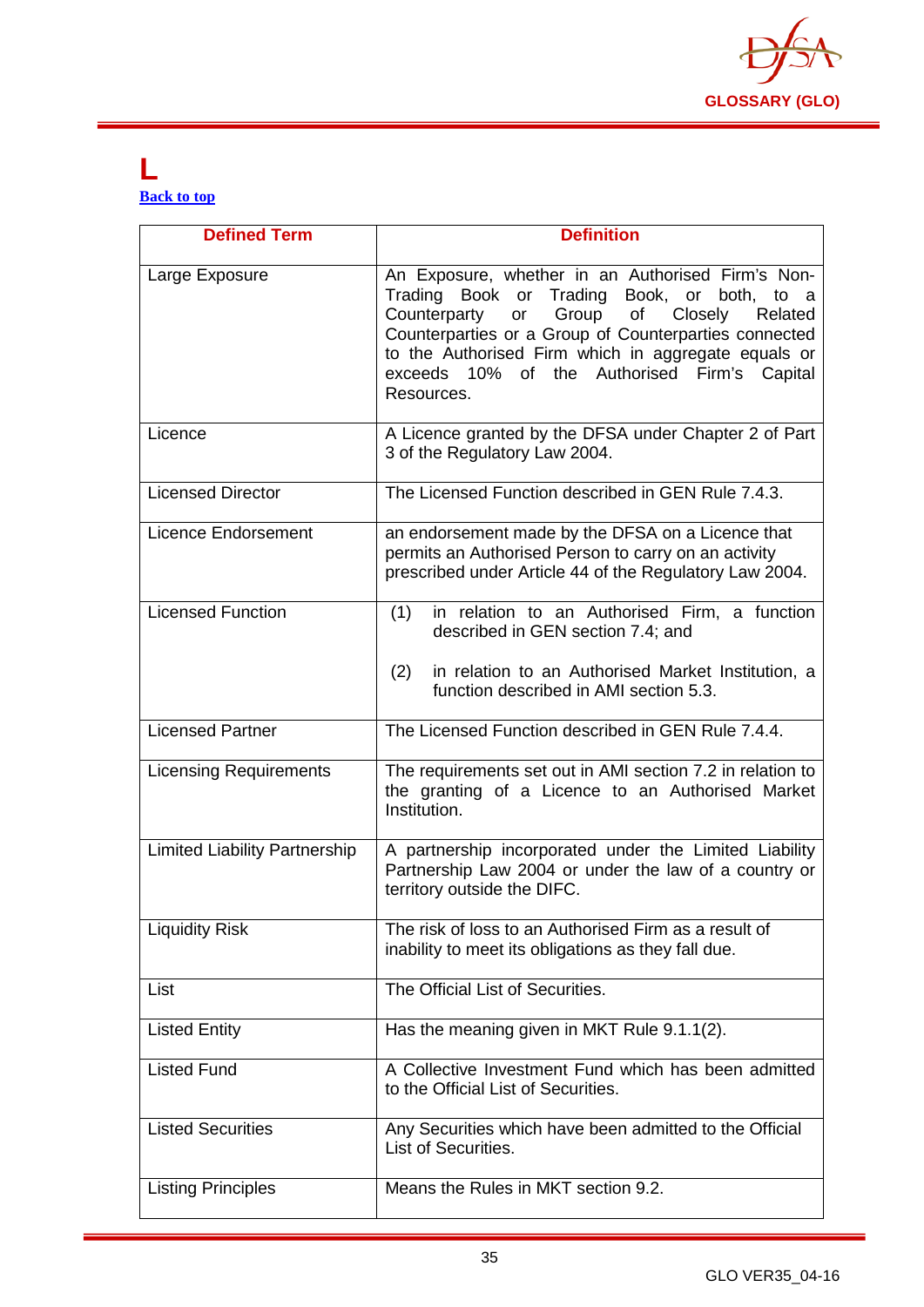

| <b>Defined Term</b>                    | <b>Definition</b>                                                                                                                                                                                                           |
|----------------------------------------|-----------------------------------------------------------------------------------------------------------------------------------------------------------------------------------------------------------------------------|
| <b>Listing Rules</b>                   | The Rules in chapter 9 of MKT.                                                                                                                                                                                              |
| Lloyd's                                | The society established in the United Kingdom and<br>known as Lloyd's.                                                                                                                                                      |
| Lloyd's Underwriter                    | An underwriting member of Lloyds.                                                                                                                                                                                           |
| <b>Local Authorities</b>               | Government or municipal authorities, which do not<br>operate at a national level.                                                                                                                                           |
| Long-Term Insurance                    | A Contract of Insurance of a type specified in GEN Rule<br>A4.1.2, expressed to be in force for more than one year,<br>where under the terms of the contract any of the<br>following conditions exists:                     |
|                                        | the payment of the whole or part of the benefits is<br>(1)<br>dependent upon the termination or continuation or<br>human life;                                                                                              |
|                                        | the payment of any part of the premiums is<br>(2)<br>dependent upon the termination or continuation of<br>human life;                                                                                                       |
|                                        | (3)<br>the benefits under the contract include payment of<br>a sum on marriage or on the birth of a child; or                                                                                                               |
|                                        | the contract is a permanent health insurance<br>(4)<br>contract.                                                                                                                                                            |
| Long-Term Insurance<br><b>Business</b> | The business of Effecting Contracts of Insurance or<br>Carrying Out Contracts of Insurance, where the<br>Contracts of Insurance are contracts of Long-Term<br>Insurance.                                                    |
| Long-Term Insurance Fund               | A fund in respect of Long-Term Insurance Business<br>established and maintained in accordance with PIN<br>chapter 3.                                                                                                        |
| Long-Term Insurance<br>Liabilities     | Liabilities of an Insurer arising under or associated with<br>contracts of Long-Term Insurance, entered into by it as<br>insurer or cedent, including liabilities of the kinds<br>referred to in PIN Rules 5.6.6 and 5.6.7. |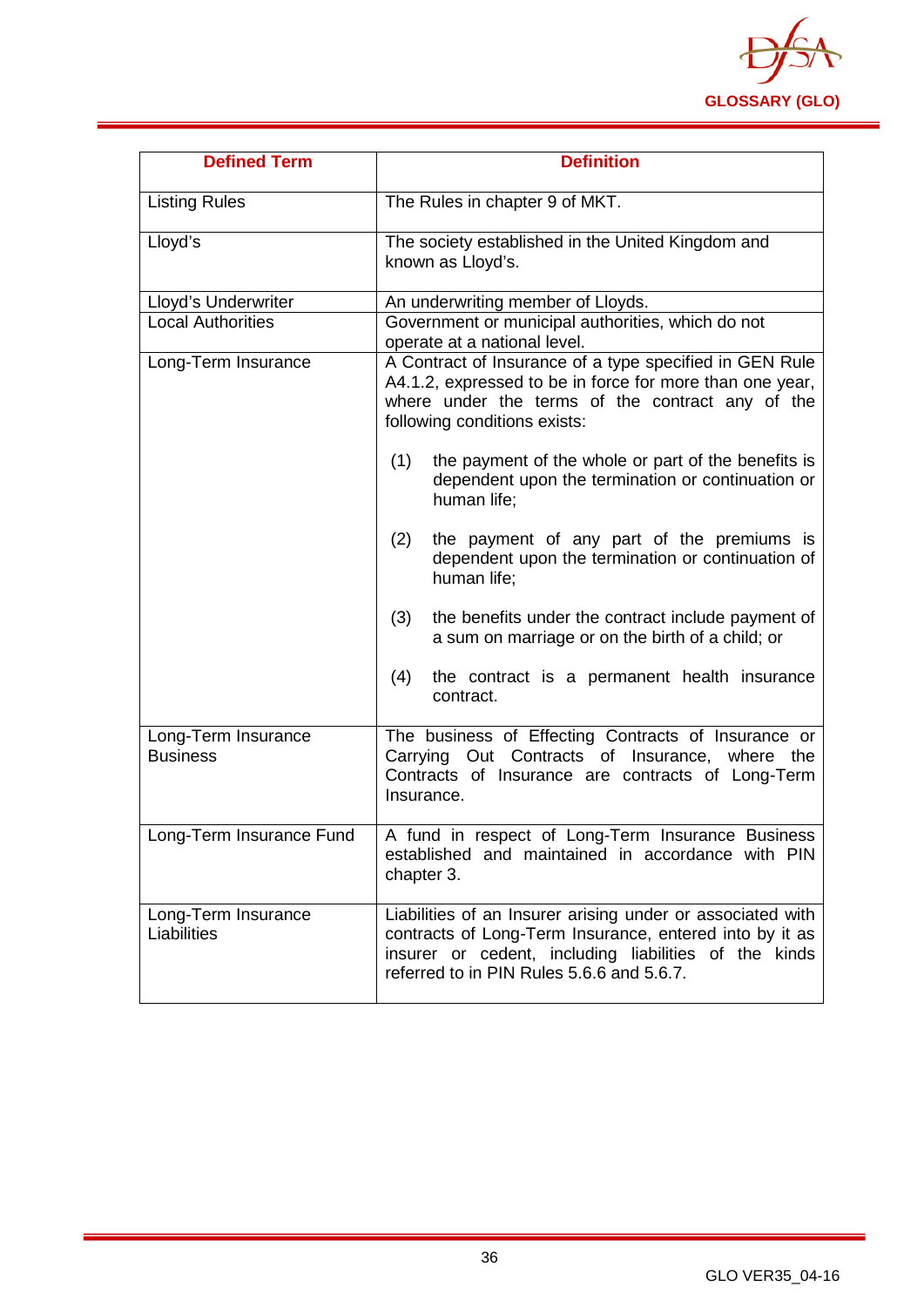

#### <span id="page-37-0"></span>**M [Back to top](#page-1-0)**

| <b>Defined Term</b>                                    | <b>Definition</b>                                                                                                                                                                                                                                                                                                                                                                                                                                                                                                                                                              |
|--------------------------------------------------------|--------------------------------------------------------------------------------------------------------------------------------------------------------------------------------------------------------------------------------------------------------------------------------------------------------------------------------------------------------------------------------------------------------------------------------------------------------------------------------------------------------------------------------------------------------------------------------|
| <b>Major Acquisition</b>                               | Has the meaning given in GEN Rule 11.10.8(3).                                                                                                                                                                                                                                                                                                                                                                                                                                                                                                                                  |
| <b>Managing Assets</b>                                 | Has the meaning given in GEN section 2.10.                                                                                                                                                                                                                                                                                                                                                                                                                                                                                                                                     |
| Managing a Collective<br><b>Investment Fund</b>        | Has the meaning given in GEN section 2.12.                                                                                                                                                                                                                                                                                                                                                                                                                                                                                                                                     |
| Managing a Profit Sharing<br><b>Investment Account</b> | Has the meaning given in GEN section 2.21.                                                                                                                                                                                                                                                                                                                                                                                                                                                                                                                                     |
| Managing a PSIA                                        | Managing a Profit Sharing Investment Account.                                                                                                                                                                                                                                                                                                                                                                                                                                                                                                                                  |
| <b>Market Abuse</b>                                    | Conduct which contravenes a provision contained in<br>chapter 1 of Part 6 of the Markets Law 2012.                                                                                                                                                                                                                                                                                                                                                                                                                                                                             |
| <b>Market Counterparty</b>                             | A Client specified under COB Rule 2.3.9.                                                                                                                                                                                                                                                                                                                                                                                                                                                                                                                                       |
| <b>Market Maker</b>                                    | In relation to an Investment, a Person who holds himself<br>out as able and willing to enter into transactions of sale<br>and purchase in Investments of that description at prices<br>determined by him generally and continuously rather<br>than in respect of each particular transaction.                                                                                                                                                                                                                                                                                  |
| <b>Market Price</b>                                    | The price at which the Shares are being traded on an<br>Authorised Market Institution.                                                                                                                                                                                                                                                                                                                                                                                                                                                                                         |
| <b>Market Risk</b>                                     | The risk of loss that arises from fluctuations in the values<br>of, or income from, assets or in interest or exchange<br>rates.                                                                                                                                                                                                                                                                                                                                                                                                                                                |
| <b>Market Risk Capital</b><br>Requirement              | The requirement calculated in accordance with PIB Rule<br>5.3.1.                                                                                                                                                                                                                                                                                                                                                                                                                                                                                                               |
| <b>Markets Rules</b>                                   | Rules prescribed in the Market Rules Module of the<br><b>DFSA Rulebook.</b>                                                                                                                                                                                                                                                                                                                                                                                                                                                                                                    |
| Mark-up or Mark-down                                   | When an Authorised Firm receives instructions<br>(1)<br>from a Client and takes a principal position in the<br>relevant Investment in order to complete a<br>transaction, that is, when the Authorised Firm<br>principal position in the relevant<br>takes<br>a<br>Investment which it would not otherwise take,<br>except to complete that transaction, the difference,<br>if any, between:<br>the price at which the Authorised Firm takes<br>(a)<br>position<br>in<br>the<br>principal<br>relevant<br>а<br>Investment; and<br>the price at which the Authorised Firm<br>(b) |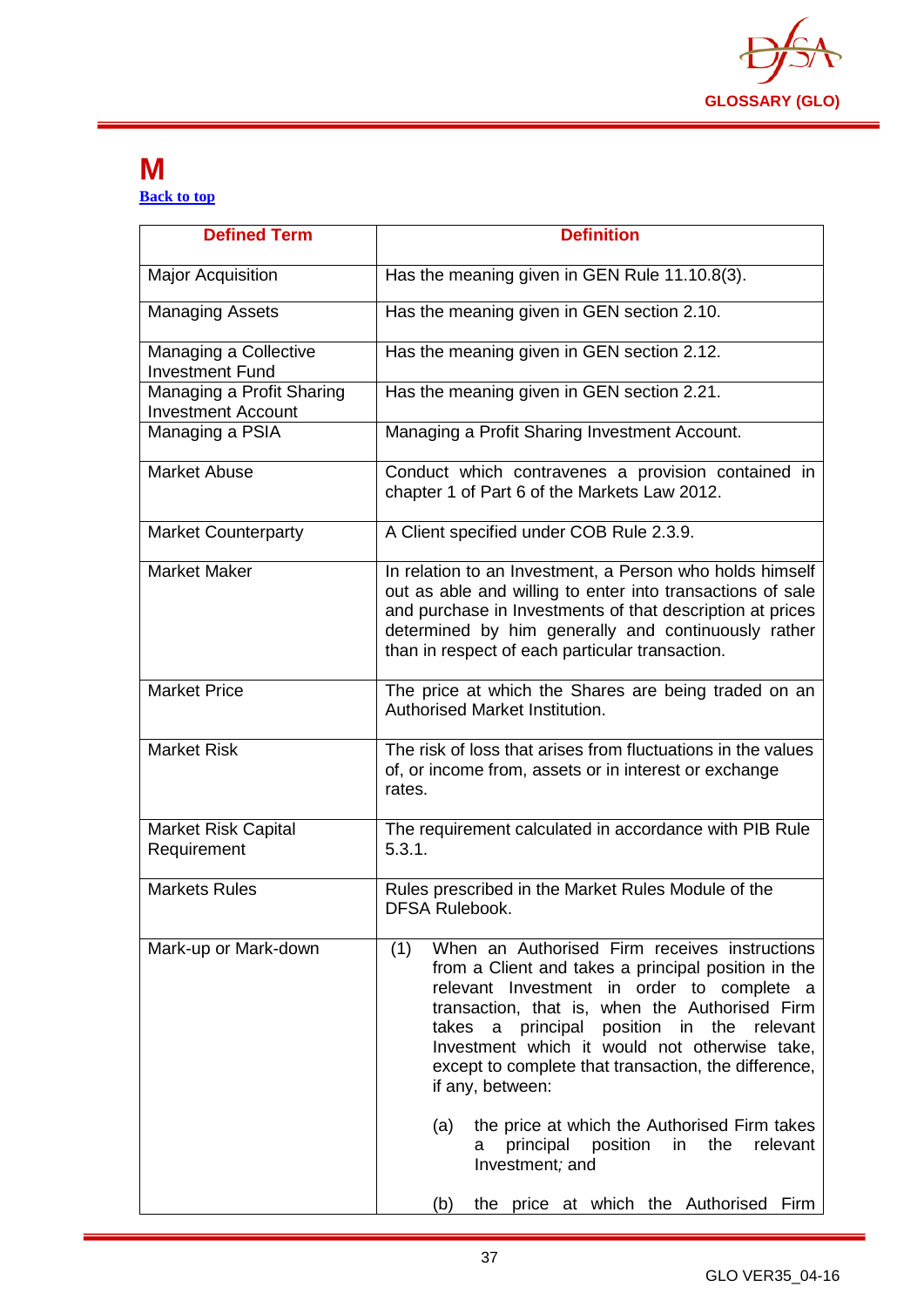

| <b>Defined Term</b>                                | <b>Definition</b>                                                                                                                                           |
|----------------------------------------------------|-------------------------------------------------------------------------------------------------------------------------------------------------------------|
|                                                    | Executes the transaction with its Client; or                                                                                                                |
|                                                    | When an Authorised Firm Executes a transaction<br>(2)<br>with its Client against its own book and owes a<br>duty of best execution, the difference between: |
|                                                    | the price at which best execution would be<br>(a)<br>achieved; and                                                                                          |
|                                                    | (b)<br>the price at which the Authorised Firm<br>Executes the transaction with its Client.                                                                  |
| <b>Master Fund</b>                                 | Has the meaning given in CIR Rule 3.1.5                                                                                                                     |
| <b>Maturity Mismatch</b>                           | A difference between the maturity of an asset and the<br>corresponding liability.                                                                           |
| Member                                             | A Person admitted as a member of an Authorised<br>Market Institution in accordance with its Business Rules.                                                 |
| Minimum Capital<br>Requirement                     | The requirement calculated in accordance with PIN Rule<br>A4.2.1.                                                                                           |
| Minimum Cellular Capital<br>Requirement            | The Minimum Segmental Capital Requirement in respect<br>of a cell.                                                                                          |
| Minimum Fund Capital<br>Requirement                | The requirement calculated in accordance with PIN Rule<br>A8.2.1.                                                                                           |
| Minimum Non-Cellular<br><b>Capital Requirement</b> | The Minimum Segmental Capital Requirement in respect<br>of that part of a protected cell company that is not a cell.                                        |
| Minimum Segmental Capital<br>Requirement           | The requirement calculated in accordance with PIN<br>section A6.2.                                                                                          |
| <b>MKT</b>                                         | The Markets module of the Rulebook.                                                                                                                         |
| Money                                              | Any form of money, including cheques and other<br>payable orders.                                                                                           |
| Money Laundering                                   | The criminal offence defined in Article (1) of the Federal<br>Law No. 4 of 2002 of the U.A.E.                                                               |
| Money Laundering Reporting<br>Officer (MLRO)       | For the purposes of AMI, the Key Individual<br>(1)<br>function described in AMI Rule 5.3.8.                                                                 |
|                                                    | For the purposes of an Authorised Firm other than<br>(2)<br>a Credit Rating Agency, the Licensed Function<br>described in GEN Rule 7.4.8.                   |
|                                                    | For all other purposes, has the meaning in AML<br>(3)                                                                                                       |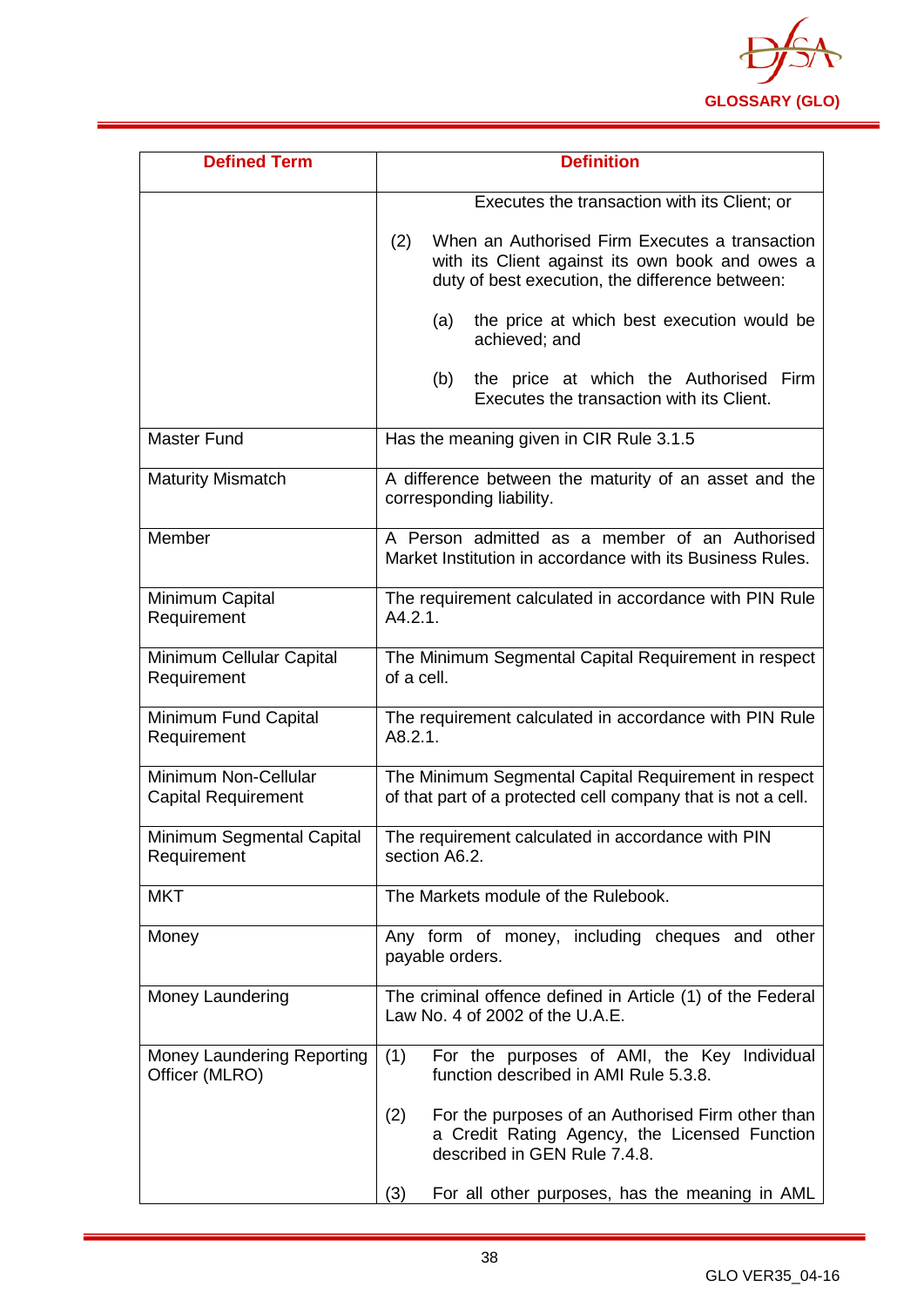

| <b>Defined Term</b>                            | <b>Definition</b>                                                                                                                                                                                                                                                |
|------------------------------------------------|------------------------------------------------------------------------------------------------------------------------------------------------------------------------------------------------------------------------------------------------------------------|
|                                                | Rule 3.2.1.                                                                                                                                                                                                                                                      |
| Money Market Fund                              | Has the meaning given in CIR Rule 3.1.11.                                                                                                                                                                                                                        |
| <b>MTF</b>                                     | A Multilateral Trading Facility.                                                                                                                                                                                                                                 |
| <b>Multilateral Development</b><br><b>Bank</b> | Any one of the following banks:                                                                                                                                                                                                                                  |
|                                                | African Development Bank (AfDB);<br>(a)                                                                                                                                                                                                                          |
|                                                | Asian Development Bank (ASB);<br>(b)                                                                                                                                                                                                                             |
|                                                | Caribbean Development Bank (CDB);<br>(c)                                                                                                                                                                                                                         |
|                                                | Council of Europe Development Bank;<br>(d)                                                                                                                                                                                                                       |
|                                                | (e)<br>European Bank for Reconstruction and<br>Development (EBRD);                                                                                                                                                                                               |
|                                                | European Investment Bank (EIB);<br>(f)                                                                                                                                                                                                                           |
|                                                | European Investment Fund (EIF);<br>(g)                                                                                                                                                                                                                           |
|                                                | Inter-American Development Bank (IADB);<br>(h)                                                                                                                                                                                                                   |
|                                                | Inter-American Investment Corporation (IAIC);<br>(i)                                                                                                                                                                                                             |
|                                                | International Bank for Reconstruction and<br>(j)<br>Development (IBRD);                                                                                                                                                                                          |
|                                                | International Finance Corporation (IFC); or<br>(k)                                                                                                                                                                                                               |
|                                                | $\left(\mathsf{I}\right)$<br>Nordic Investment Bank (NIB).                                                                                                                                                                                                       |
| <b>Multilateral Trading Facility</b>           | Pursuant to GEN Rule 2.22.1(a), a system which brings<br>together multiple third party buying and selling interests<br>in Investments, in accordance with its non-discretionary<br>rules, in a way that results in a contract in respect of<br>such Investments. |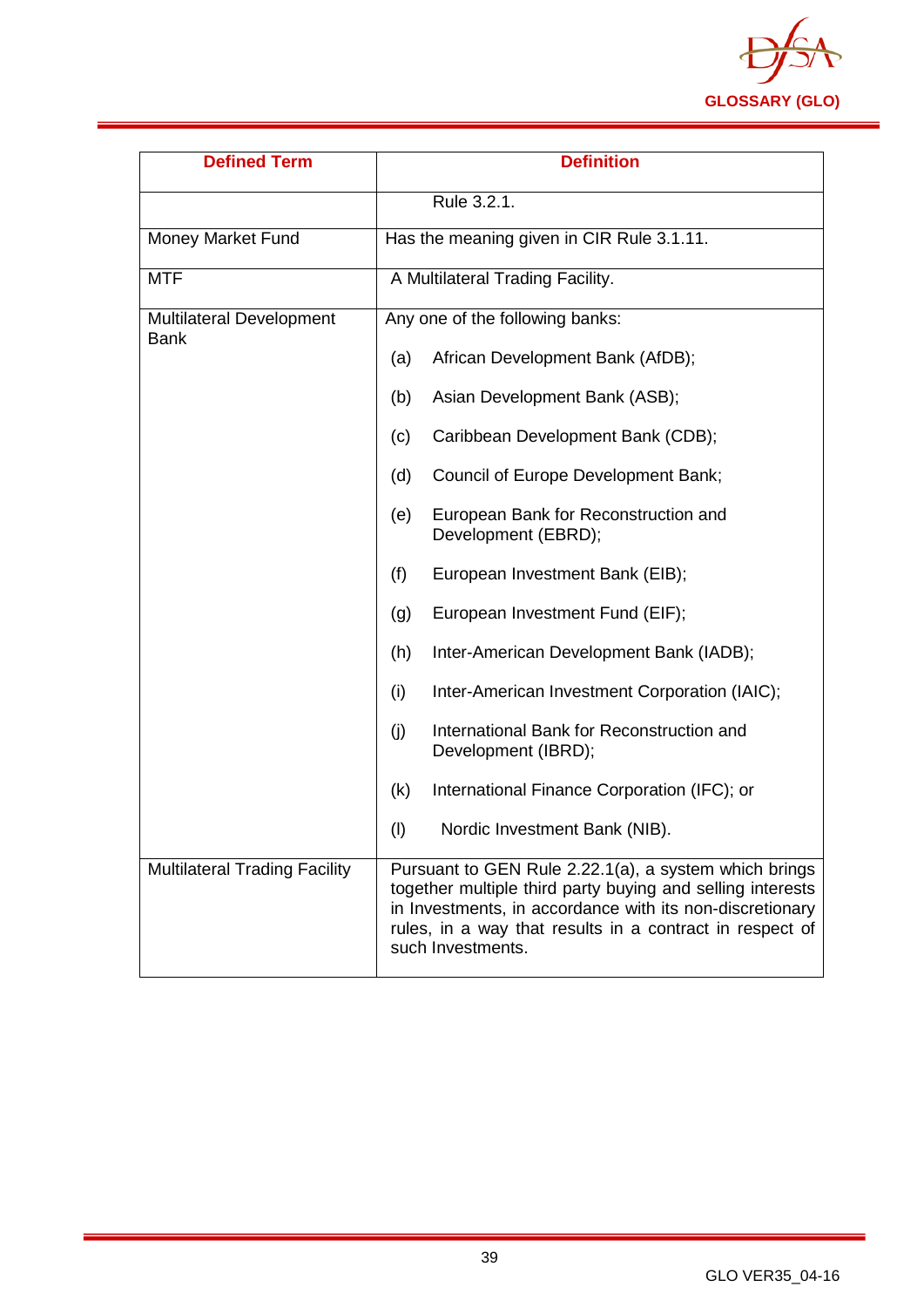

#### <span id="page-40-0"></span>**N [Back to top](#page-1-0)**

| <b>Defined Term</b>             | <b>Definition</b>                                                                                                                                                                                                                                                                                                                                                                                              |
|---------------------------------|----------------------------------------------------------------------------------------------------------------------------------------------------------------------------------------------------------------------------------------------------------------------------------------------------------------------------------------------------------------------------------------------------------------|
| <b>Net Outstanding Claims</b>   | In respect of an Insurer as at a date, Gross Outstanding<br>Claims of the Insurer as at that date, less the amount of<br>reinsurance and other recoveries expected to be<br>received in respect of those claims.                                                                                                                                                                                               |
| <b>Net Written Premium</b>      | In respect of an Insurer during a period, Gross Written<br>Premium of the Insurer during that period less the<br>amount of premium on reinsurance contracts entered<br>into by the Insurer as cedant during the same period.                                                                                                                                                                                   |
| <b>Netting by Novation</b>      | The process of automatically amalgamating some or all<br>claims and obligations between two Counterparties to<br>create a single new claim or obligation replacing the<br>relevant former claims or obligations.                                                                                                                                                                                               |
| Nominee Company                 | A company incorporated in the DIFC whose business<br>consists solely of acting as a holder of Client Assets<br>where such assets are held by the Nominee Company<br>as agent of an Authorised Firm.                                                                                                                                                                                                            |
| <b>Non-Cellular Assets</b>      | Assets of a Protected Cell Company which are not<br>Cellular Assets.                                                                                                                                                                                                                                                                                                                                           |
| <b>Non-Cellular Liabilities</b> | Liabilities that may not be settled by disposition of<br>cellular assets.                                                                                                                                                                                                                                                                                                                                      |
| Non-Performing                  | In the case of loans and other financial instruments<br>(1)<br>to which an Authorised Firm is exposed, having<br>either of the following qualities:                                                                                                                                                                                                                                                            |
|                                 | Contractual payments of interest or principal<br>(a)<br>are 90 days or more past the date on which<br>they were due and payable, and the current<br>value of any security held in respect of the<br>other<br>loan<br>financial<br>instrument<br>or<br>is<br>insufficient,<br>after<br>for<br>making<br>allowance<br>expenses of realisation, to meet the total<br>amount of principal and accrued interest; or |
|                                 | having an enhanced risk of default, assessed<br>(b)<br>on the basis of reasonable criteria.                                                                                                                                                                                                                                                                                                                    |
|                                 | (2)<br>In regard to $(1)(a)$ , if a loan or other financial<br>instrument has a regular payment schedule, the<br>loan or other instrument is 90 days past due when<br>90 calendar days have elapsed since the due date<br>of a contractual payment that has not been met in<br>full; and the total amount that is due but has not yet                                                                          |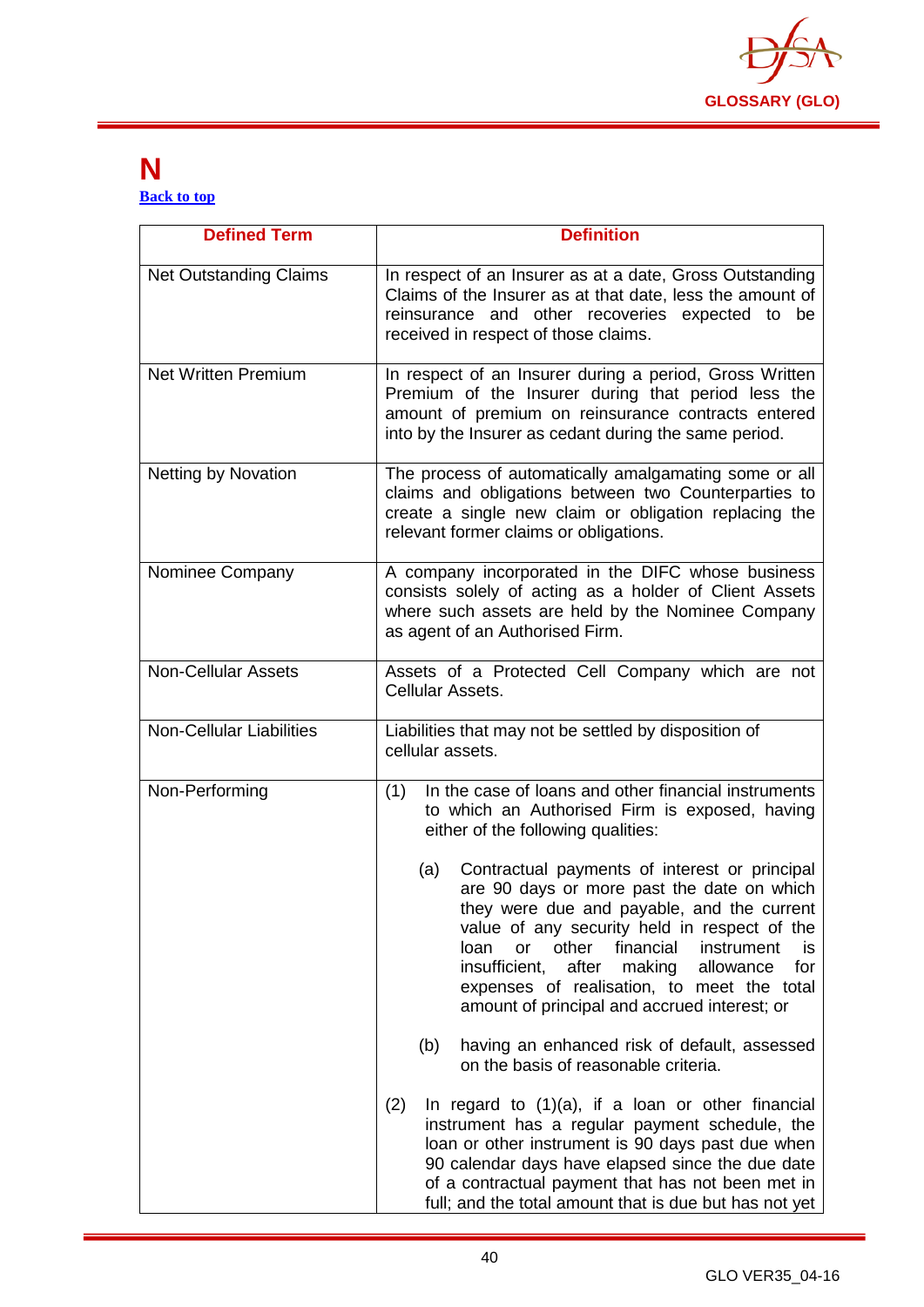

| <b>Defined Term</b> | <b>Definition</b>                                                                                                                                                                                   |
|---------------------|-----------------------------------------------------------------------------------------------------------------------------------------------------------------------------------------------------|
|                     | been paid is equivalent to at least 90 days' worth of<br>contractual payments.                                                                                                                      |
| Non-Trading Book    | Describes positions, exposures and on-and off-balance<br>sheet items, which are not in the Trading Book.                                                                                            |
| Notice of Objection | A notice filed by a Person who has received a Notice of<br>Administrative Censure or a Notice of Administrative<br>Fine who objects to the imposition of the censure or fine<br>as the case may be. |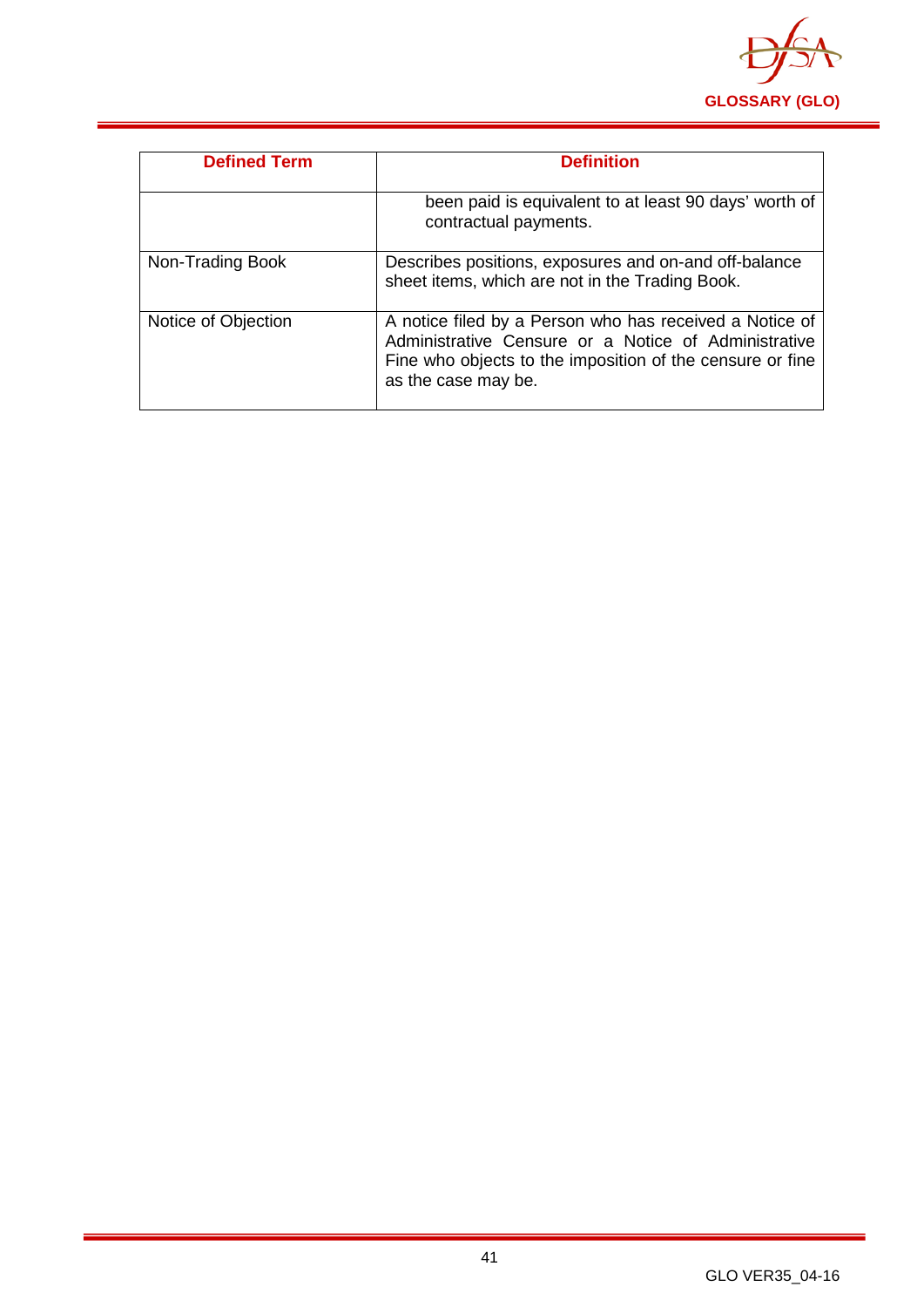

# <span id="page-42-0"></span>**O**

| <b>Defined Term</b>                               | <b>Definition</b>                                                                                                                                                                                                                                            |
|---------------------------------------------------|--------------------------------------------------------------------------------------------------------------------------------------------------------------------------------------------------------------------------------------------------------------|
| Offer                                             | (1)<br>In relation to Securities other than Units, an offer<br>of Securities falling within Article 12 of the Markets<br>Law 2012.                                                                                                                           |
|                                                   | In relation to Units, an offer of Units falling within<br>(2)<br>Article 19 of the Collective Investment Law 2010.                                                                                                                                           |
| Offer of Securities to the<br>Public              | Has the meaning given in Article 12 of the Markets Law<br>2012.                                                                                                                                                                                              |
| <b>Offer Period</b>                               | The period during which an Offer of Securities to the<br>Public made pursuant to a Prospectus remains open to<br>investors.                                                                                                                                  |
| <b>Offer Price</b>                                | The price at which the Shares were offered and<br>accepted under the offer document. In the event that an<br>auction process was used to determine the offer price,<br>then that price is the offer price.                                                   |
| Offeree                                           | A Person to whom an Offer of Securities is made.                                                                                                                                                                                                             |
| Offeror                                           | A Person who makes an Offer of Securities.                                                                                                                                                                                                                   |
| <b>Official List of Securities</b>                | A list of Securities maintained by the DFSA in<br>accordance with the Markets Law 2012.                                                                                                                                                                      |
| <b>Operating a Clearing House</b>                 | Has the meaning given in GEN section 2.18.                                                                                                                                                                                                                   |
| Operating an Alternative<br><b>Trading System</b> | Has the meaning given in GEN section 2.22.                                                                                                                                                                                                                   |
| Operating an Exchange                             | Has the meaning given in GEN section 2.17.                                                                                                                                                                                                                   |
| Option                                            | Has the meaning given in GEN Rule A2.3.1(a).                                                                                                                                                                                                                 |
| <b>Organised Trading Facility</b>                 | Pursuant to GEN Rule 2.22.1(b), a system which brings<br>together multiple third party buying and selling interests<br>in Investments, in accordance with its discretionary<br>rules, in a way that results in a contract in respect of<br>such Investments. |
| <b>OTF</b>                                        | An Organised Trading Facility.                                                                                                                                                                                                                               |
| <b>Outsourcing Agreement</b>                      | An agreement in writing entered into by an Fund<br>Manager or Trustee with a Service Provider in relation<br>to outsourced functions, which fulfils the criteria in CIR<br>App 1.                                                                            |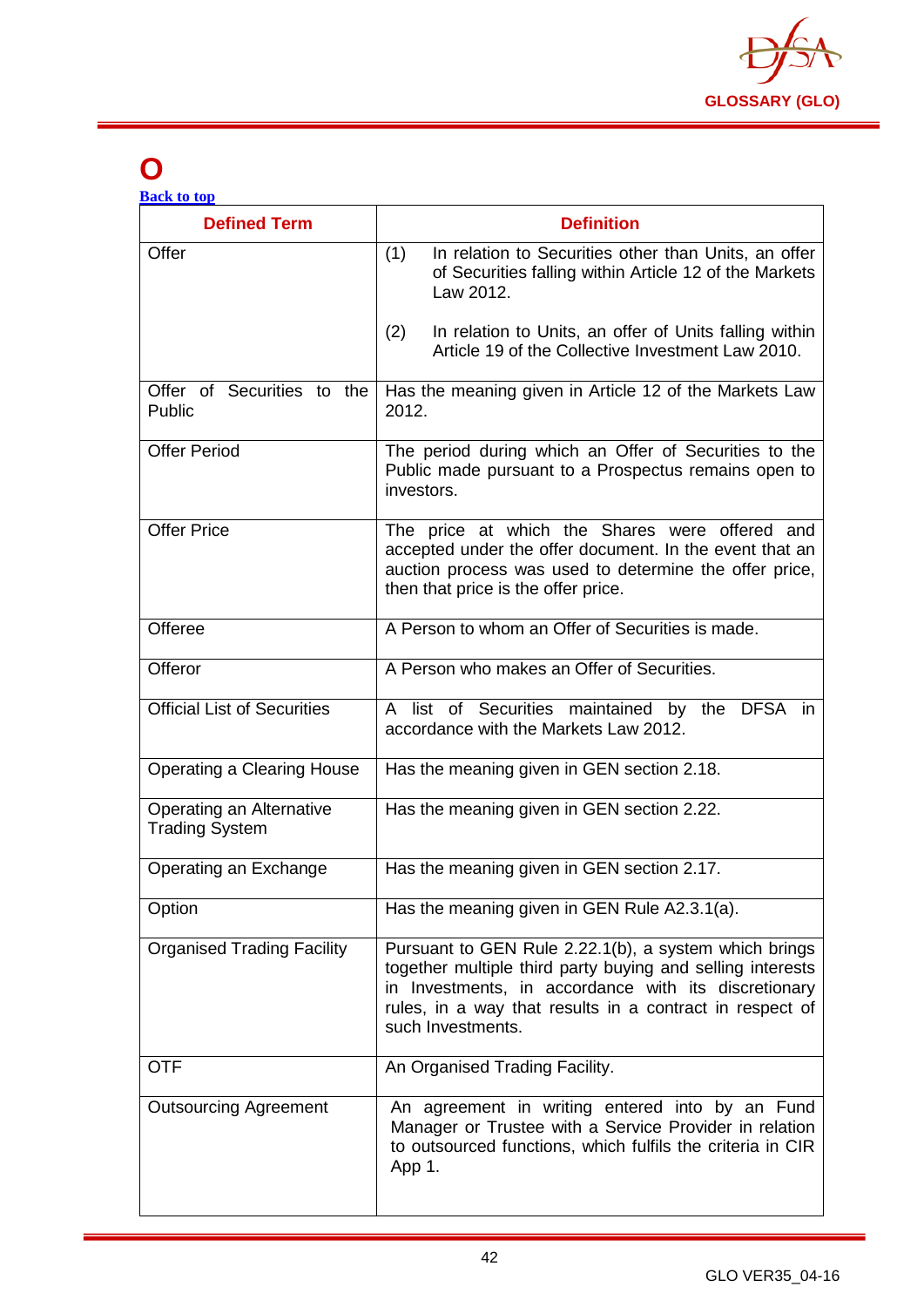

| <b>Defined Term</b>     | <b>Definition</b>                                                                                                                                                    |
|-------------------------|----------------------------------------------------------------------------------------------------------------------------------------------------------------------|
| Own Account Transaction | A transaction Executed by the Authorised Firm for its<br>own benefit or for the benefit of its Associate.                                                            |
| <b>Owner's Equity</b>   | In relation to a Takaful Insurer, the amount of the assets,<br>less the liabilities, of the Insurer that are not attributed to<br>the insurance fund of the Insurer. |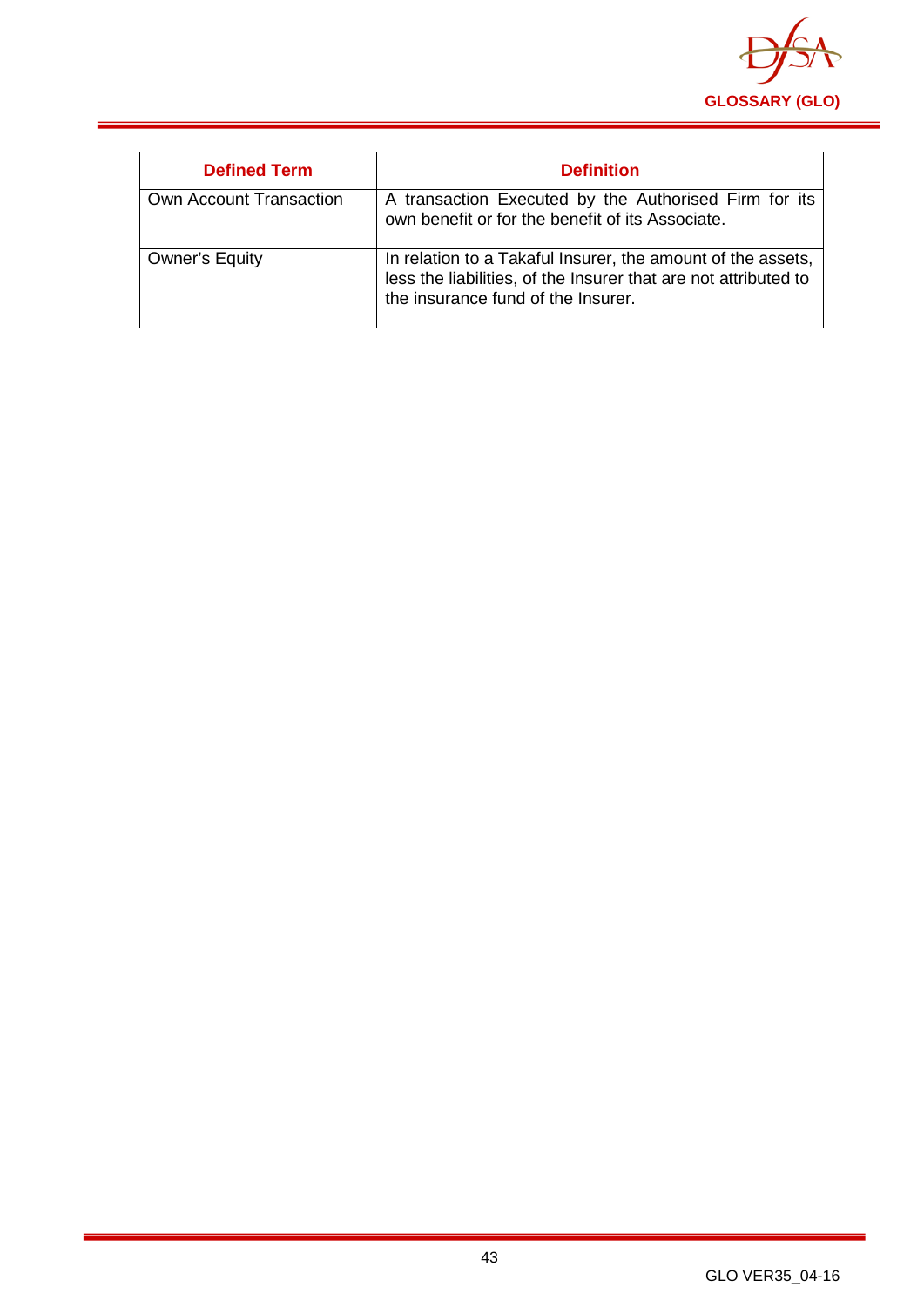

### <span id="page-44-0"></span>**P**

| <b>Defined Term</b>                                 | <b>Definition</b>                                                                                                                                                                         |
|-----------------------------------------------------|-------------------------------------------------------------------------------------------------------------------------------------------------------------------------------------------|
| Parent                                              | A Holding Company.                                                                                                                                                                        |
| Partner                                             | In relation to an Undertaking which is a Partnership, a<br>Person occupying the position of a partner, by whatever<br>name called.                                                        |
| Partnership                                         | Any partnership, including a partnership constituted<br>under the law of a country or territory outside the DIFC,<br>but not including a Limited Liability Partnership.                   |
| <b>Permanent Health Insurance</b>                   | Has the meaning given in GEN Rule A4.1.2(d).                                                                                                                                              |
| <b>Permanent Share Capital</b>                      | Ordinary paid-up share capital or similar shareholders' or<br>members' equity, including retained earnings, however<br>called.                                                            |
| Person                                              | A Person includes any natural person, Body Corporate<br>or body unincorporated, including a legal person,<br>Partnership, unincorporated association,<br>company,<br>government or state. |
| <b>Personal Account</b><br>Transaction              | A transaction undertaken by an Employee of an<br>Authorised Firm in a Investment, other than:                                                                                             |
|                                                     | (a)<br>a transaction in a government and public Security;                                                                                                                                 |
|                                                     | a transaction in a life policy; or<br>(b)                                                                                                                                                 |
|                                                     | a discretionary transaction if there is no prior<br>(c)<br>communication with the Employee and the<br>discretion is not exercised by the Authorised Firm.                                 |
| Persons Undertaking Key<br><b>Control Functions</b> | Persons undertaking compliance, risk management,<br>internal audit and similar control functions.                                                                                         |
| <b>PIB</b>                                          | The Prudential - Investment, Insurance Intermediation<br>and Banking module of the Rulebook.                                                                                              |
| PIN                                                 | The Prudential - Insurance Business module of the<br>Rulebook.                                                                                                                            |
| <b>Policy Benefit</b>                               | An amount payable under an insurance contract as a<br>result of the occurrence of an event insured under the<br>contract.                                                                 |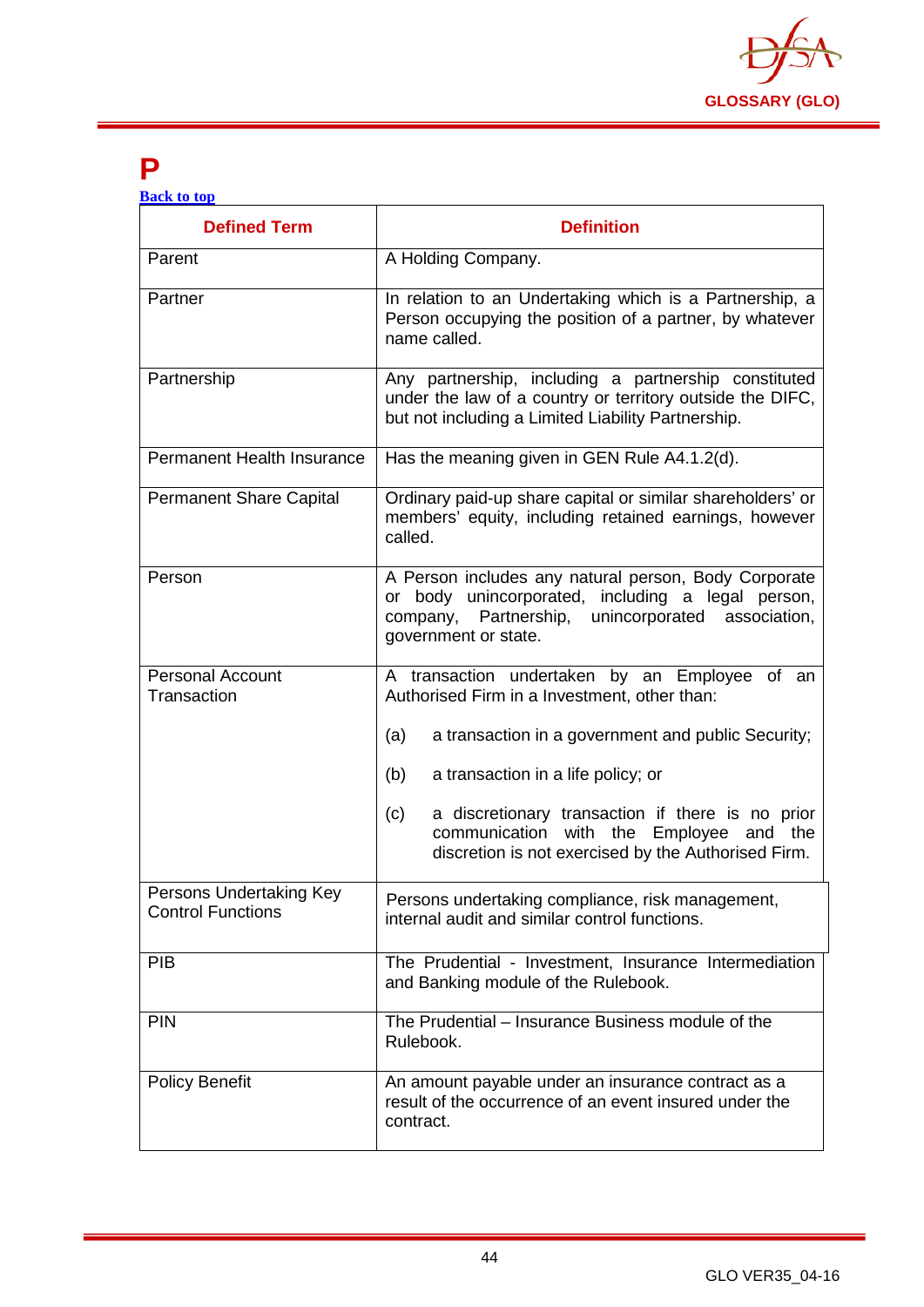

| <b>Defined Term</b>                        | <b>Definition</b>                                                                                                                                                                                                                                                                                                                                                                                                                                                                                    |
|--------------------------------------------|------------------------------------------------------------------------------------------------------------------------------------------------------------------------------------------------------------------------------------------------------------------------------------------------------------------------------------------------------------------------------------------------------------------------------------------------------------------------------------------------------|
| <b>Politically Exposed Person</b><br>(PEP) | Means a natural person (and includes, where relevant, a<br>family member or close associate) who is or has been<br>entrusted with a prominent public function, including but<br>not limited to, a head of state or of government, senior<br>politician, senior government, judicial or military official,<br>ambassador, senior executive of a state<br>owned<br>corporation, or an important political party official, but not<br>middle ranking or more junior individuals in these<br>categories. |
| <b>Practice Note</b>                       | Guidelines issued from time to time by the DFSA to<br>assist a Registered Auditor in applying a relevant<br>standard.                                                                                                                                                                                                                                                                                                                                                                                |
| <b>Preliminary Notice</b>                  | a written notice given by the DFSA to a Person pursuant<br>to paragraph 4(1) of Schedule 3 to the Regulatory Law<br>2004.                                                                                                                                                                                                                                                                                                                                                                            |
| <b>Premium Liability</b>                   | The liability referred to in PIN Rule 5.4.7.                                                                                                                                                                                                                                                                                                                                                                                                                                                         |
| <b>Price Sensitive Information</b>         | Information of a type which is liable to cause substantial<br>movement in the price of Securities or (in the case of<br>Debentures) to affect significantly the ability of the Issuer<br>to meet its commitments.                                                                                                                                                                                                                                                                                    |
| <b>Price Stabilisation</b>                 | The activity of stabilising the price of an Eligible Security<br>in the manner described in the PRS Module.                                                                                                                                                                                                                                                                                                                                                                                          |
| <b>Principal Representative</b>            | An individual designated by a Representative Office in<br>accordance with REP.                                                                                                                                                                                                                                                                                                                                                                                                                       |
| Principle                                  | In relation to an Authorised Firm or Authorised<br>(1)<br>Individual, a principle prescribed in GEN chapter<br>4.                                                                                                                                                                                                                                                                                                                                                                                    |
|                                            | (2)<br>In relation to an Audit Principal, a principle<br>prescribed in AUD section 2.6.                                                                                                                                                                                                                                                                                                                                                                                                              |
| <b>Private Equity Fund</b>                 | Has the meaning given in CIR Rule 3.1.6                                                                                                                                                                                                                                                                                                                                                                                                                                                              |
| <b>Private Placement</b>                   | An Offer made to a Person who is likely to be interested<br>in the Offer having regard to:                                                                                                                                                                                                                                                                                                                                                                                                           |
|                                            | (i)<br>previous contact between the Person making<br>the Offer and that Person;                                                                                                                                                                                                                                                                                                                                                                                                                      |
|                                            | (ii)<br>a professional or other connection between the<br>Person making the Offer and that Person; or                                                                                                                                                                                                                                                                                                                                                                                                |
|                                            | (iii)<br>statements or actions by that Person that<br>indicate that he is interested in Offers of that                                                                                                                                                                                                                                                                                                                                                                                               |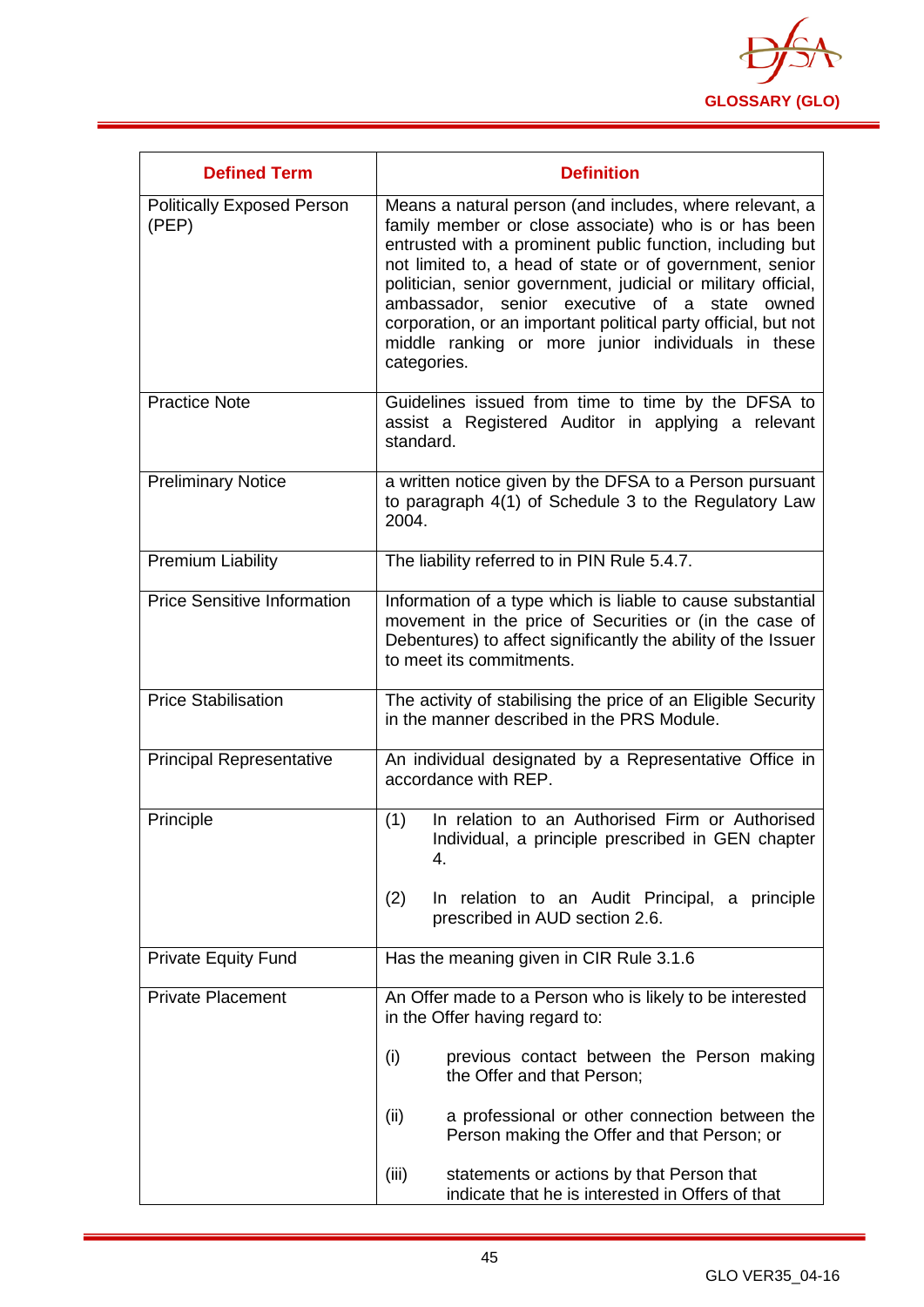

| <b>Defined Term</b>                                | <b>Definition</b>                                                                                                                                                                                                                                 |
|----------------------------------------------------|---------------------------------------------------------------------------------------------------------------------------------------------------------------------------------------------------------------------------------------------------|
|                                                    | kind.                                                                                                                                                                                                                                             |
| <b>Private Trust Company</b>                       | Means a body corporate the purpose of which is solely<br>to provide trust business services in respect of a specific<br>trust or trusts:                                                                                                          |
|                                                    | of which a Family Member of a Single Family or<br>(a)<br>a Family Entity related to a Single Family is the<br>settlor; and                                                                                                                        |
|                                                    | the beneficiaries are all:<br>(b)                                                                                                                                                                                                                 |
|                                                    | (i)<br>charities; or                                                                                                                                                                                                                              |
|                                                    | Family Members, Family Entities, or Family<br>(ii)<br>Fiduciary Structures of that Single Family.                                                                                                                                                 |
| <b>Privileged Communication</b>                    | A privilege arising from the provision of professional<br>legal advice and any other like privilege properly<br>applicable at law to the communication in question, but<br>does not include a general duty of confidentiality.                    |
| <b>Professional Client</b>                         | A Client specified under COB Rule 2.3.3.                                                                                                                                                                                                          |
| <b>Profit Equalisation Reserve</b>                 | the amount appropriated out of<br>Represents<br>the<br>Mudaraba income, before allocating the Mudarib's<br>share, in order to maintain a certain level of investment<br>returns for investment account holders and to increase<br>owners' equity. |
| <b>Profit Sharing Investment</b><br>Account (PSIA) | An account or portfolio managed:                                                                                                                                                                                                                  |
|                                                    | in relation to property of any kind, including the<br>(a)<br>currency of any country or territory, held for or<br>within the account or portfolio;                                                                                                |
|                                                    | in accordance with Shari'a and held out as such;<br>(b)<br>and                                                                                                                                                                                    |
|                                                    | under the term of an agreement whereby:<br>(c)                                                                                                                                                                                                    |
|                                                    | (i)<br>the investor agrees to share any profit with<br>the manager of the account or portfolio in<br>accordance with a predetermined specified<br>percentage or ratio; and                                                                        |
|                                                    | (ii)<br>the investor agrees that he alone will bear<br>any losses in the absence of negligence or<br>breach of contract on the part of the<br>manager.                                                                                            |
| Property                                           | Has the meaning given in Articles (1) and (2) of the<br>U.A.E. Federal Law No.4 of 2002.                                                                                                                                                          |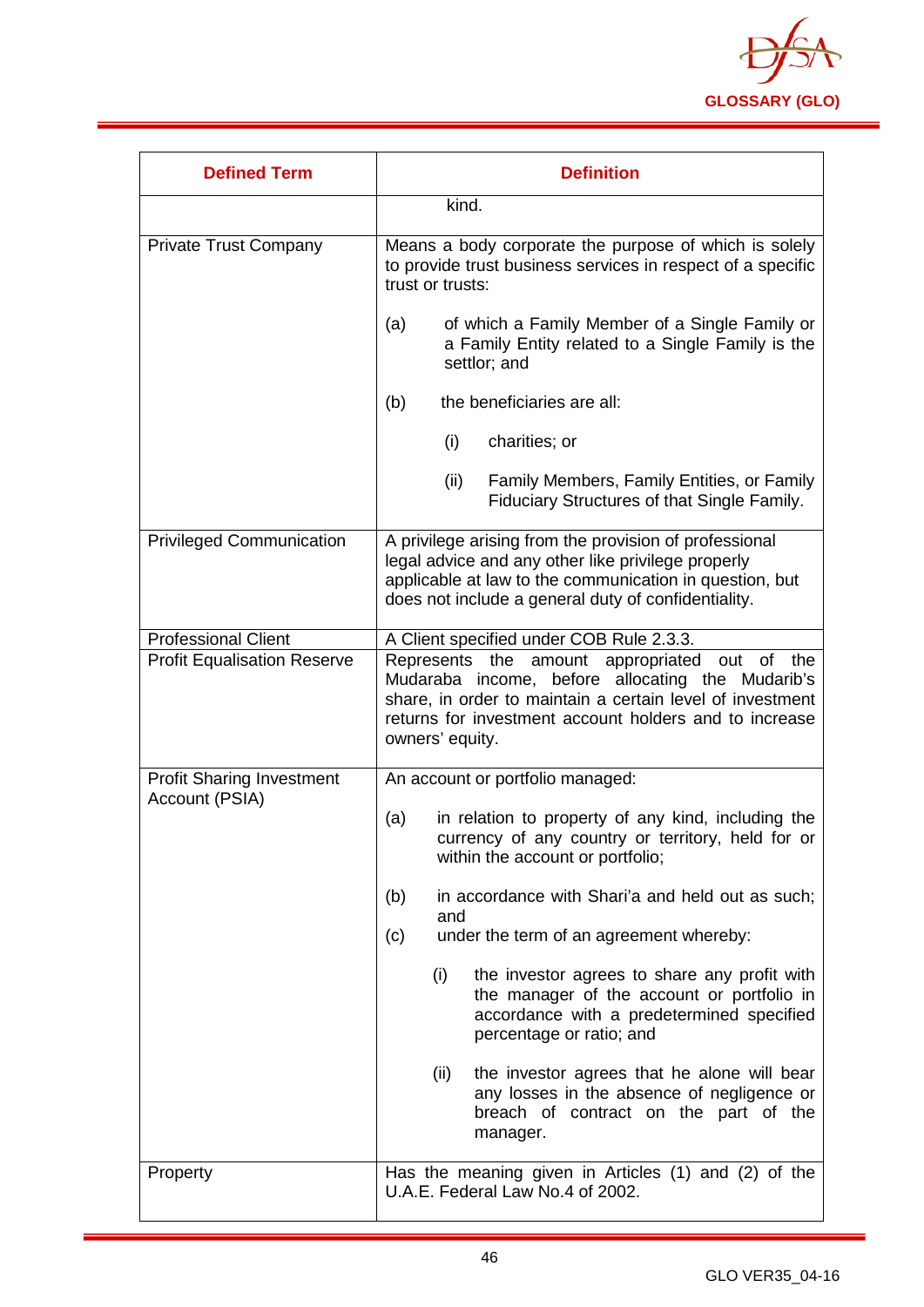

| <b>Defined Term</b>                     | <b>Definition</b>                                                                                                                                                                                                                                                                               |
|-----------------------------------------|-------------------------------------------------------------------------------------------------------------------------------------------------------------------------------------------------------------------------------------------------------------------------------------------------|
| <b>Property Fund</b>                    | Has the meaning given in CIR Rule 3.1.7                                                                                                                                                                                                                                                         |
| <b>Property Related Assets</b>          | Assets which are Shares, Debentures or Warrants which<br>are issued by a Body Corporate, a substantial activity of<br>which relates to investment in Real Property and<br>Certificates which confer rights in respect of such<br>Investments.                                                   |
| Prospectus                              | In relation to an Offer of Securities to the Public, a<br>(1)<br>document containing the information specified in<br>Article 15 of the Markets Law 2012 and the MKT<br>Rules, and includes a Supplementary Prospectus.<br>In relation to a Fund, a document containing the<br>(2)               |
|                                         | information prescribed under the<br>Collective<br>Investment Law 2010 and the CIR Rules,<br>including<br>Short Form<br>Prospectus<br>a<br><b>or</b><br>Supplementary Prospectus.                                                                                                                |
| Prospectus Offer                        | An Offer of Securities referred to in Article 14(4)(a) of the<br>Markets Law 2012.                                                                                                                                                                                                              |
| <b>Protected Cell Company</b>           | A company incorporated as, or converted into, a<br>Protected Cell Company in accordance<br>with the<br>provisions of the Regulations made under DIFC the<br>Companies Law.                                                                                                                      |
| <b>Protection Buyer</b>                 | The Counterparty to a Credit Derivative contract that<br>wishes to reduce the exposure to Credit Risk by<br>protecting itself from potential loss suffered as a result of<br>deterioration in the creditworthiness of the reference<br>assets.                                                  |
| <b>Protection Seller</b>                | The Counterparty to a Credit Derivative contract that<br>wishes to take on Credit Risk arises from potential loss<br>of deterioration<br>suffered<br>result<br>in<br>the<br><b>as</b><br>a<br>creditworthiness of the reference assets in return for<br>compensation from the Protection Buyer. |
| <b>Providing Credit</b>                 | Has the meaning given in GEN section 2.5.                                                                                                                                                                                                                                                       |
| <b>Providing Custody</b>                | Has the meaning given in GEN section 2.13.                                                                                                                                                                                                                                                      |
| <b>Providing Fund</b><br>Administration | Has the meaning given in GEN section 2.24                                                                                                                                                                                                                                                       |
| <b>Providing Money Services</b>         | Has the meaning given in GEN section 2.6.                                                                                                                                                                                                                                                       |
| <b>Providing Trust Services</b>         | Has the meaning given in GEN section 2.23.                                                                                                                                                                                                                                                      |
| <b>PRU</b>                              | The Prudential Returns module of the Sourcebook.                                                                                                                                                                                                                                                |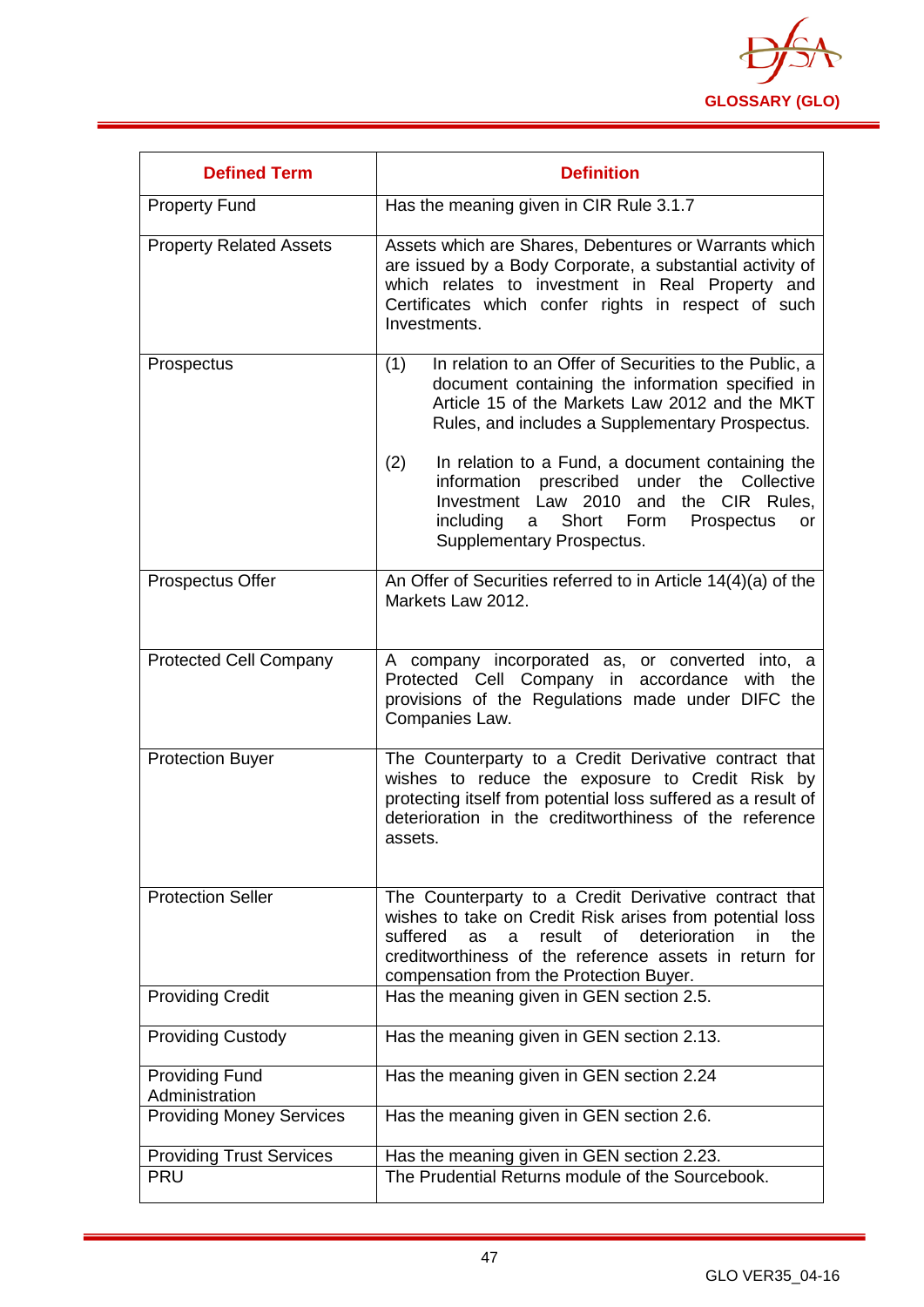

| <b>Defined Term</b>                                    | <b>Definition</b>                                                                                                                                                                                                                                                                                                                                                                                                     |
|--------------------------------------------------------|-----------------------------------------------------------------------------------------------------------------------------------------------------------------------------------------------------------------------------------------------------------------------------------------------------------------------------------------------------------------------------------------------------------------------|
| <b>Prudential Context</b>                              | In relation to activities carried on by a Authorised Firm,<br>the context in which the activities might have, or might<br>reasonably be regarded as likely to have, a negative<br>effect on:                                                                                                                                                                                                                          |
|                                                        | confidence in the financial stability of the DIFC;<br>(a)                                                                                                                                                                                                                                                                                                                                                             |
|                                                        | the ability of the Authorised Firm to meet the<br>(b)<br>applicable DFSA requirements and standards<br>Firm's financial<br>relating to the Authorised<br>resources; or                                                                                                                                                                                                                                                |
|                                                        | the fitness and propriety of the Authorised Firm to<br>(c)<br>remain authorised.                                                                                                                                                                                                                                                                                                                                      |
| <b>PSIA</b>                                            | <b>Profit Sharing Investment Account.</b>                                                                                                                                                                                                                                                                                                                                                                             |
| <b>PSIAr</b>                                           | Profit Sharing Investment Account received on a<br>restricted basis.                                                                                                                                                                                                                                                                                                                                                  |
| <b>PSIAu</b>                                           | Profit Sharing Investment Account received on an<br>unrestricted basis.                                                                                                                                                                                                                                                                                                                                               |
| <b>Public Appearance</b>                               | Any participation in an interview which is part of a<br>seminar, forum, radio, television, website, newspaper,<br>journal, magazine, or other periodical or other public<br>speaking activity, or the writing of an article for a<br>newspaper, journal, magazine<br>website,<br>or<br>other<br>periodical in which an Investment Analyst makes a<br>recommendation or offers an opinion concerning an<br>Investment. |
| <b>Public Fund</b>                                     | A Fund which falls within the meaning given under<br>Article 16(1) of the Collective Investment Law 2010.                                                                                                                                                                                                                                                                                                             |
| <b>Public Listed Company</b>                           | Has the meaning given in Schedule 1 to the Regulatory<br>Law 2004.                                                                                                                                                                                                                                                                                                                                                    |
| Public<br>Listed<br>Company<br><b>Auditor's Report</b> | A report referred to in MKT Rule 5.2.7(b).                                                                                                                                                                                                                                                                                                                                                                            |
| <b>Public Property Fund</b>                            | Is a Public Fund which is also a Property Fund                                                                                                                                                                                                                                                                                                                                                                        |
| <b>Public Sector Entities</b>                          | Bodies owned by central or regional governments or<br>Local Authorities which perform regulatory and other<br>non-commercial functions.                                                                                                                                                                                                                                                                               |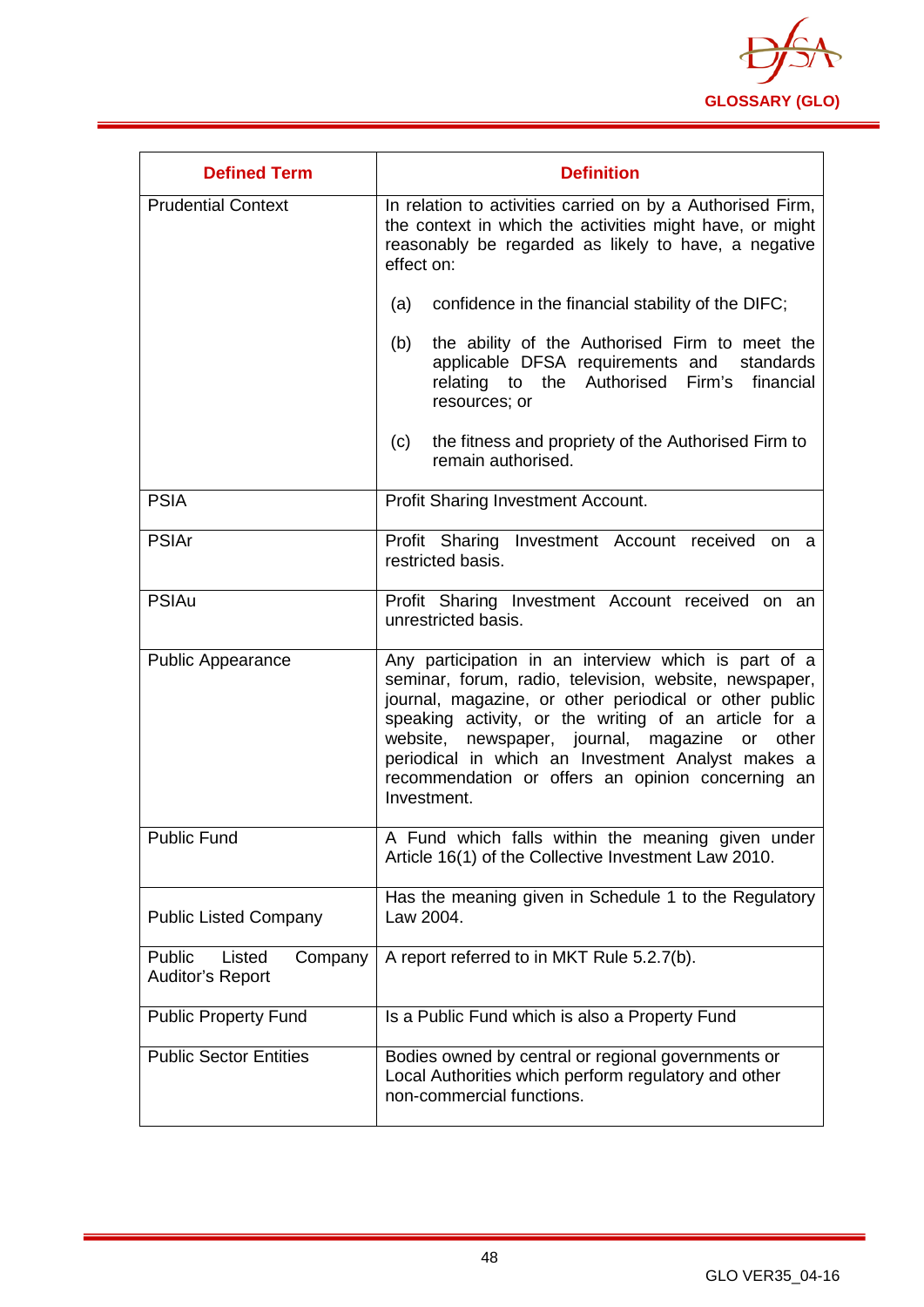

#### <span id="page-49-0"></span>**Q [Back to top](#page-1-0)**

| <b>Defined Term</b>                | <b>Definition</b>                                                                                                                                                                                                                                                                       |
|------------------------------------|-----------------------------------------------------------------------------------------------------------------------------------------------------------------------------------------------------------------------------------------------------------------------------------------|
| <b>Qualified Investor Fund</b>     | Has the meaning given in Article 16(5) of the Collective<br>Investment Law 2010.                                                                                                                                                                                                        |
| <b>Qualifying Holding</b>          | Any holding in the capital of a non-financial Undertaking<br>of which the Authorised Firm is a controller.                                                                                                                                                                              |
| <b>Quarterly Regulatory Return</b> | A quarterly return of the type specified in PIN Rule<br>A <sub>10.3.1</sub> .                                                                                                                                                                                                           |
| <b>Quiet Period</b>                | In relation to an initial public offering of securities, the<br>period beginning on the day of publication of listing<br>particulars or a prospectus relating to the offering of that<br>Investment and ending 30 days after the day on which<br>the Investment is admitted to trading. |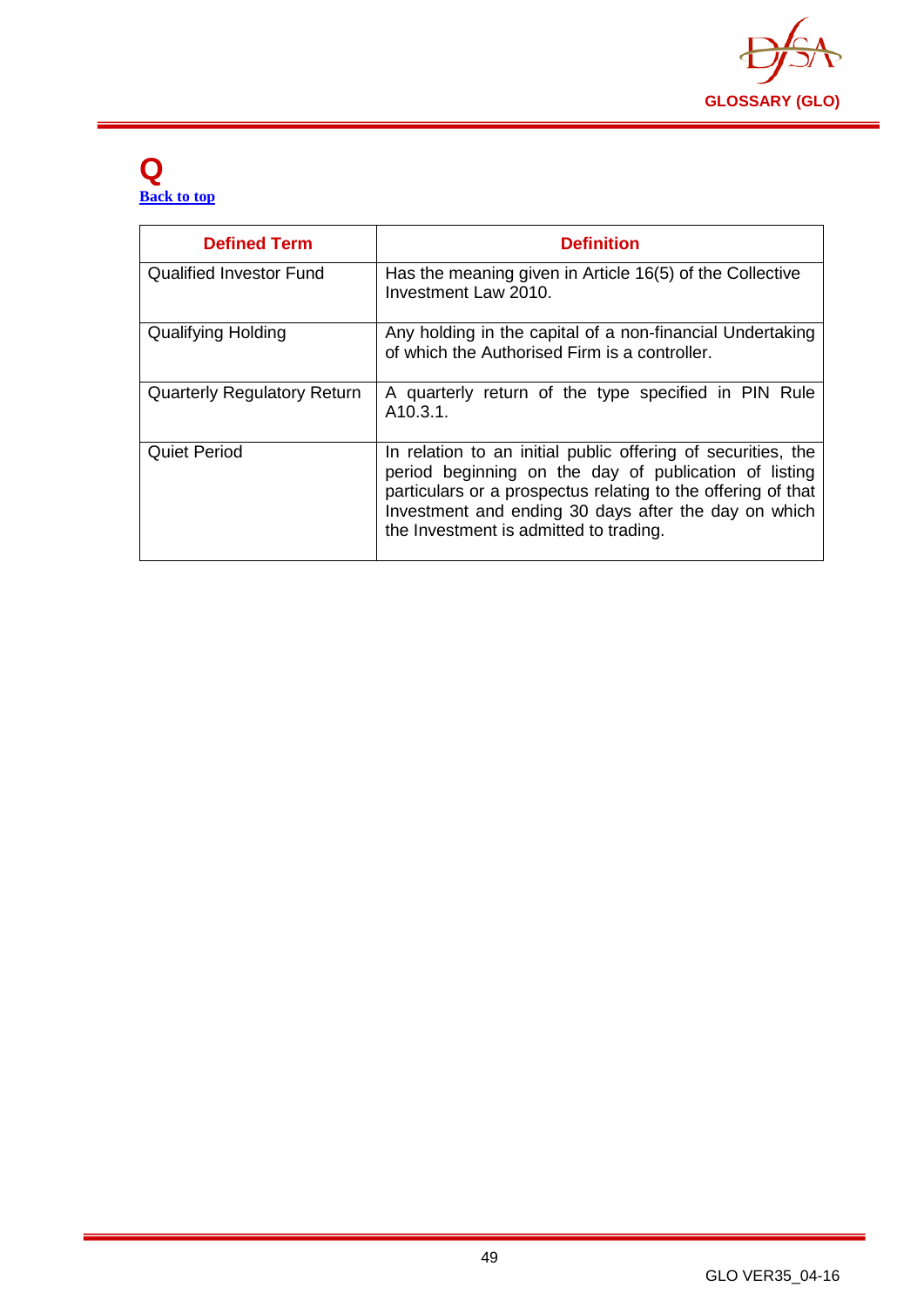

#### <span id="page-50-0"></span>**R [Back to top](#page-1-0)**

| <b>Defined Term</b>                      | <b>Definition</b>                                                                                                                                                                                                                                                                                                                                                  |
|------------------------------------------|--------------------------------------------------------------------------------------------------------------------------------------------------------------------------------------------------------------------------------------------------------------------------------------------------------------------------------------------------------------------|
| Rated                                    | In the case of an instrument or a counterparty, assigned<br>a rating by a Rating Agency in respect of the<br>counterparty credit risk associated with the instrument or<br>counterparty.                                                                                                                                                                           |
| <b>Rating Action</b>                     | Has the meaning given to it in COB Rule 8.3.5(2).                                                                                                                                                                                                                                                                                                                  |
| Rating Agency                            | Standard & Poor's, Moody's, AM Best, Fitch Ratings or<br>another agency approved in writing by the DFSA.                                                                                                                                                                                                                                                           |
| <b>Rating Analyst</b>                    | Has the meaning given to it in COB Rule 8.3.1(3).                                                                                                                                                                                                                                                                                                                  |
| <b>Rating Subject</b>                    | Has the meaning given to it in GEN Rule 2.27.1(3).                                                                                                                                                                                                                                                                                                                 |
| Readily Realisable<br><b>Securities</b>  | A government or public Security denominated in the<br>currency of the country of its issuer, or any other<br>Security which is admitted to official listing on an<br>exchange in a Zone 1 country and regularly traded on or<br>under the rules of such an exchange.                                                                                               |
| <b>Real Estate Investment Trust</b>      | Has the meaning given in CIR Rule 3.1.8                                                                                                                                                                                                                                                                                                                            |
| <b>Real Property</b>                     | Land or buildings, whether freehold or leasehold, where<br>the unexpired term of any lease exceeds 20 years.                                                                                                                                                                                                                                                       |
| <b>REC</b>                               | The Recognition module of the Rulebook.                                                                                                                                                                                                                                                                                                                            |
| <b>Recognised Body</b>                   | Has the meaning given in Article 37(3)(a) of the Markets<br>Law 2012.                                                                                                                                                                                                                                                                                              |
| Recognised Jurisdiction                  | A jurisdiction which has been recognised by the DFSA<br>under Article 55 of the Collective Investment Law 2010<br>or, pursuant to Article 1(b) of that law, under Article 20 of<br>the Collective Investment Law 2006.                                                                                                                                             |
| Recognised Jurisdiction<br><b>Notice</b> | A notice issued by the DFSA, pursuant Article 55 of the<br>Collective Investment Law 2010 or, pursuant to Article<br>1(b) of that law, under to Article 20 of the Collective<br>Investment Law 2006, listing countries and territories<br>which are Recognised Jurisdictions and Foreign Funds<br>which are Designated Funds in respect of these<br>jurisdictions. |
| <b>Recognised Member</b>                 | Has the meaning given in Article 37(3)(b) of the Markets<br>Law 2012.                                                                                                                                                                                                                                                                                              |
| <b>Recognised Person</b>                 | A Recognised Body or a Recognised Member.                                                                                                                                                                                                                                                                                                                          |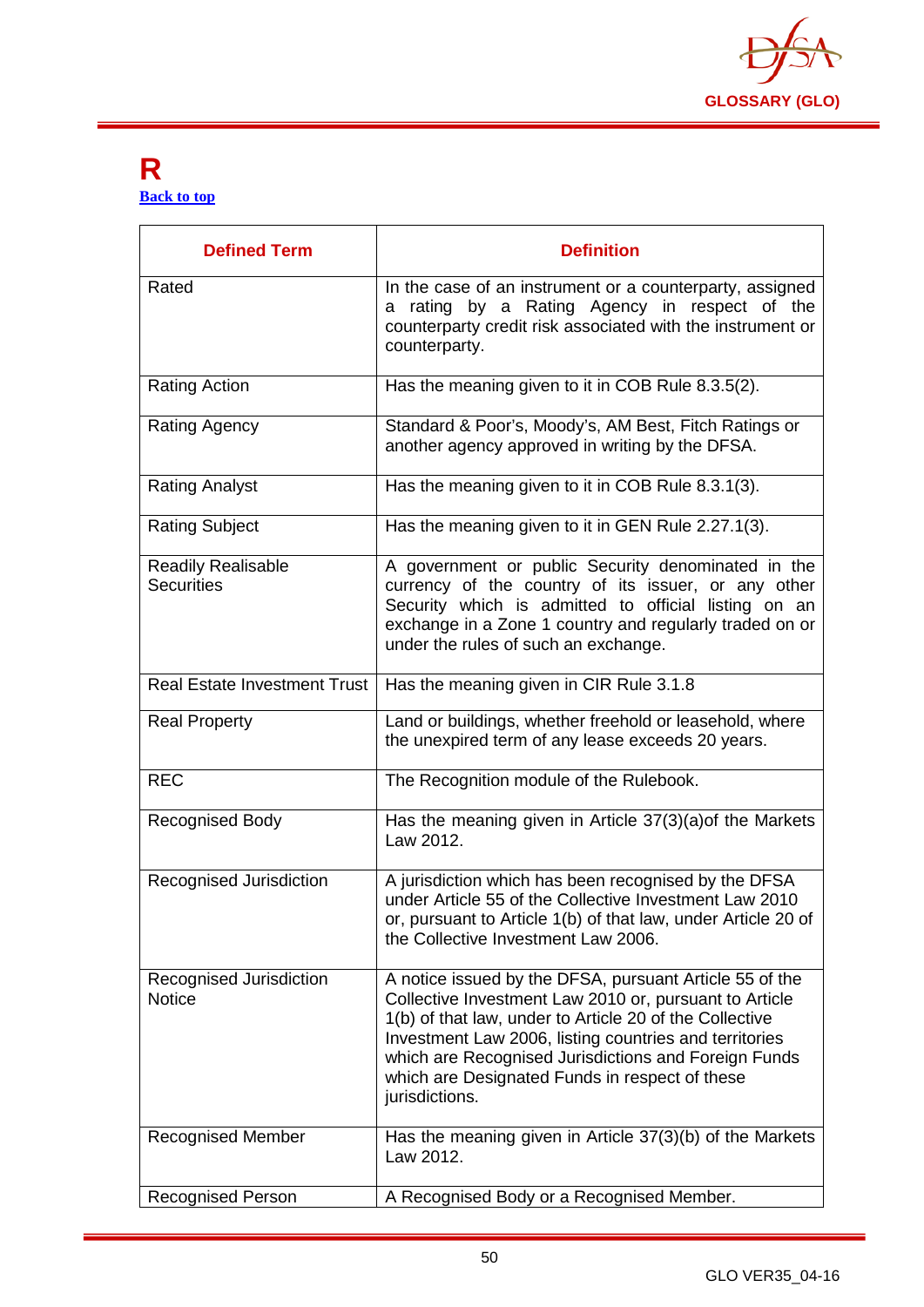

| <b>Defined Term</b>                               | <b>Definition</b>                                                                                                                                                                    |
|---------------------------------------------------|--------------------------------------------------------------------------------------------------------------------------------------------------------------------------------------|
| Recognised Professional<br><b>Body</b>            | A full member of IFAC.                                                                                                                                                               |
| Recognised Professional<br>Qualification          | A qualification conferred by a Recognised Professional<br>Body.                                                                                                                      |
| <b>Recognised Supervisory</b><br>Authority        | Means any government or quasi-government financial<br>services regulator in a Zone 1 country or such other<br>countries as the DFSA may accept.                                      |
| Recognition                                       | The status acquired by a Person who is admitted to the<br>list of Recognised Persons pursuant to Article 37(5) of<br>the Markets Law 2012.                                           |
| <b>Recognition Criteria</b>                       | Has the meaning in REC Rule 2.4 or 2.5.                                                                                                                                              |
| <b>Reference Asset</b>                            | The asset against which payments under a Derivative<br>contract are calculated.                                                                                                      |
| Reference Date                                    | The date as at which an actuarial investigation is<br>performed for the purposes of PIN section 7.3.                                                                                 |
| <b>Reference Entity</b>                           | The entity against which payments under a Derivative<br>contract are calculated.                                                                                                     |
| <b>Registered Auditor</b>                         | Has the meaning given in Article 97 of the Regulatory<br>Law 2004.                                                                                                                   |
| <b>Registration Statement</b>                     | In relation to a Prospectus structured as multiple<br>documents, the document referred to in MKT Rule<br>$2.5.1(3)(b)$ .                                                             |
| <b>Regulated Exchange</b>                         | An exchange regulated by a Financial Services<br>Regulator.                                                                                                                          |
| <b>Regulated Financial</b><br>Institution         | A Person who does not hold a Licence but who is<br>authorised in a jurisdiction other than the DIFC to carry<br>on any financial service by another Financial Services<br>Regulator. |
| Regulation                                        | Legislation made under any DIFC law that is not<br>administered by the DFSA.                                                                                                         |
| Regulators                                        | In addition to the DFSA, regulators with recognised<br>jurisdiction in relation to financial services, whether in the<br>DIFC or outside of the DIFC.                                |
| <b>Regulatory Announcement</b><br><b>Services</b> | A service approved by the DFSA for the purposes of<br>making market disclosure of information pursuant to<br>MKT Rule 4.7.1(c).                                                      |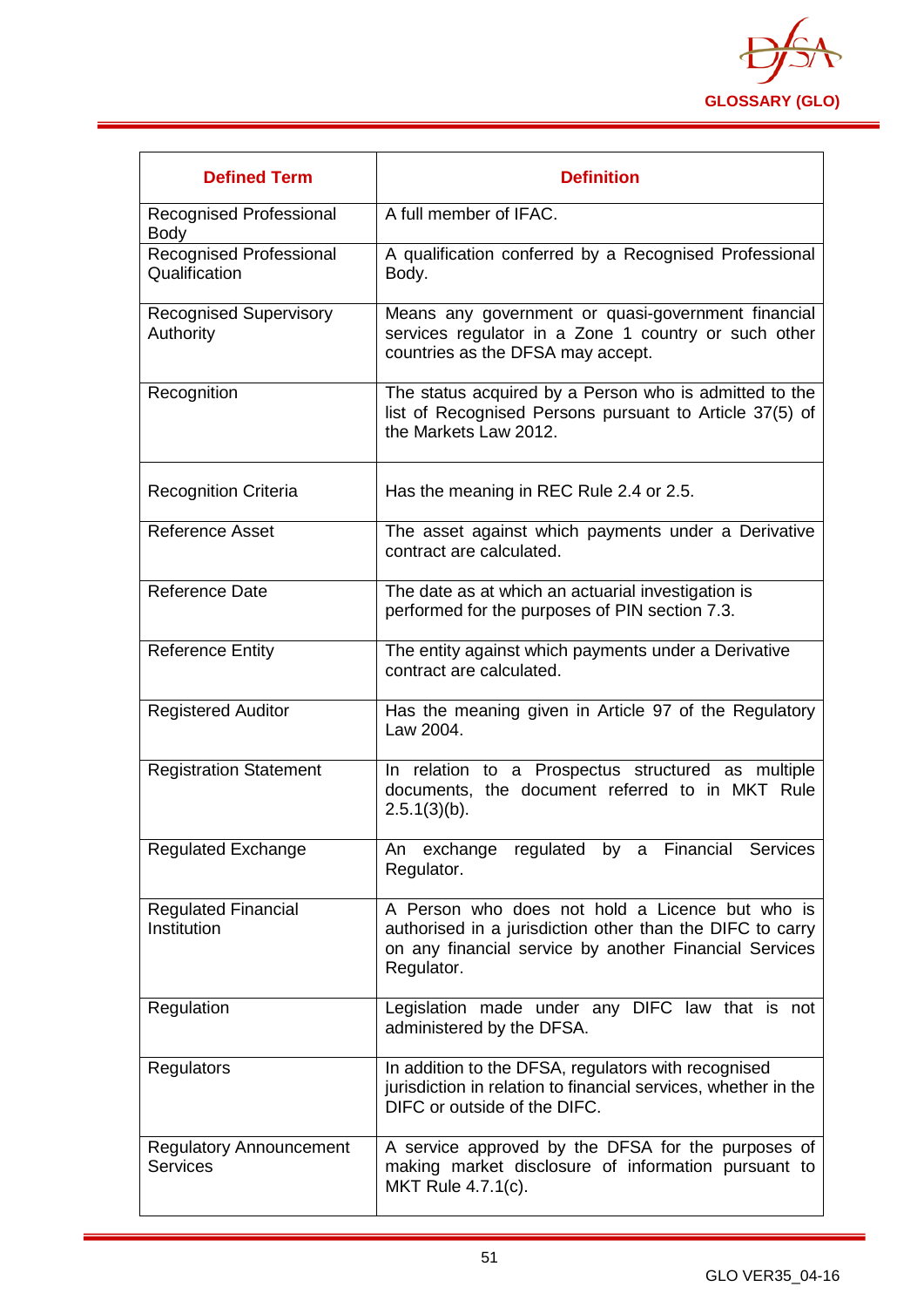

| <b>Defined Term</b>                           | <b>Definition</b>                                                                                                                                                                                                                                   |
|-----------------------------------------------|-----------------------------------------------------------------------------------------------------------------------------------------------------------------------------------------------------------------------------------------------------|
| <b>Regulatory Function</b>                    | In accordance with AMI Rule 4.4.1, in relation to an<br>Authorised Market Institution, means those functions<br>which directly contribute to the satisfaction by the<br>Institution<br>Authorised Market<br>of<br>its<br>Licensing<br>Requirements. |
| <b>Regulatory Law</b>                         | The Regulatory Law 2004.                                                                                                                                                                                                                            |
| <b>Regulatory Returns Auditor's</b><br>Report | A report referred to in GEN Rule 8.6.1(b).                                                                                                                                                                                                          |
| <b>REITS</b>                                  | A Real Estate Investment Trust.                                                                                                                                                                                                                     |
| Related                                       | In respect of one entity, the first entity, being in the<br>position relative to that entity of:                                                                                                                                                    |
|                                               | a second entity that is a Subsidiary, Associate or<br>(a)<br>Holding Company of the first entity;                                                                                                                                                   |
|                                               | a second entity that is a Subsidiary or Associate of<br>(b)<br>the Holding Company of the first entity;                                                                                                                                             |
|                                               | a director or officer of the first entity or of an entity<br>(c)<br>that is related to the first entity by reason of (a) or<br>(b) above;                                                                                                           |
|                                               | (d)<br>the spouse or minor child of a natural person<br>referred to in (c) above; or                                                                                                                                                                |
|                                               | a company that is a Subsidiary of or subject to<br>(e)<br>significant influence by or from a natural person<br>referred to in (c) or (d) above.                                                                                                     |
| <b>Related Party</b>                          | (1)<br>In MKT, has the meaning given to that term in MKT<br>Rule 3.5.2(a) except in relation to a Rating Subject,<br>where it has the meaning given to it in COB Rule<br>$8.5.2(2)$ .                                                               |
|                                               | In CIR, in relation to a Fund:<br>(2)                                                                                                                                                                                                               |
|                                               | (a) its Fund Manager;                                                                                                                                                                                                                               |
|                                               | (b) its Governing Body;                                                                                                                                                                                                                             |
|                                               | (c) its Custodian;                                                                                                                                                                                                                                  |
|                                               | (d) its Trustee or other Persons providing oversight;                                                                                                                                                                                               |
|                                               | (e) any Advisor;                                                                                                                                                                                                                                    |
|                                               | a holder of 5% or more of the Units of the Fund;<br>(f)                                                                                                                                                                                             |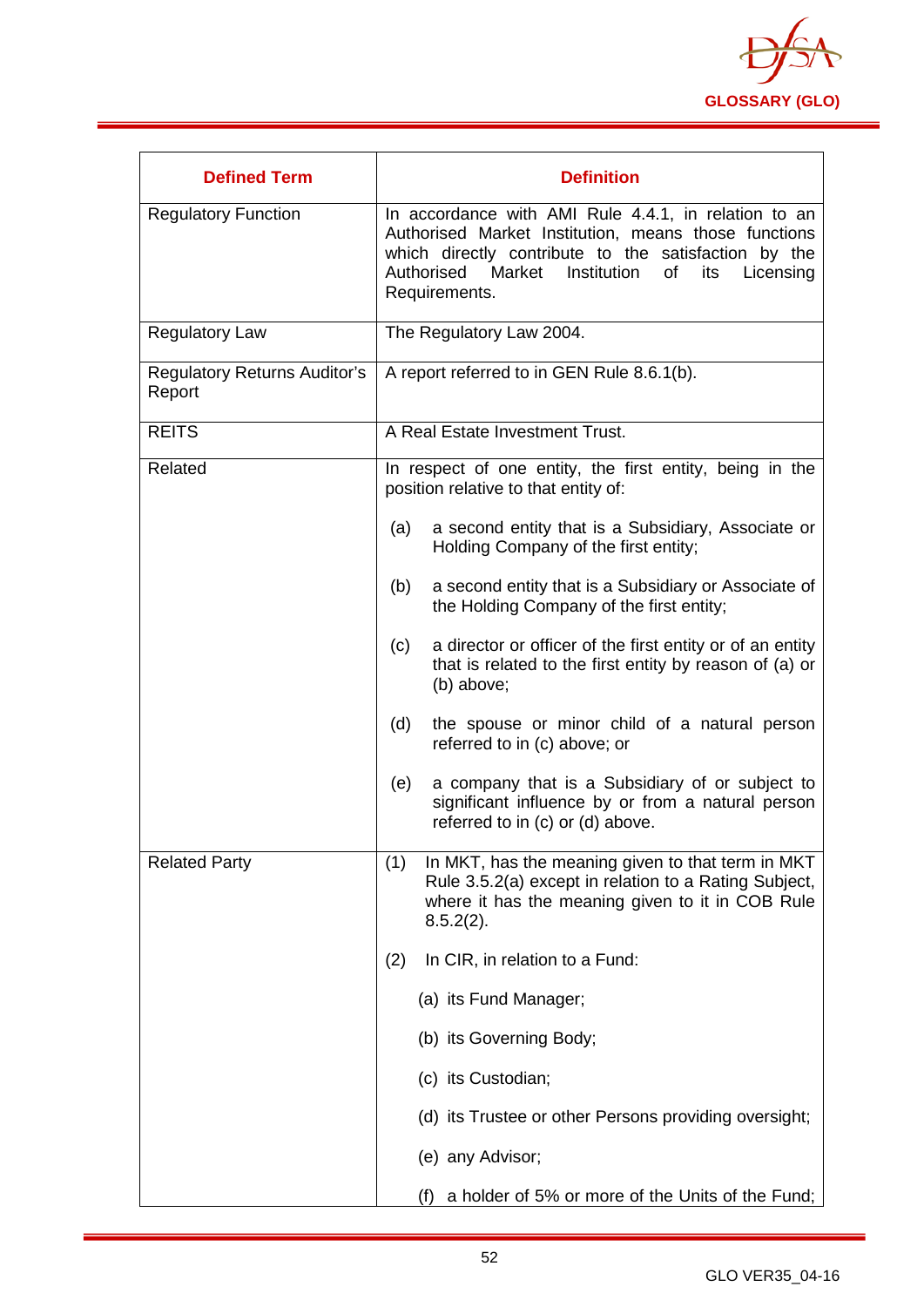

| <b>Defined Term</b>                                            | <b>Definition</b>                                                                                                                                         |
|----------------------------------------------------------------|-----------------------------------------------------------------------------------------------------------------------------------------------------------|
|                                                                | <b>or</b>                                                                                                                                                 |
|                                                                | $(g)$ an Associate of a Person in $(a)$ to $(f)$ .                                                                                                        |
| <b>Related Party Transaction</b>                               | (1) in MKT, has the meaning given to that term in MKT<br>Rule 3.5.2(b).                                                                                   |
|                                                                | in CIR, in relation to a Fund, means a transaction in<br>(2)<br>respect of Fund Property entered into by a Fund<br>Manager with a Related Party.          |
| <b>Related Person</b>                                          | Has the meaning given in PIB Rule 4.4.6.                                                                                                                  |
| <b>Relevant Information</b>                                    | Has the meaning given to it in COB Rule 8.3.1(2)                                                                                                          |
| <b>Relevant Person</b>                                         | In AML, has the meaning in AML Rule 1.1.2.<br>(1)                                                                                                         |
|                                                                | (2)<br>In AUD, has the meaning in AUD Rule 1.1.2.                                                                                                         |
| Remuneration                                                   | Any form of remuneration, including benefits of any kind.                                                                                                 |
| <b>Reporting Entity</b>                                        | Has the meaning given in Article 38 of the Markets Law<br>2012.                                                                                           |
| <b>Representative Office</b>                                   | A Person carrying on in the DIFC the Financial Service<br>of Operating a Representative Office for which it has<br>authorisation under its Licence.       |
| <b>Responsible Officer</b>                                     | The Licensed Function described in GEN Rule 7.4.9                                                                                                         |
| <b>Restricted Person</b>                                       | Has the meaning given to that term in MKT Rule<br>$3.4.1(2)$ .                                                                                            |
| <b>Restricted Profit Sharing</b><br><b>Investment Accounts</b> | A PSIA in respect of the investment account holder<br>imposes certain restrictions as to where, how and for<br>what purpose his funds are to be invested. |
| <b>Retail Client</b>                                           | A Client specified under COB Rule 2.3.2.                                                                                                                  |
| Return                                                         | Includes both Quarterly Regulatory Returns and Annual<br><b>Regulatory Returns.</b>                                                                       |
| <b>Risk Officer</b>                                            | The Key Individual function described in AMI Rule 5.3.7.                                                                                                  |
| Rule                                                           | Legislation made by the Board under Article 23 of the<br>Regulatory Law 2004 for the purposes of that law or any<br>law administered by the DFSA.         |
| <b>Rulebook</b>                                                | The DFSA Rulebook.                                                                                                                                        |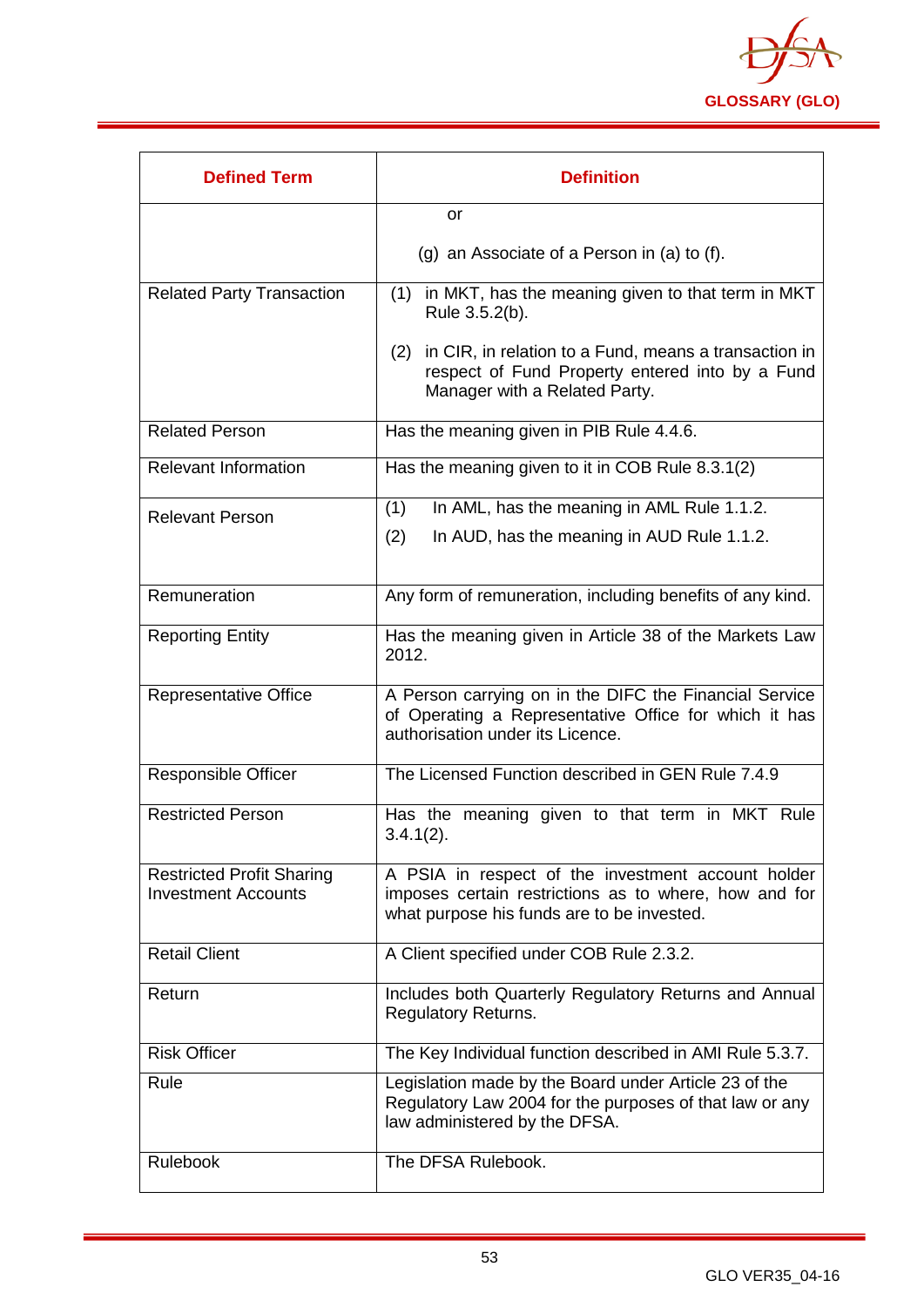

# <span id="page-54-0"></span>**S**

**[Back to top](#page-1-0)**

| <b>Defined Term</b>                    | <b>Definition</b>                                                                                                                                                                                                                                                                        |
|----------------------------------------|------------------------------------------------------------------------------------------------------------------------------------------------------------------------------------------------------------------------------------------------------------------------------------------|
| Safe Custody Auditor's<br>Report       | A report referred to in GEN Rule 8.6.1(e).                                                                                                                                                                                                                                               |
| Safe Custody Investment                | Means a Client Investment held or to be held for<br>safekeeping by an Authorised Firm or Third Party Agent.                                                                                                                                                                              |
| <b>Safe Custody Provisions</b>         | The provisions under COB App6.                                                                                                                                                                                                                                                           |
| Schedule                               | In the case of a schedule referred to in the MKT module,<br>a schedule that forms part of that module.                                                                                                                                                                                   |
| Securities Exchange Bid                | Has the meaning given under Section 1.4 of TKO.                                                                                                                                                                                                                                          |
| <b>Securities Note</b>                 | In relation to a Prospectus structured as multiple<br>documents, the document referred to in MKT Rule<br>$2.5.1(3)(c)$ .                                                                                                                                                                 |
| <b>Securities Settlement</b><br>System | Pursuant to GEN Rule 2.18.1(4), a system operated by a<br>Person which enables Investments held in accounts to<br>be transferred and settled by book entry according to a<br>set of predetermined multilateral rules.                                                                    |
| Security                               | Has the meaning given in GEN Rule A2.1.2.                                                                                                                                                                                                                                                |
| Segregated Account                     | An account established and maintained in accordance<br>with COB App5.                                                                                                                                                                                                                    |
| <b>Segregated Client</b>               | Has the meaning given in COB Rule A5.2.1(2).                                                                                                                                                                                                                                             |
| <b>Senior Executive Officer</b>        | In relation to:                                                                                                                                                                                                                                                                          |
|                                        | an Authorised Firm, the Licensed Function<br>(a)<br>described in GEN Rule 7.4.2; and                                                                                                                                                                                                     |
|                                        | Authorised<br>Market<br>Institution, the<br>Key<br>(b)<br>an<br>Individual function described in AMI Rule 5.3.4.                                                                                                                                                                         |
| Senior Manager                         | In relation to an:                                                                                                                                                                                                                                                                       |
|                                        | Authorised Firm, the Licensed Function described<br>(a)<br>in GEN Rule 7.4.7; and                                                                                                                                                                                                        |
|                                        | Authorised Market Institution, an individual who is<br>(b)<br>responsible either alone or jointly with other<br>individuals for the management, supervision or<br>control of the Authorised Market Institution's<br>Financial Services and who is not a member of<br>the Governing Body. |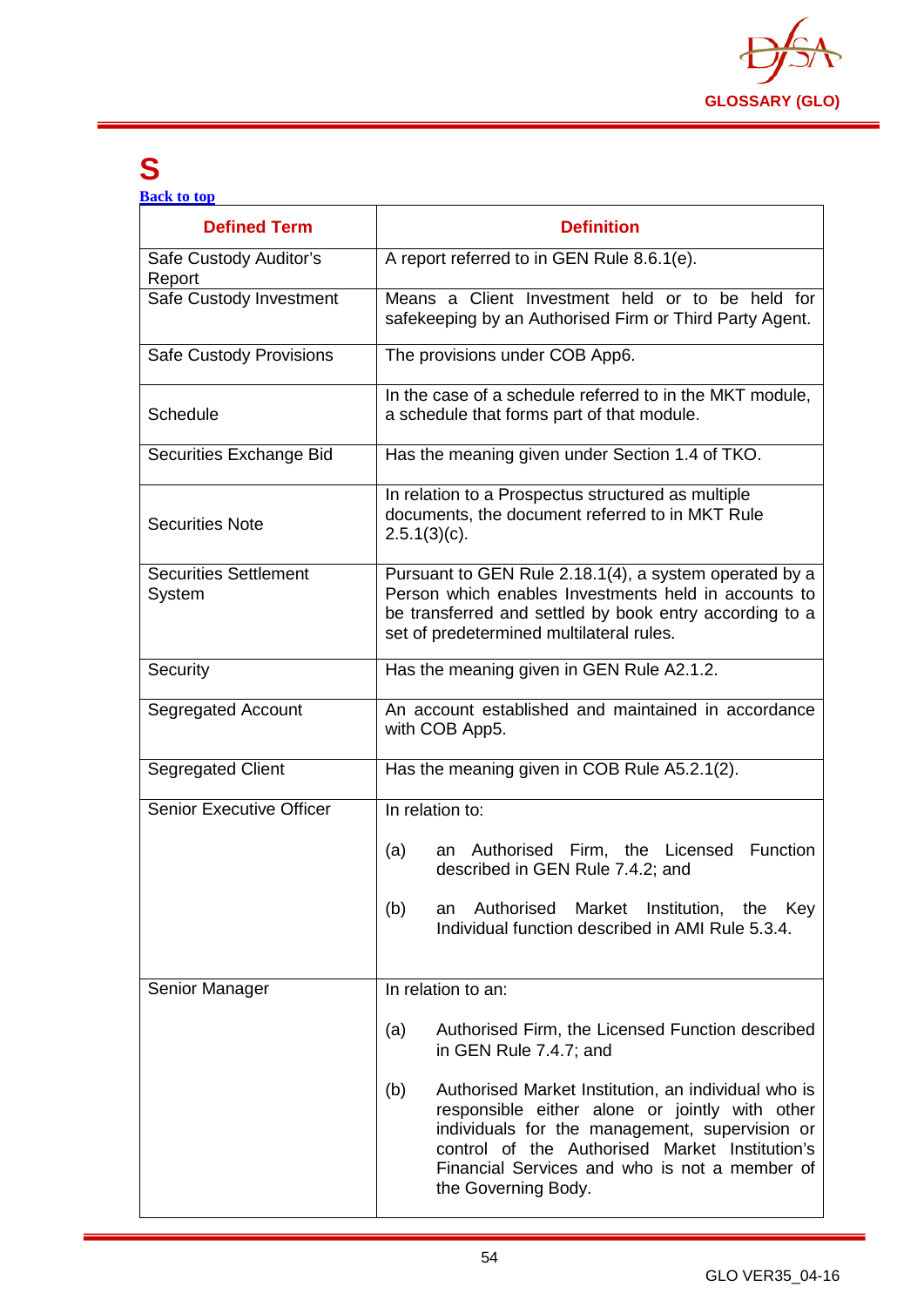

| <b>Defined Term</b>            | <b>Definition</b>                                                                                                                                                                                                                                                                                                        |
|--------------------------------|--------------------------------------------------------------------------------------------------------------------------------------------------------------------------------------------------------------------------------------------------------------------------------------------------------------------------|
| Service Provider               | For the purpose of CIR, a Person who is delegated an<br>activity or outsourced a function by an Fund Manager or<br>Trustee under the terms of a Service Agreement, as<br>described in chapter 7 of CIR.                                                                                                                  |
| Share                          | Has the meaning given in GEN Rule A2.2.1(a).                                                                                                                                                                                                                                                                             |
| <b>Shareholder Statement</b>   | describes the<br>Means a statement which<br>Share<br>ownership profile of the Applicant prior to listing,<br>summarising the key classes of shareholder and<br>confirming that the Applicant complies with, or will<br>comply with, MKT Rule 9.3.10(1) on its date of<br>admission to the List.                          |
| Shari'a Supervisory Board      | The board comprised of individuals appointed by an<br>Authorised Person and entrusted with the duty of<br>directing, reviewing and supervising the activities of the<br>Person conducting<br>Islamic<br>Authorised<br>Financial<br>Business in order to ensure that the Authorised Person<br>in compliance with Shari'a. |
| <b>Shell Bank</b>              | A bank incorporated in a jurisdiction in which it has no<br>physical presence and which is unaffiliated with a<br>regulated financial group.                                                                                                                                                                             |
| <b>Short Selling</b>           | In relation to:                                                                                                                                                                                                                                                                                                          |
|                                | an Authorised Firm, has the meaning given to that<br>(a)<br>term in COB Rule 9.6.6(3); and                                                                                                                                                                                                                               |
|                                | an Authorised Market Institution, has the meaning<br>(b)<br>given to that term in AMI Rule 6.7.1(3).                                                                                                                                                                                                                     |
| Single Family                  | Has the meaning given to that term in the DIFC Single<br>Family Office Regulations.                                                                                                                                                                                                                                      |
| <b>Single Family Office</b>    | Has the meaning given to that term in the DIFC Single<br>Family Office Regulations.                                                                                                                                                                                                                                      |
| Soft Dollar Agreement          | An agreement in any form under which an Authorised<br>Firm receives goods or services in return for Investment<br>Business put through or in the way of another Person.                                                                                                                                                  |
| Solvency Reference Date        | A date at which an Insurer's compliance with capital<br>adequacy requirements in PIN chapter 4 are assessed.                                                                                                                                                                                                             |
| <b>Special Purpose Vehicle</b> | In FER 1.2.7(3) and MKT App 5, a legal entity the<br>(1)<br>object and purpose of which is primarily to issue<br>Securities; and                                                                                                                                                                                         |
|                                | (2)<br>In any other case, a Body Corporate whose sole                                                                                                                                                                                                                                                                    |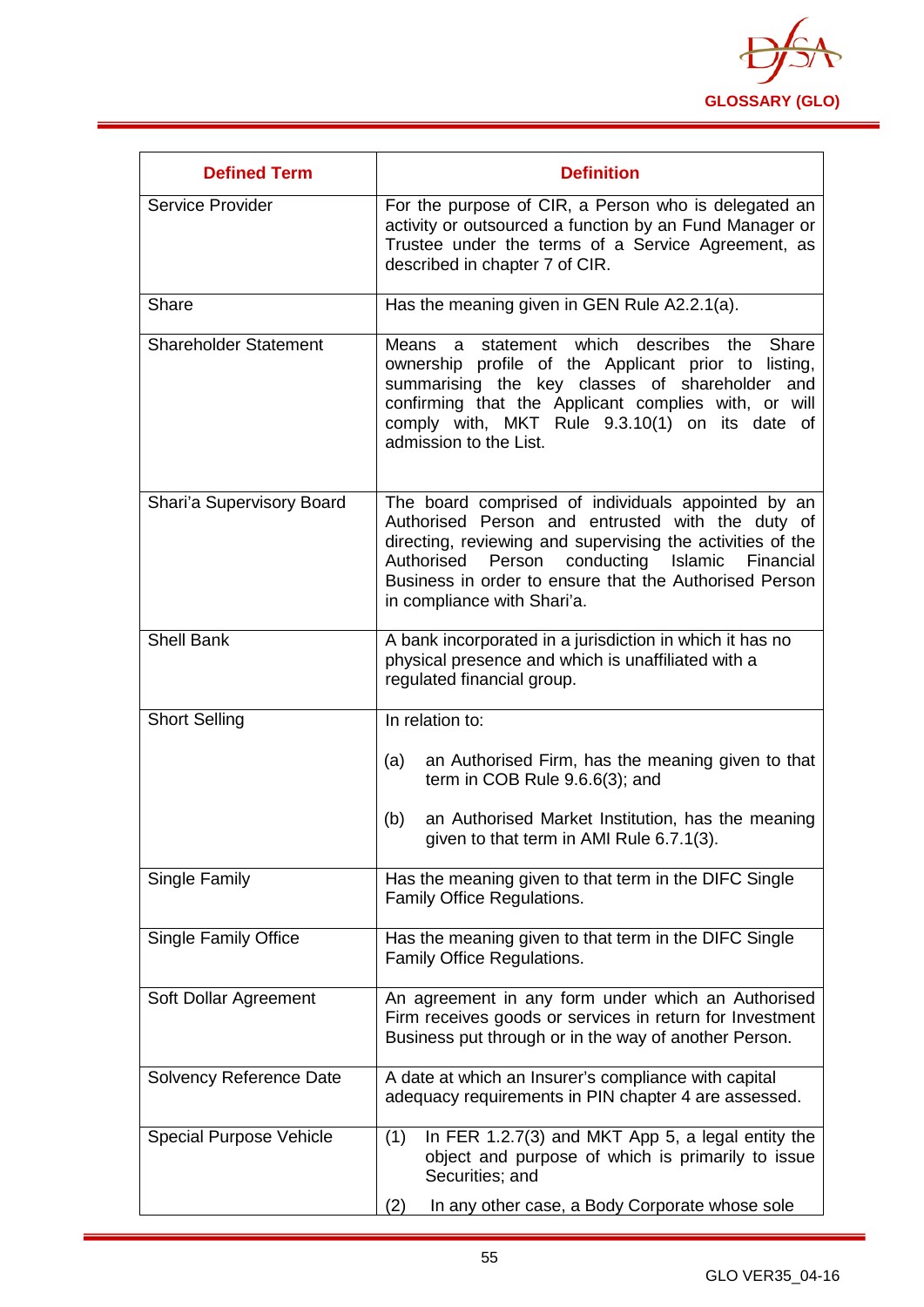

| <b>Defined Term</b>        | <b>Definition</b>                                                                                                                                                                                                                                                                                                                                                                 |
|----------------------------|-----------------------------------------------------------------------------------------------------------------------------------------------------------------------------------------------------------------------------------------------------------------------------------------------------------------------------------------------------------------------------------|
|                            | purpose, either generally or when acting in a<br>particular capacity, is to carry out one or more of<br>the following functions:                                                                                                                                                                                                                                                  |
|                            | issuing Investments;<br>(a)                                                                                                                                                                                                                                                                                                                                                       |
|                            | (b)<br>redeeming<br>or terminating<br>or repurchasing,<br>whether with a view to re-issue or to cancellation,<br>an issue, in whole or par, of Investments; or                                                                                                                                                                                                                    |
|                            | (c)<br>transactions<br>entering<br>into<br>terminating<br>or<br>transactions involving Investments in connection<br>with the issue, redemption, termination or re-<br>purchase of Investments;                                                                                                                                                                                    |
|                            | and has been explicitly established for the purpose of:                                                                                                                                                                                                                                                                                                                           |
|                            | (d)<br>securitising assets; or.                                                                                                                                                                                                                                                                                                                                                   |
|                            | investing in Real Property<br>(e)                                                                                                                                                                                                                                                                                                                                                 |
|                            | and, in the case of (d), has been assessed by a rating<br>agency.                                                                                                                                                                                                                                                                                                                 |
| <b>Special Resolution</b>  | In relation to a Domestic Fund, a resolution passed by a<br>majority of not less than 75% of the votes validly cast<br>(whether on a show of hands or on a poll) for and<br>against the resolution at a general meeting or class<br>meeting of Unitholders, of which notice specifying the<br>intention to propose the resolution as a special<br>resolution has been duly given. |
| <b>Specific Risk</b>       | The risk that losses on an Authorised Firm's net long or<br>short position in an individual equity or Security may<br>arise from a negative or positive price movement of that<br>equity or Security relative to the relevant market<br>generally.                                                                                                                                |
| Sponsor                    | An Authorised Firm that repackages third party assets<br>directly into a securitisation scheme. Where<br>an<br>Authorised Firm repackages non-Investment Grade third<br>party assets, it may fall within the definition of an<br>Originator unless it originates or repackages no more<br>than 10% of the scheme's total assets.                                                  |
| <b>SSB</b>                 | Shari'a Supervisory Board.                                                                                                                                                                                                                                                                                                                                                        |
| <b>SSS</b>                 | A Securities Settlement System.                                                                                                                                                                                                                                                                                                                                                   |
| <b>Stabilisation Agent</b> | A Person appointed by a Stabilisation Manager under<br>PRS Rule 3.4.1 to assist him in conducting Price<br>Stabilisation.                                                                                                                                                                                                                                                         |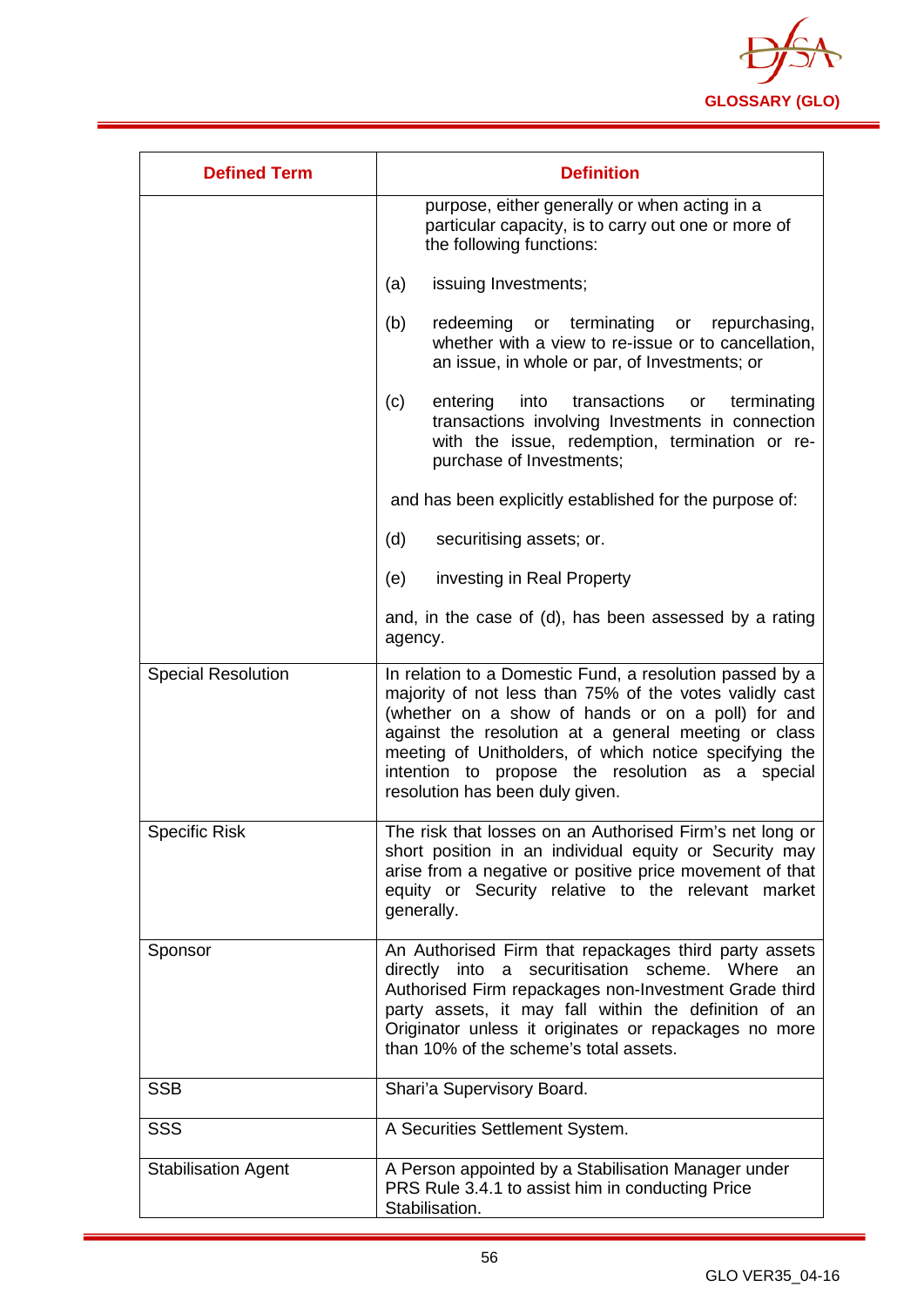

| <b>Defined Term</b>                         | <b>Definition</b>                                                                                                                                                                                                                                                                                                                                                     |
|---------------------------------------------|-----------------------------------------------------------------------------------------------------------------------------------------------------------------------------------------------------------------------------------------------------------------------------------------------------------------------------------------------------------------------|
| Stabilisation Manager                       | A Person appointed by an Issuer of Shares under PRS<br>Rule 3.2.1 to conduct Price Stabilisation.                                                                                                                                                                                                                                                                     |
| <b>Stabilisation Window</b>                 | The period of time specified in PRS Rule 1.4.1(2) during<br>which Price Stabilisation may occur.                                                                                                                                                                                                                                                                      |
| <b>State</b>                                | The U.A.E.                                                                                                                                                                                                                                                                                                                                                            |
| <b>Statement by Directors</b>               | The statement described under PIN section A10.5.                                                                                                                                                                                                                                                                                                                      |
| Statement of Recommended<br>Practice (SORP) | The Statement of Recommended Practice as issued and<br>amended from time to time by the Investment<br>Management Association (IMA) in the United Kingdom.                                                                                                                                                                                                             |
| <b>Structured Product</b>                   | Has the meaning given in GEN Rule A2.2.1(f).                                                                                                                                                                                                                                                                                                                          |
| Sub-Fund                                    | A separate pool of Fund Property within an Umbrella<br>Fund.                                                                                                                                                                                                                                                                                                          |
| Subsidiary                                  | Has the meaning given in Schedule 1 to the DIFC<br>Companies Law and, without limiting the generality of<br>that definition, is taken to include, in relation to a relevant<br>Body Corporate (the Holding Company), the Holding<br>Company's ultimate Subsidiary and any Subsidiary<br>between the Holding Company and the Holding<br>Company's ultimate Subsidiary. |
| Summary                                     | The document referred to in MKT Rule 2.5.1(3)(a).                                                                                                                                                                                                                                                                                                                     |
| <b>Supplementary Notes</b>                  | A note which is supplementary to a Return.                                                                                                                                                                                                                                                                                                                            |
| <b>Supplementary Prospectus</b>             | An updated or replacement Prospectus produced in<br>accordance with Article 18 of the Markets Law 2012 or<br>Article 52 of the Collective Investment Law 2010, as<br>applicable.                                                                                                                                                                                      |
| <b>Suspicious Activity Report</b><br>(SAR)  | Means a report in the prescribed format regarding<br>suspicious activity (including a suspicious transaction)<br>made to the AMLSCU under AML Rule 13.3.1(c).                                                                                                                                                                                                         |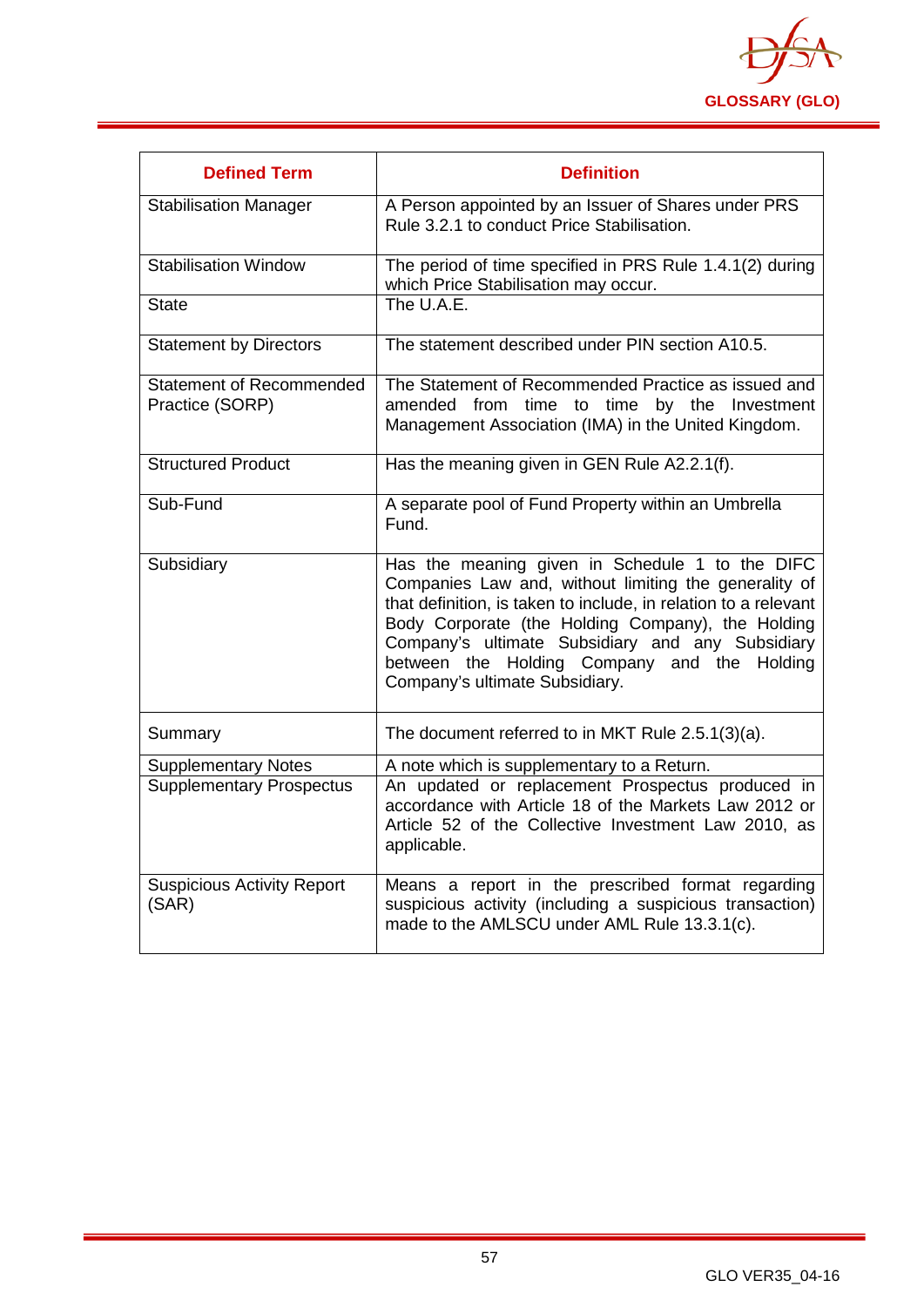

#### <span id="page-58-0"></span>**T [Back to top](#page-1-0)**

| <b>Defined Term</b>                            | <b>Definition</b>                                                                                                                                                                                                                                                                                                                                                                   |
|------------------------------------------------|-------------------------------------------------------------------------------------------------------------------------------------------------------------------------------------------------------------------------------------------------------------------------------------------------------------------------------------------------------------------------------------|
| <b>Takaful Insurer</b>                         | An Insurer, any part of whose Insurance Business<br>consists of Takaful transactions.                                                                                                                                                                                                                                                                                               |
| Takeover                                       | has the meaning given in the Markets Law 2012.                                                                                                                                                                                                                                                                                                                                      |
| <b>Takeover Principle</b>                      | means a takeover principle prescribed in Section 1.5 of<br>TKO in accordance with Article 53 of the Markets Law<br>2012.                                                                                                                                                                                                                                                            |
| Target                                         | includes a Reporting Entity subject to a Bid made under<br>TKO.                                                                                                                                                                                                                                                                                                                     |
| <b>Target Circular</b>                         | means a document circulated by the Governing Body of<br>a Target in response to a Takeover as described in<br>Section 8.2 of TKO.                                                                                                                                                                                                                                                   |
| <b>Third Party Agent</b>                       | In relation to a Client Account mean, an Authorised Firm<br>or Regulated Financial Institution including a bank,<br>custodian, an intermediate broker, a settlement agent, a<br>clearing house, an exchange and 'over the counter'<br>counterparty.                                                                                                                                 |
| <b>TKO</b>                                     | the Takeover Rules Module of the Rulebook.                                                                                                                                                                                                                                                                                                                                          |
| <b>Trade Repository</b>                        | Pursuant to GEN Rule 2.2.13, a Trade Repository is a<br>Person who maintains a centralised registry that<br>maintains an electronic database containing records of<br>and<br>over-the-counter<br>transactions<br>in<br>Investments<br>derivatives undertaken by other Persons including<br>Authorised<br>Persons, Recognised<br>Persons<br>and<br>Regulated Financial Institutions. |
| <b>Trading Book</b>                            | The positions and exposures including, on and off-<br>balance sheet items eligible for inclusion in the Trading<br>Book, as described in PIB section 2.2.                                                                                                                                                                                                                           |
| Transaction                                    | Any transaction undertaken by an Authorised Firm in the<br>course of carrying on a Financial Service in or from the<br>DIFC.                                                                                                                                                                                                                                                        |
| <b>Trust Administration</b><br><b>Services</b> | The provision of Trust Administration Services include:                                                                                                                                                                                                                                                                                                                             |
|                                                | the keeping of Accounting Records relating to an<br>(a)<br>express trust and the preparation of trust<br>accounts;<br>(b)<br>the preparation of trust instruments or other                                                                                                                                                                                                          |
|                                                | documents relating to an express trust;                                                                                                                                                                                                                                                                                                                                             |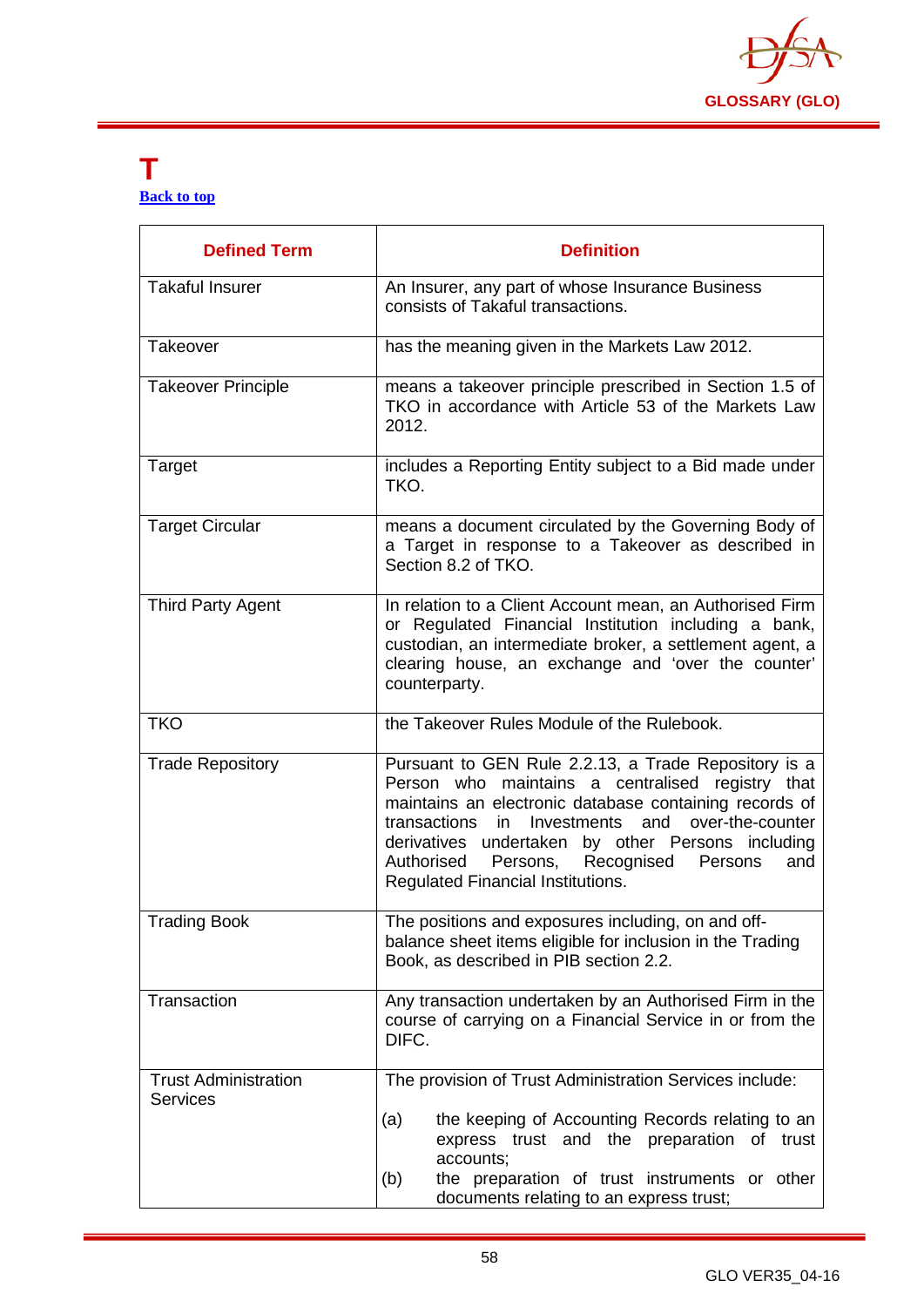

| <b>Defined Term</b>           | <b>Definition</b>                                                                                                                                                                                                                                                                                                                                                                            |
|-------------------------------|----------------------------------------------------------------------------------------------------------------------------------------------------------------------------------------------------------------------------------------------------------------------------------------------------------------------------------------------------------------------------------------------|
|                               | the management and administration of trust<br>(c)<br>assets subject to an express trust;<br>dealing with trust assets subject to an express<br>(d)<br>trust, including the investment, transfer and<br>disposal of such assets;<br>the distribution of trust assets subject to an<br>(e)<br>express trust; and<br>(f)<br>the payment of expenses or remuneration out of<br>an express trust. |
| <b>Trust Deed</b>             | A deed entered into by an Fund Manager and the<br>Trustee to create an Investment Trust.                                                                                                                                                                                                                                                                                                     |
| <b>Trust Law</b>              | The Trust Law 2005.                                                                                                                                                                                                                                                                                                                                                                          |
| <b>Trust Service Provider</b> | An Authorised Firm which is authorised under its<br>Licence it to carry on the activity of Providing Trust<br>Services.                                                                                                                                                                                                                                                                      |
| Trustee                       | The Person, described under Article 18 of the<br>Investment Trust Law 2006 who is appointed under a<br>Trust Deed as the trustee of an Investment Trust to hold<br>the Fund's Property on trust for the Unitholders and to<br>oversee the operation of the Fund and, in relation to a<br>Domestic Fund, is authorised under its License to act as<br>the trustee of the Fund.                |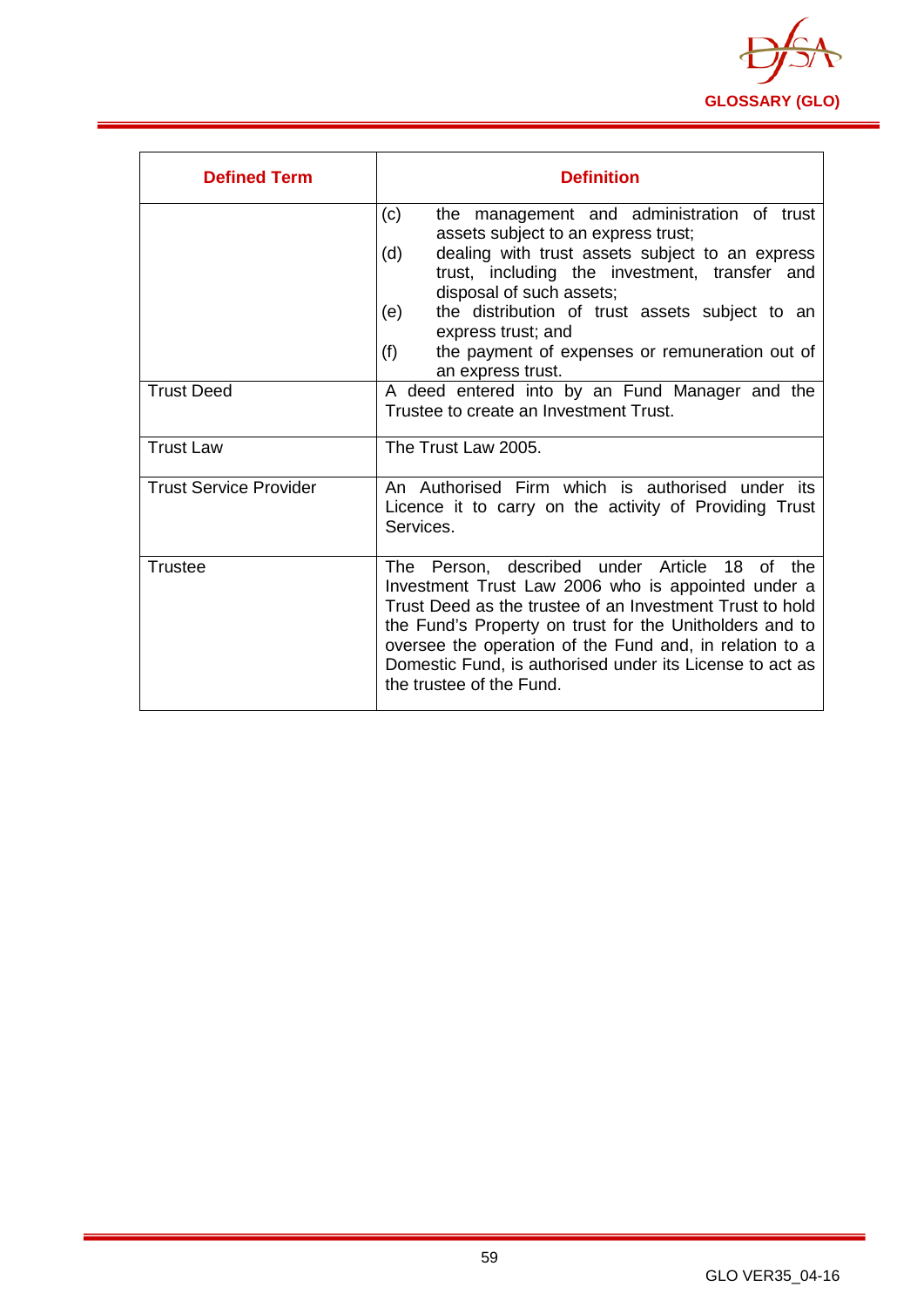

#### <span id="page-60-0"></span>**U [Back to top](#page-1-0)**

| <b>Defined Term</b>                                             | <b>Definition</b>                                                                                                                                                                                                                                                                                            |
|-----------------------------------------------------------------|--------------------------------------------------------------------------------------------------------------------------------------------------------------------------------------------------------------------------------------------------------------------------------------------------------------|
| U.A.E.                                                          | United Arab Emirates.                                                                                                                                                                                                                                                                                        |
| Umbrella Fund                                                   | Has the meaning given in CIR Rule 3.1.10                                                                                                                                                                                                                                                                     |
| Undertaking                                                     | Means:                                                                                                                                                                                                                                                                                                       |
|                                                                 | a Body Corporate or Partnership; or<br>(a)                                                                                                                                                                                                                                                                   |
|                                                                 | an unincorporated association carrying on a trade<br>(b)<br>or business, with or without a view to profit.                                                                                                                                                                                                   |
| Underwriting                                                    | An arrangement under which a party agrees to buy,<br>before issue, a specified quantity of Securities in an<br>issue of Securities on a given date at a given price, if no<br>other party has purchased or acquired them.                                                                                    |
| Unit                                                            | Has the meaning given in GEN Rule A2.2.1(e)                                                                                                                                                                                                                                                                  |
| Unitholder                                                      | In relation to a Fund, means any holder of a Unit in the<br>Fund or of any right or interest in such a Unit, and whose<br>name is entered on the Fund's register in relation to that<br>Unit.                                                                                                                |
| <b>Unrestricted Profit Sharing</b><br><b>Investment Account</b> | A PSIA in respect of which the investment account<br>holder authorises the Authorised Firm to invest the<br>account holder's funds in a manner which the Authorised<br>Firm deems appropriate without laying down any<br>restrictions as to where, how and for what purpose the<br>funds should be invested. |
| <b>US GAAP</b>                                                  | Generally Accepted Accounting Principles as issued and<br>amended from time to time by the Financial Accounting<br>Standards Board in the United States.                                                                                                                                                     |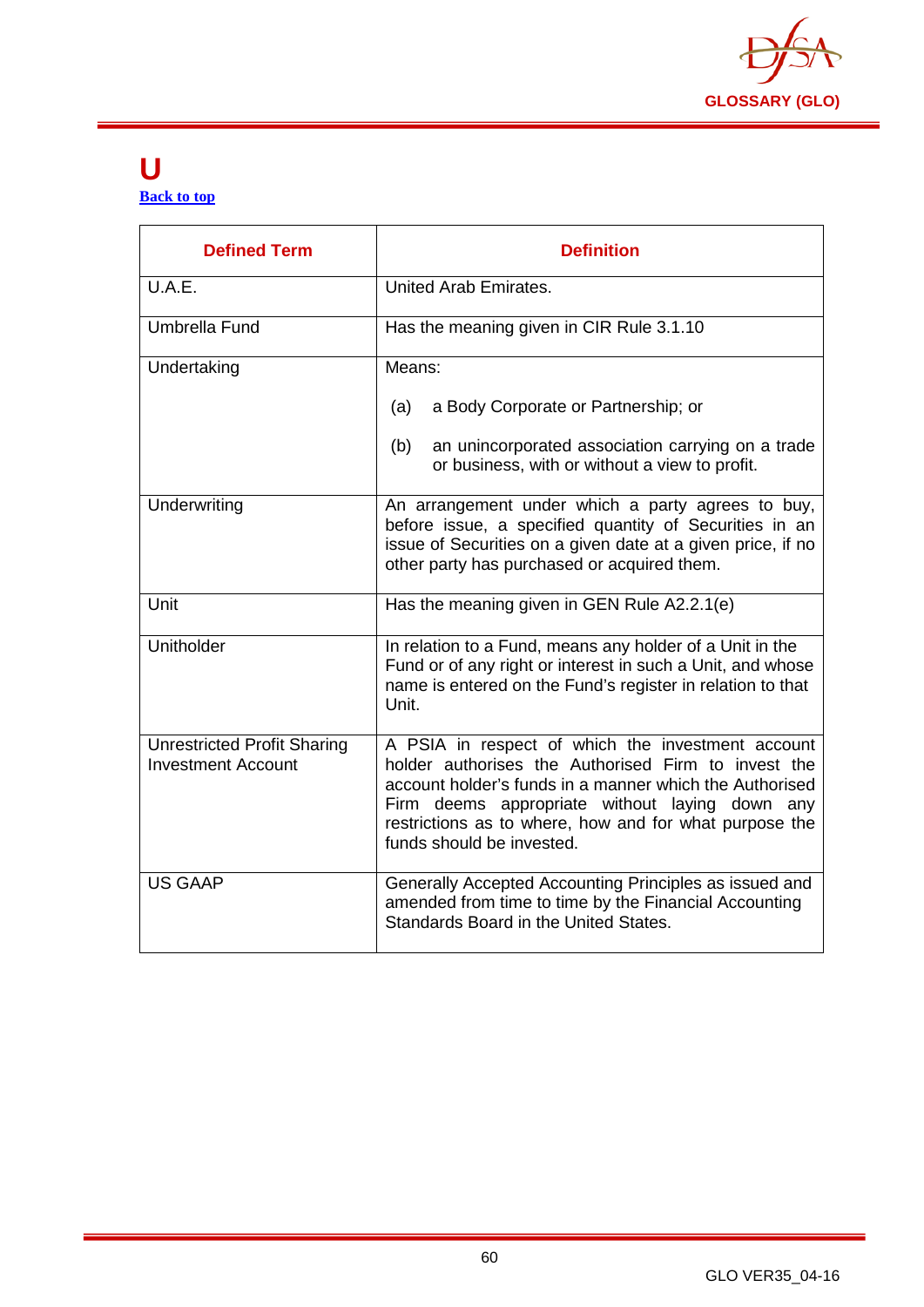

#### <span id="page-61-0"></span>**V [Back to top](#page-1-0)**

| <b>Defined Term</b>  | <b>Definition</b>                                                                                                                          |
|----------------------|--------------------------------------------------------------------------------------------------------------------------------------------|
| <b>Voluntary Bid</b> | A Bid made for acquisition of the equity Share capital of<br>a Reporting Entity where there is no obligation to extend<br>a Mandatory Bid. |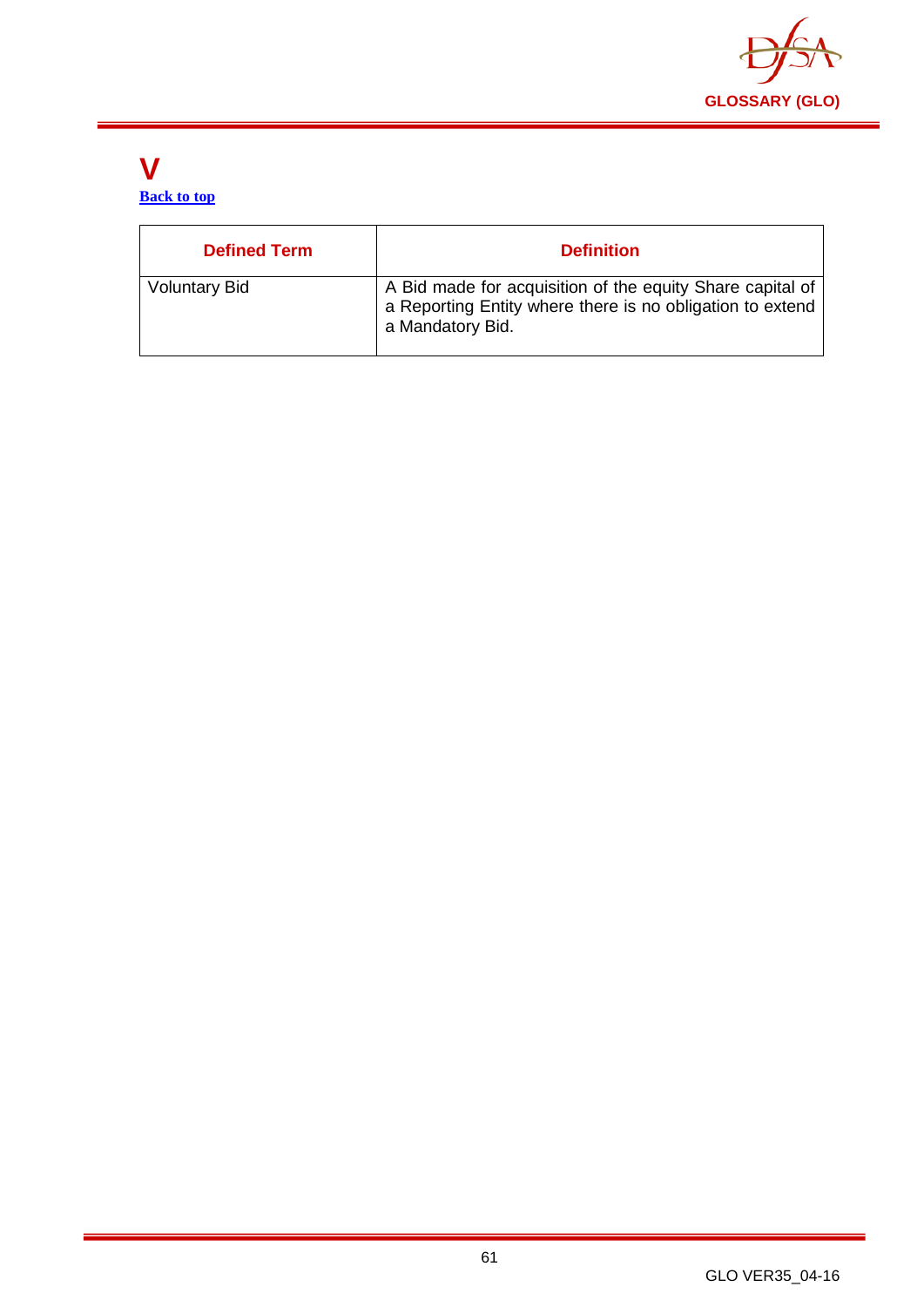

#### <span id="page-62-0"></span>**W [Back to top](#page-1-0)**

| <b>Defined Term</b>   | <b>Definition</b>                                                                                                                                                                                                                                                                                                                                                                                    |
|-----------------------|------------------------------------------------------------------------------------------------------------------------------------------------------------------------------------------------------------------------------------------------------------------------------------------------------------------------------------------------------------------------------------------------------|
| Warrant               | Has the meaning given in GEN Rule A2.2.1(c).                                                                                                                                                                                                                                                                                                                                                         |
| <b>Working Papers</b> | Means all material (whether in the form of data stored on<br>paper, film, electronic media or other media or<br>otherwise) prepared by or for, or obtained by a<br>Registered Auditor in connection with, the performance<br>of the audit concerned and includes:<br>(a)<br>the record of audit procedures performed;<br>(b)<br>relevant audit evidence obtained; and<br>(c)<br>conclusions reached. |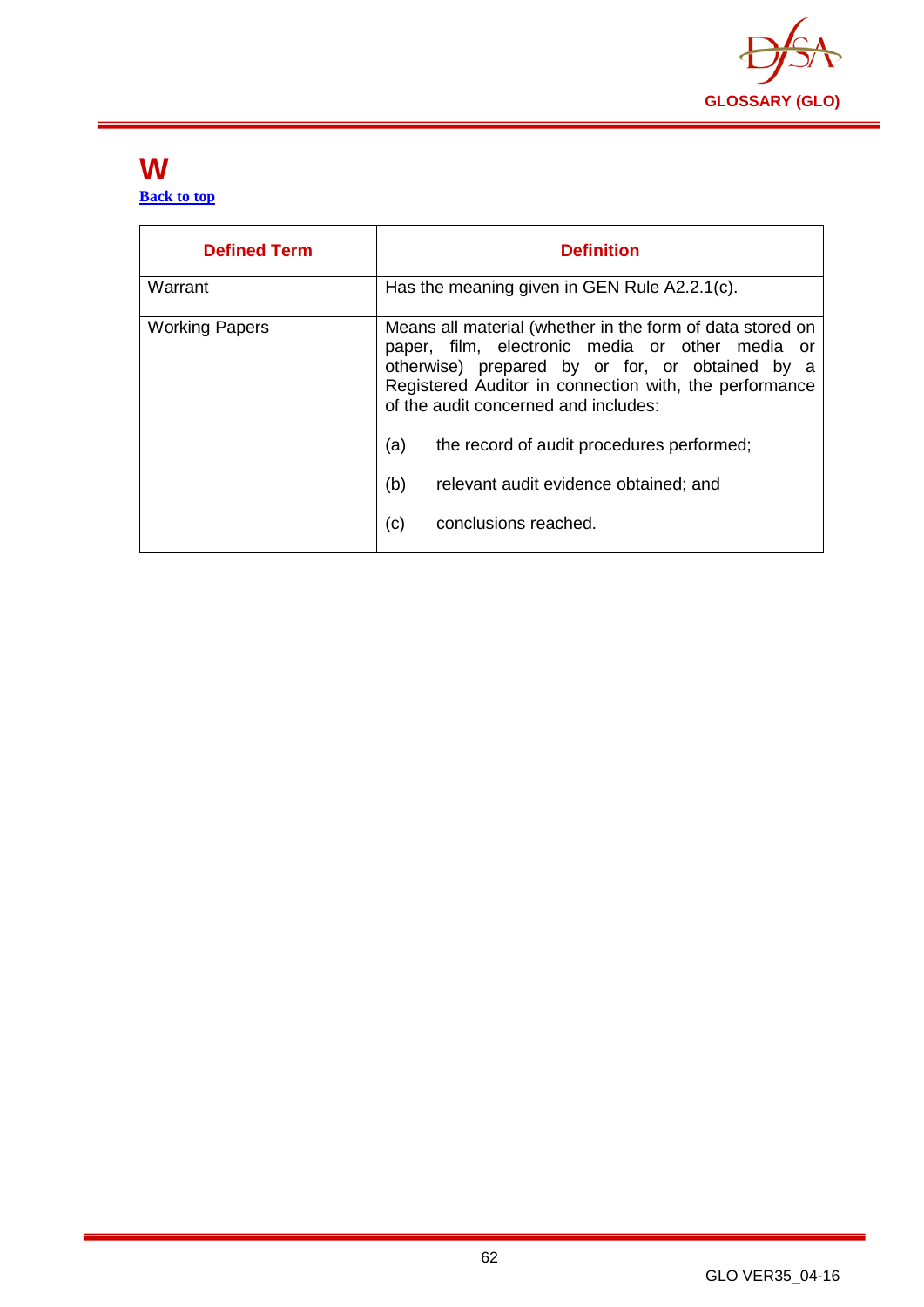

<span id="page-63-0"></span>**X [Back to top](#page-1-0)**

[no definitions]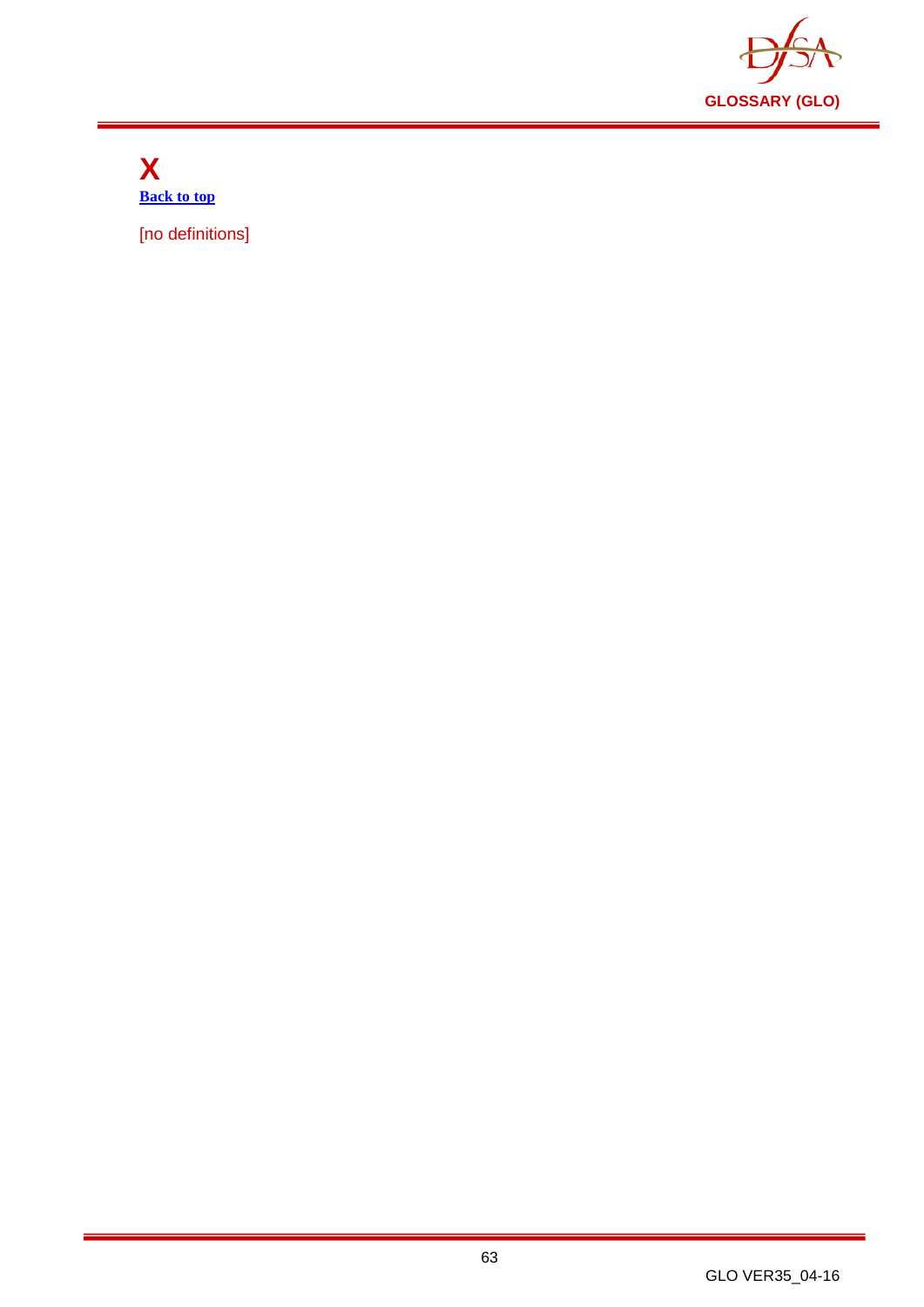

<span id="page-64-0"></span>**Y [Back to top](#page-1-0)**

[no definitions]